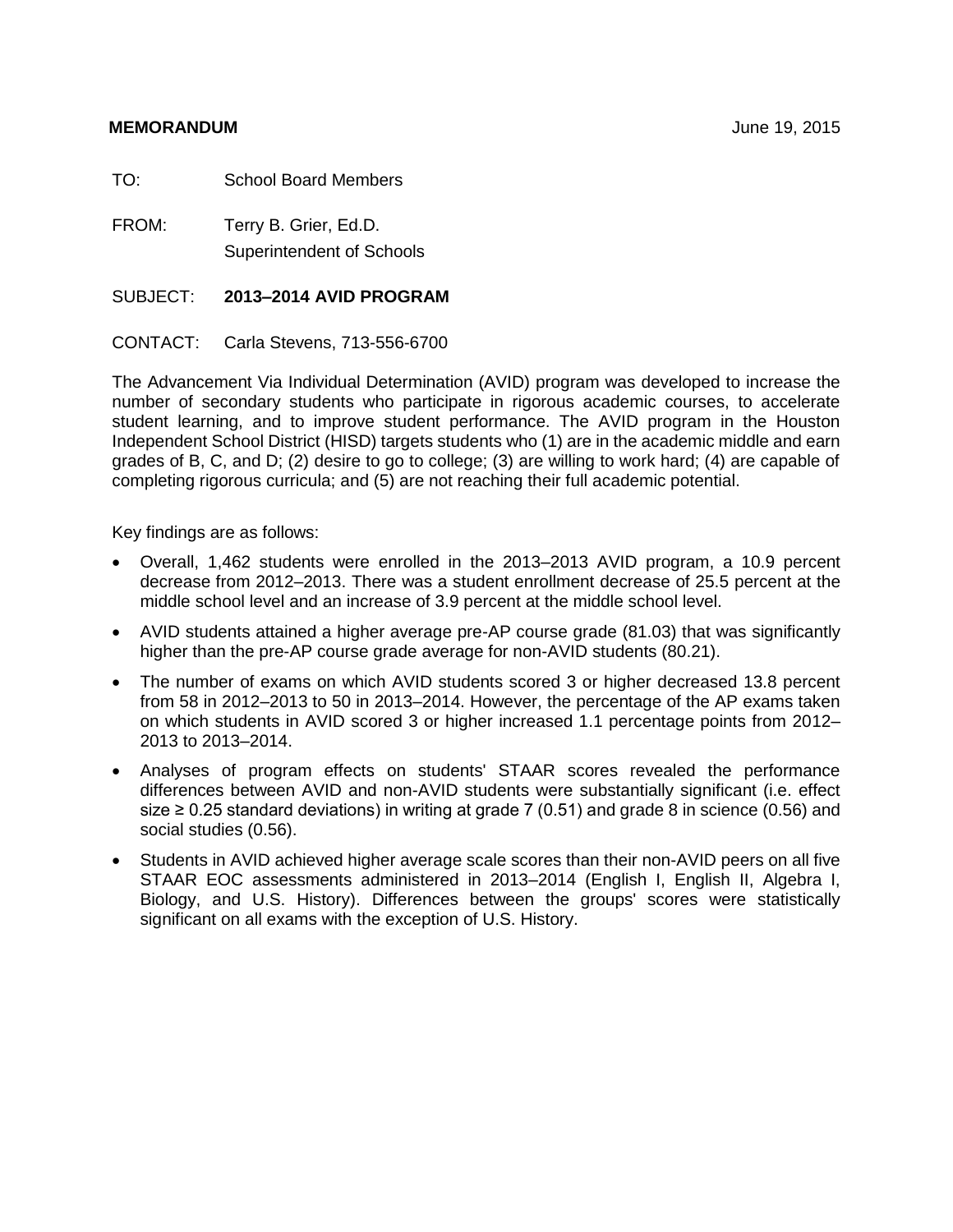Should you have any further questions, please contact my office or Carla Stevens in Research and Accountability at 713-556-6700.

Tung B. Quin

Attachment

cc: Superintendent's Direct Reports Harrison Peters Michael Cordona Richard Cruz Derick Hutchinson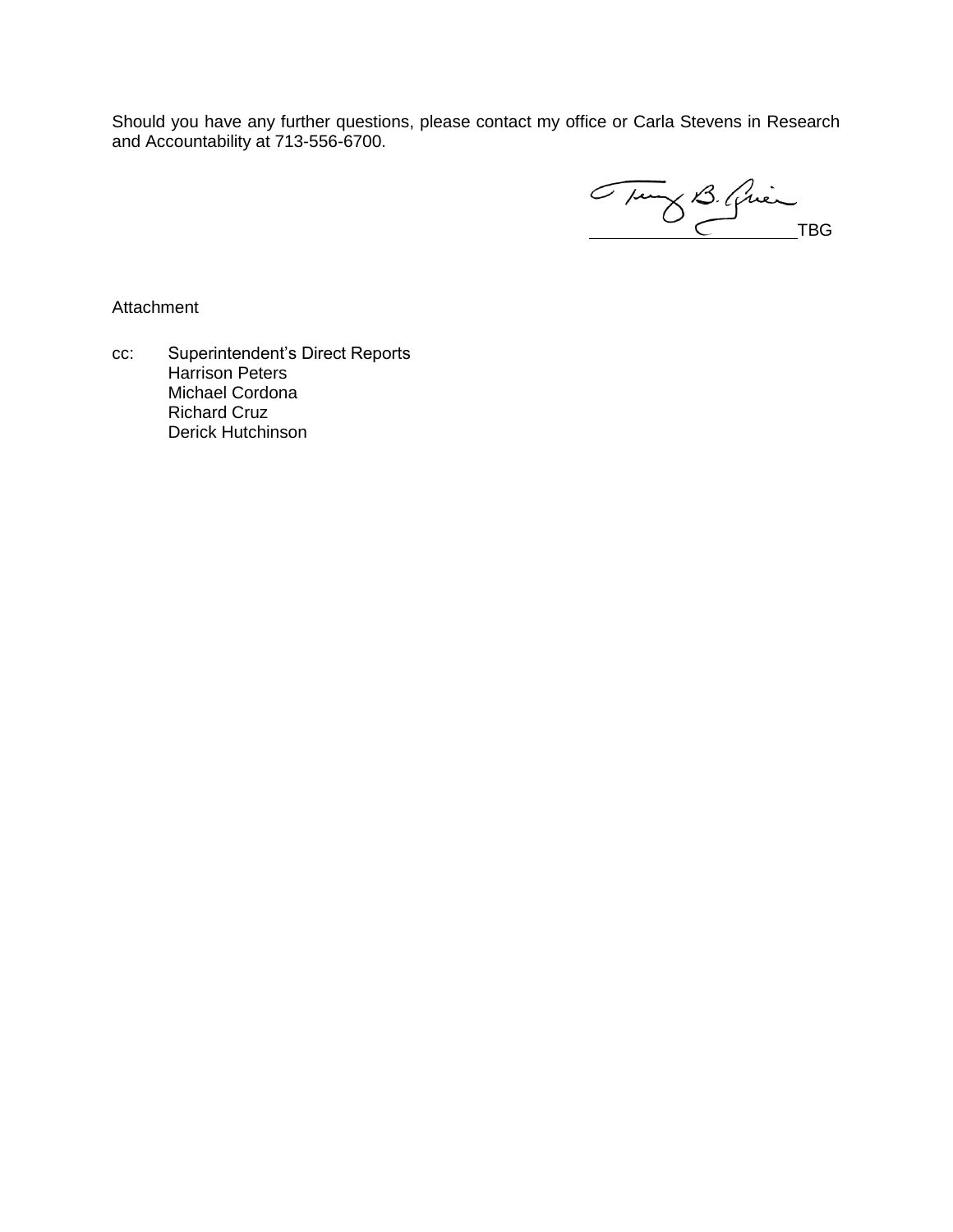### **Houston Independent School District**

## **RESEARCH** Educational Program Report

## **advancement via INdividual Determination (avid), 2013 – 2014**

# HISD Research and Accountability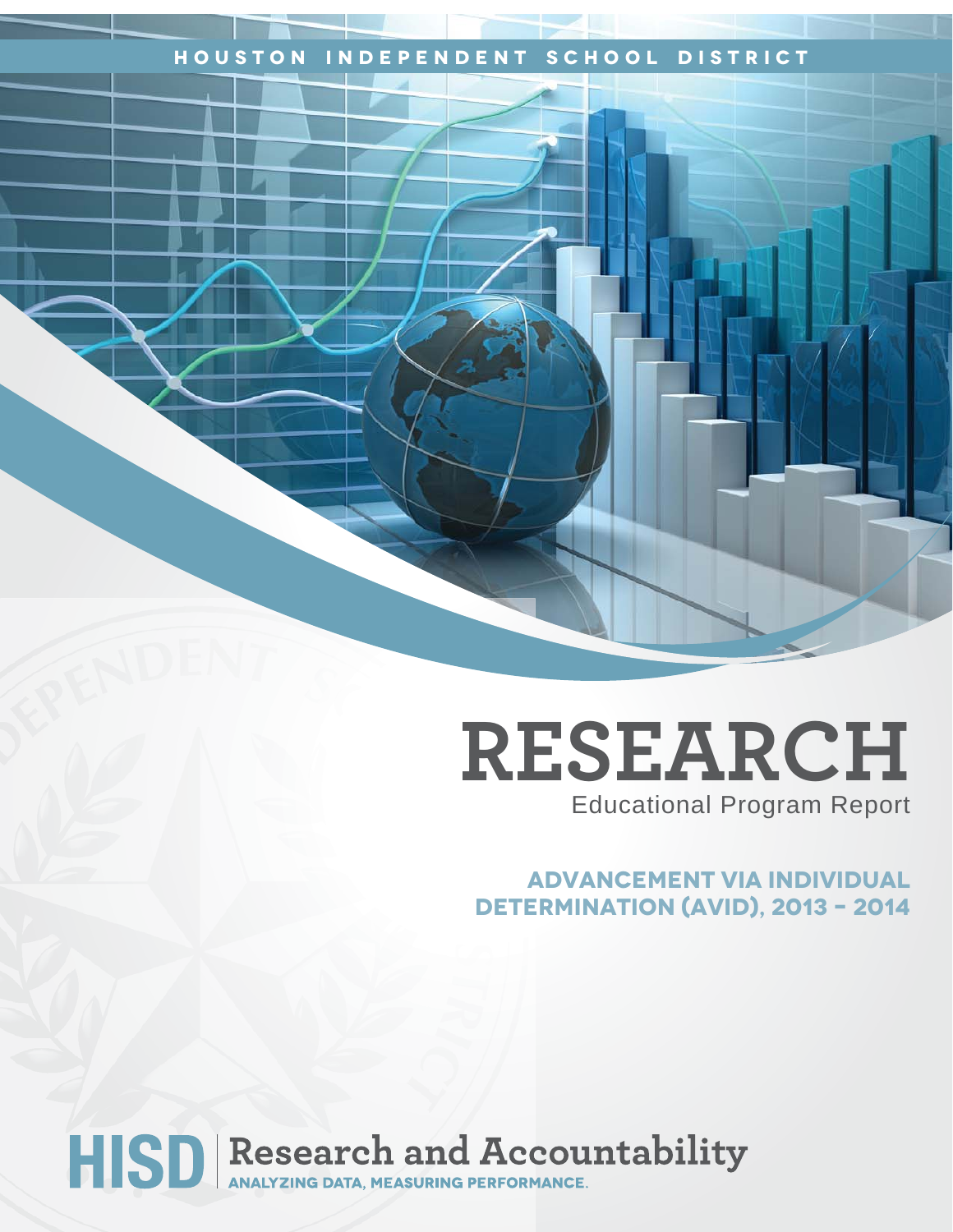

## **2015 Board of Education**

**Rhonda Skillern-Jones** President

**Manuel Rodriguez, Jr.** First Vice President

**Wanda Adams** Second Vice President

**Paula Harris Secretary** 

**Juliet Stipeche** Assistant Secretary

**Anna Eastman Michael L. Lunceford Greg Meyers Harvin C. Moore**

**Terry B. Grier, Ed.D.** Superintendent of Schools

**Carla Stevens** Assistant Superintendent Department of Research and Accountability

**Ngozi J. Kamau, Ph.D.** Research Specialist

**MaryAnn Coleman** Intermediate Applications Developer

**Harry M. Selig** Research Manager

**Houston Independent School District** Hattie Mae White Educational Support Center 4400 West 18th StreetHouston, Texas 77092-8501

#### **www.HoustonISD.org**

It is the policy of the Houston Independent School District not to discriminate on the basis of age, color, handicap or disability, ancestry, national origin, marital status, race, religion, sex, veteran status, political affiliation, sexual orientation, gender identity and/or gender expression in its educational or employment programs and activities.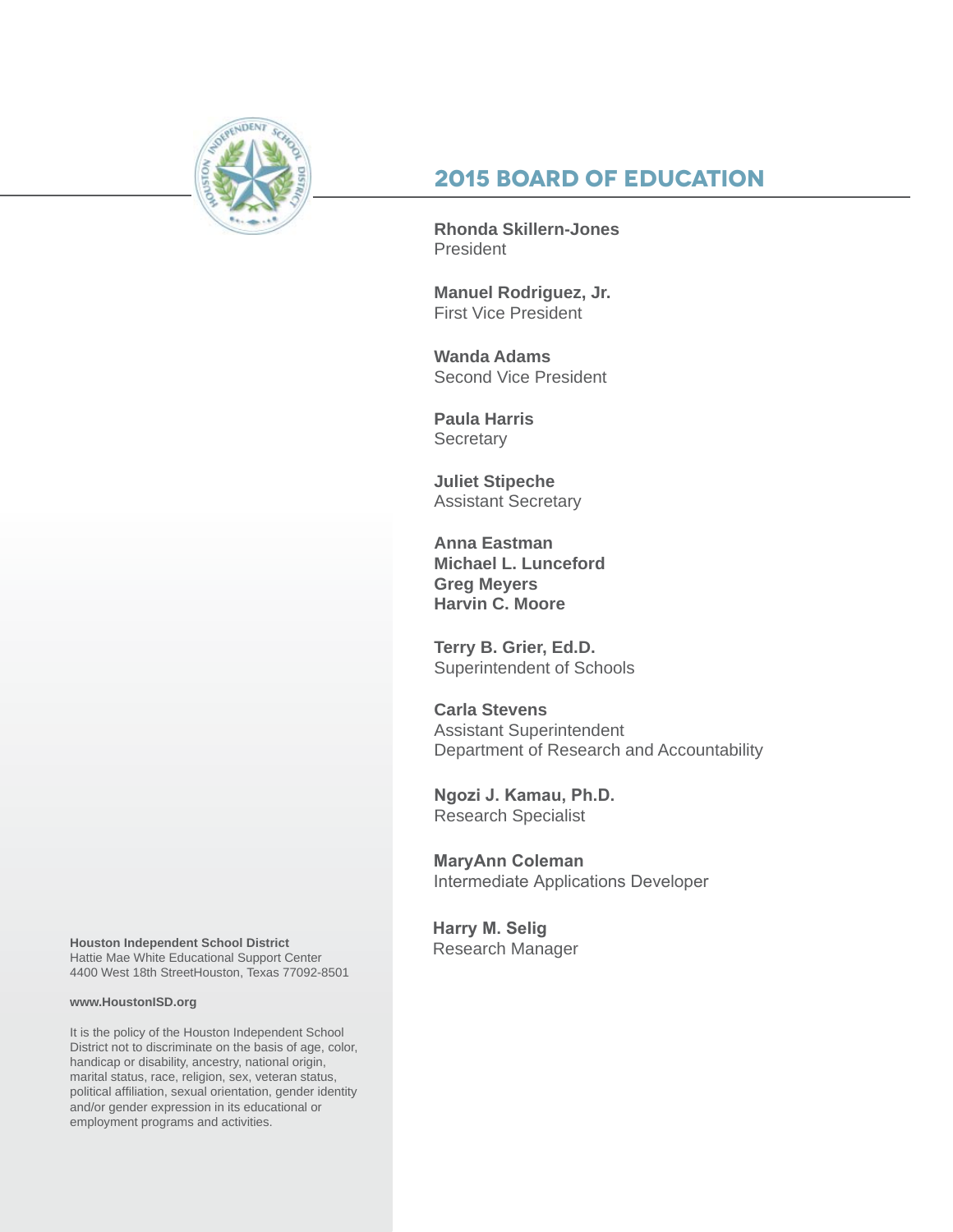## **ADVANCEMENT VIA INDIVIDUAL DETERMINATION (AVID)** FINDINGS RELATED TO STUDENT PERFORMANCE, 2013–2014

#### **EXECUTIVE SUMMARY**

#### **Program Description**

The Advancement Via Individual Determination (AVID) program was developed originally in 1980 in San Diego, California by a high school English teacher to help students succeed in school through students' participation in nontraditional classrooms designed to meet their academic and emotional needs. AVID classrooms also feature student-centered decision-making, student contracts to outline students' learning goals and willingness to work, a curriculum with emphasis on academic reading and writing, the teacher as student advocate/advisor/counselor, academic support from teachers and trained and skillful tutors, an emphasis on objective data, and a commitment to the Socratic process of inquiry for asking and responding to questions to illustrate ideas and to advance critical thinking skills, collaboratively. The AVID philosophy and framework are promoted through its nonprofit, global organization which focuses on students, particularly low-income students, who possess the capacity to complete college-preparatory coursework and who are able to do so with the proper academic and emotional support. The program's mission is to close the achievement gaps through the use of educational strategies that prepare all students for success in college and in our global society (AVID, 2015).

The primary objectives of the AVID program are to increase the number of secondary students who participate in rigorous academic courses, such as Advanced Placement (AP) courses, to accelerate student learning, and to improve student performance. The AVID program in the Houston Independent School District (HISD) targets students who (1) are in the "academic middle" and earn grades of B, C, and D; (2) desire to go to college; (3) are willing to work hard; (4) are capable of completing rigorous curricula; and (5) are not reaching their full academic potential. Typically, these students (1) are enrolled in regular (non-gifted and talented, non-special education) classes; (2) are economically disadvantaged or are from non-White families; (3) are underrepresented in four-year colleges; and (4) possess the potential to become first-generation college students. In order to be selected for the AVID program, students must have a GPA between 2.0 and 3.5 and never have taken an AP course. During the 2013–2014 school year, HISD teachers who elected to participate in the AVID program received training on the AVID curriculum to ensure it would be implemented appropriately. Students who participated in the AVID program on 19 HISD middle and high school campuses received tutoring twice weekly from volunteer AVID tutors. All tutors were college students. They provided content-specific support and guidance with reading, study skills, note taking, organizational skills, writing, inquiry, collaboration, and critical thinking to enhance learning, including mathematical reasoning.

The AVID program aligns with the district's Strategic Direction Core Initiative 3, "Rigorous Instructional Standards and Supports," and the "College Readiness" as authorized under House Bill 1. The 2013–2014 AVID program was funded through the High School State Allotment (Fund 147) as a part of PSAT, SAT, Duke Tip, and ReadiStep funding (\$1,345,976) under the district's Chief Academic Officer. Allowable expenditures for AVID program implementation included stipends and extra-duty pay for pre-AP and AP tutorials on identified campuses. Tutors included work-study students from the Houston Community College and the University of Houston-Downtown.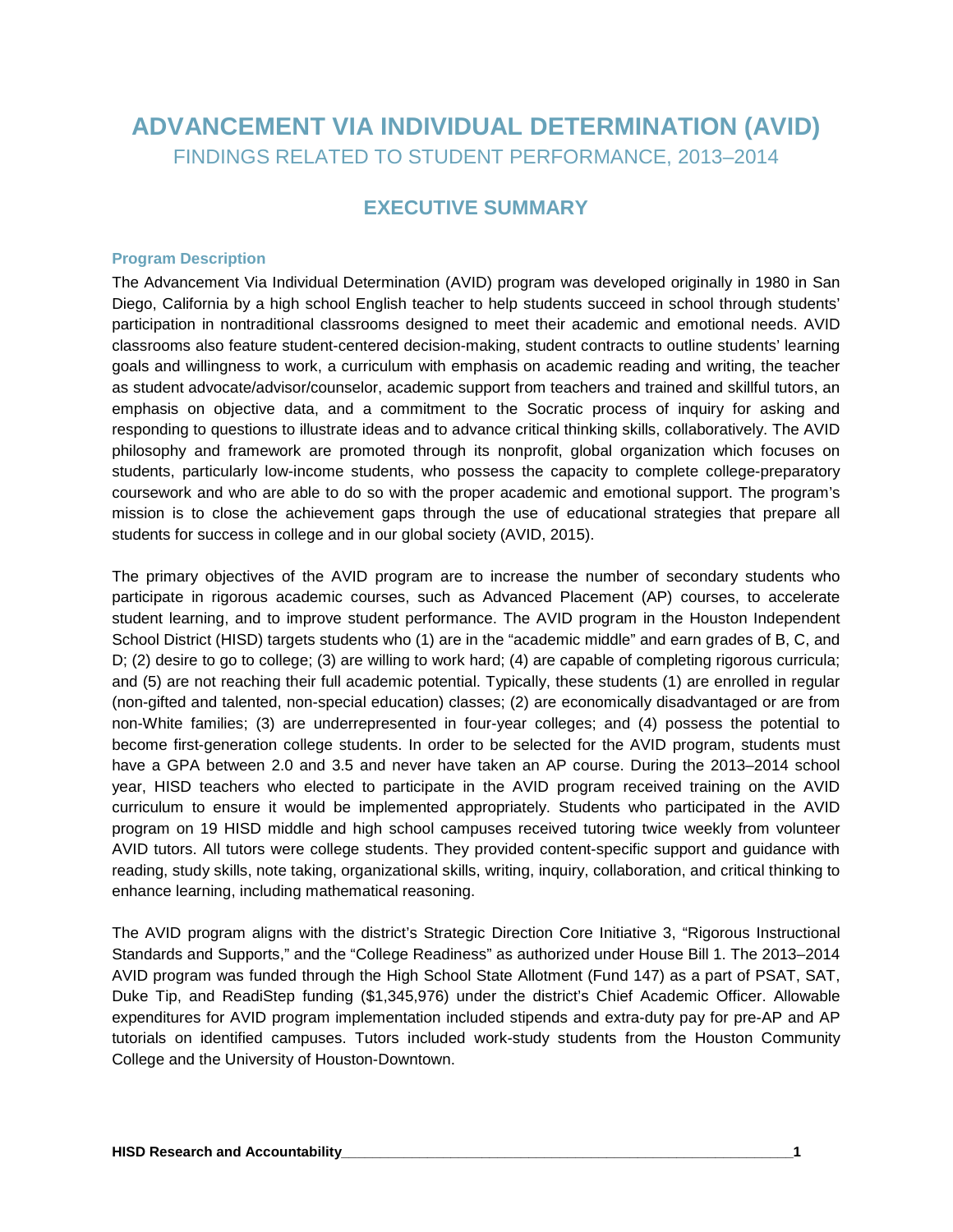#### **Highlights**

- AVID participation decreased 10.9 percent from the 2012–2013 (n=1,641) to the 2013–2014 school year (n=1,462), with a decrease of 25.5 percent at the middle school level and an increase of 3.9 percent at the high school level.
- Pre-Advanced Placement (pre-AP), Advanced Placement (AP), and dual credit course enrollment rates for students in the AVID program were higher than non-AVID students' enrollment rates. A total of 63.5 percent of students in AVID and 24.2 percent of non-AVID students enrolled in pre-AP courses. A total of 19.1 percent of students in AVID and 7.9 percent of non-AVID students enrolled in AP courses. A total of 12.6 percent of high school students in AVID and 0.5 percent of non-AVID high school students enrolled in dual credit courses.
- AVID students attained a higher average pre-AP course grade (81.03) that was statistically significantly higher than the pre-AP course grade average for non-AVID students (80.21).
- AVID students' average AP course grade (77.42) was significantly higher than the average AP course grade for non-AVID students (76.03).
- The average dual credit course grade for non-AVID students (83.67) was higher than the average course grade for AVID students in dual credit courses (81.71); however, the difference was not statistically significant.
- The number of exams on which AVID students scored 3 or higher decreased 13.8 percent from 58 in 2012–2013 to 50 in 2013–2014. However, the percentage of the AP exams taken on which students in AVID scored 3 or higher increased 1.1 percentage points from 2012–2013 to 2013– 2014, due to the smaller number of exams taken in 2013–2014.
- Analyses of program effects on students' STAAR scores revealed the performance differences between AVID and non-AVID students were substantially significant (i.e. effect size ≥ 0.25 standard deviations) in writing at grade 7 (0.51) and grade 8 in science (0.56) and social studies (0.56).
- Students enrolled in AVID met the STAAR Level III Advanced performance standard at a higher rate than their peers who were not enrolled in AVID at each grade level in each subject.
- Students in AVID achieved higher average scale scores than their non-AVID peers on all five STAAR EOC assessments administered in 2013–2014 (English I, English II, Algebra I, Biology, and U.S. History). Differences between the groups' scores were statistically significant on all exams with the exception of U.S. History.
- Greater proportions of AVID students achieved Level III Advanced scores on STAAR EOC exams in English I, English II, Algebra I, and Biology than did the non-AVID students on their campuses.
- Disaggregated by grade level, program effects on student performance on STAAR EOC exams were substantially significant at grades nine and ten, with the exception of tenth grade Biology. Effect sizes ranged from 0.33 to 0.75.
- AVID students scored 0.1 to 0.4 points higher than non-AVID students on the ReadiStep assessment in fall 2013, with the largest performance gap in math. The difference between the groups was statistically significant.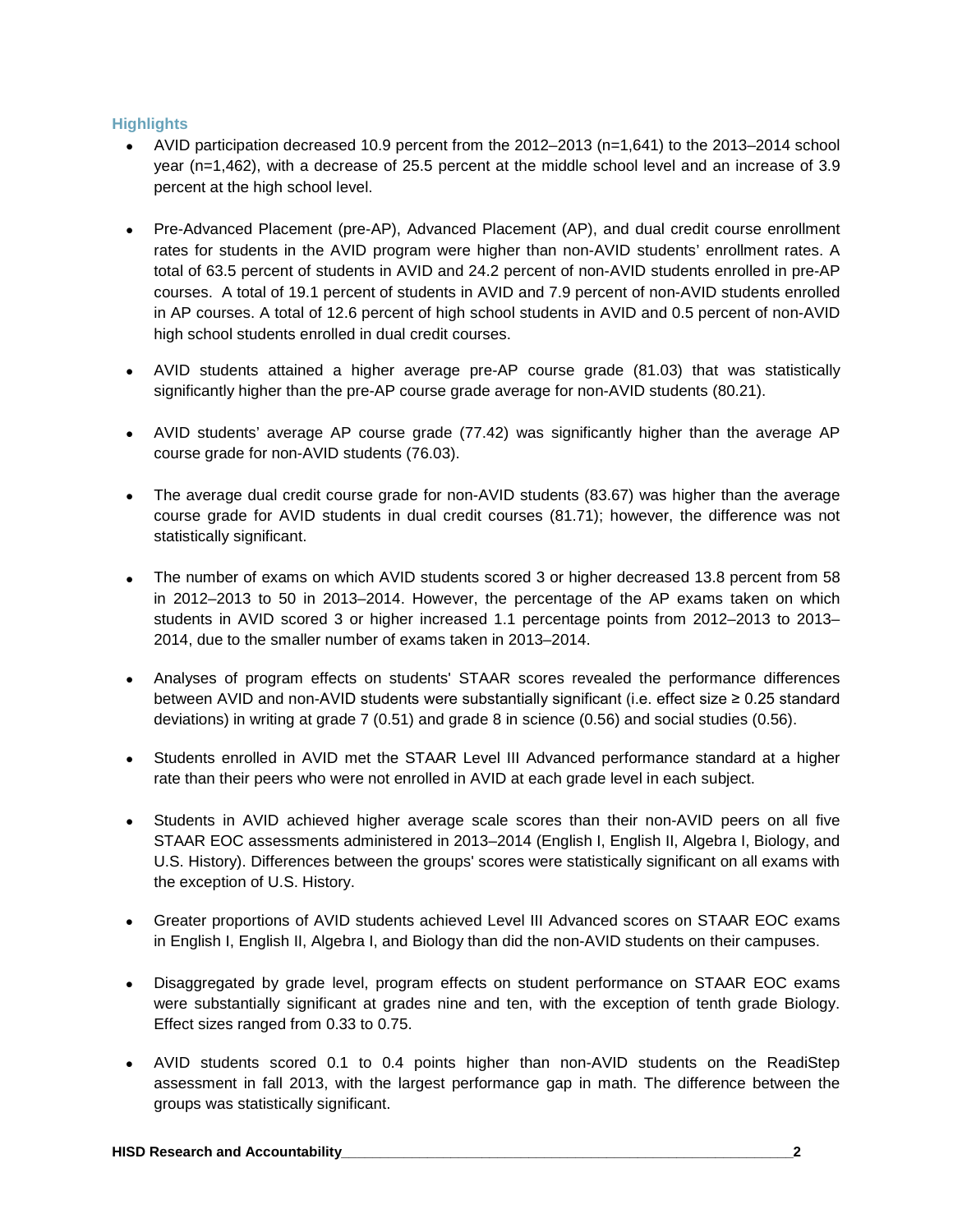#### **Recommendations**

- To help the program to recover from the decline in AVID enrollment, consider carefully assessing reasons for the decline in program enrollment among middle school students and systemically address challenges that may negatively impact student participation in the AVID program, particularly at the middle school level.
- To allow students who are normally passed over to be taught academic skills necessary to transition into increasingly rigorous courses and programs, examine the capacity of current AVID recruitment strategies to assess each prospective AVID student's achievement, attendance, and behavior through culturally sensitive lens, prior to excluding a student from the opportunity to enroll in the program.
- Identify strategies to address the decline in pre-AP course enrollment for students in AVID and continue to improve AVID students' enrollment rates in advanced placement and dual credit courses.
- To extend the academic success of AVID students and to improve the academic performances of AVID students who enroll in dual credit courses, pre-AP, and AP classes and who take AP and STAAR assessments, further examine the extent to which AVID program providers employ the rigorous AVID curriculum and provide the instructional support necessary for AVID students to be as successful as possible in all their courses. Provide proactive steps to identify gaps in teaching and learning in pre-AP, AP, and dual credit courses may help improve student performance in courses and on AP exams. Also, consider replicating best practices (instructional and learning) that contribute to the success of students in AVID.
- To further increase program participation and improve the consistency of positive outcomes in achievement among students in AVID, it may prove beneficial to ensure full implementation of each of the eleven factors that have been identified by AVID program developers to guide successful program implementation and enhance the success of AVID students.

#### **Administrative Response**

Thirteen HISD schools provided schoolwide AVID programs during the 2013-2014 school year. Each site is expected to monitor their implementation of AVID's 11 Essentials using a mid-year assessment (Initial Self-Study) and an end- of-year assessment (Certification Self-Study) to be reviewed and approved by the District Director. After a site has implemented AVID for at least one school year and all 11 essentials meet minimum standards, the site can become "certified." Sites are rated on their implementation of the 11 AVID essentials with one of the following five ratings: Non-Certified, Certified, Highly Certified, Site of Distinction, and Demonstration Site. Unfortunately, due to recent changes regarding the role of AVID's District Director in HISD, additional information and insights about AVID's implementation are not available at this time. However, during the administrative transition, many personnel including AVID's Texas State Office staff have assisted the district to ensure AVID schools continue to be well-supported. Nonetheless, of the 13 participating sites, five high schools have not renewed their contracts to participate in the AVID program in 2014-2015 for various reasons. Fortunately, the federally-funded Race To The Top grant through the district's Linked Learning Department is expected to positively impact middle school students' participation in the AVID program next year.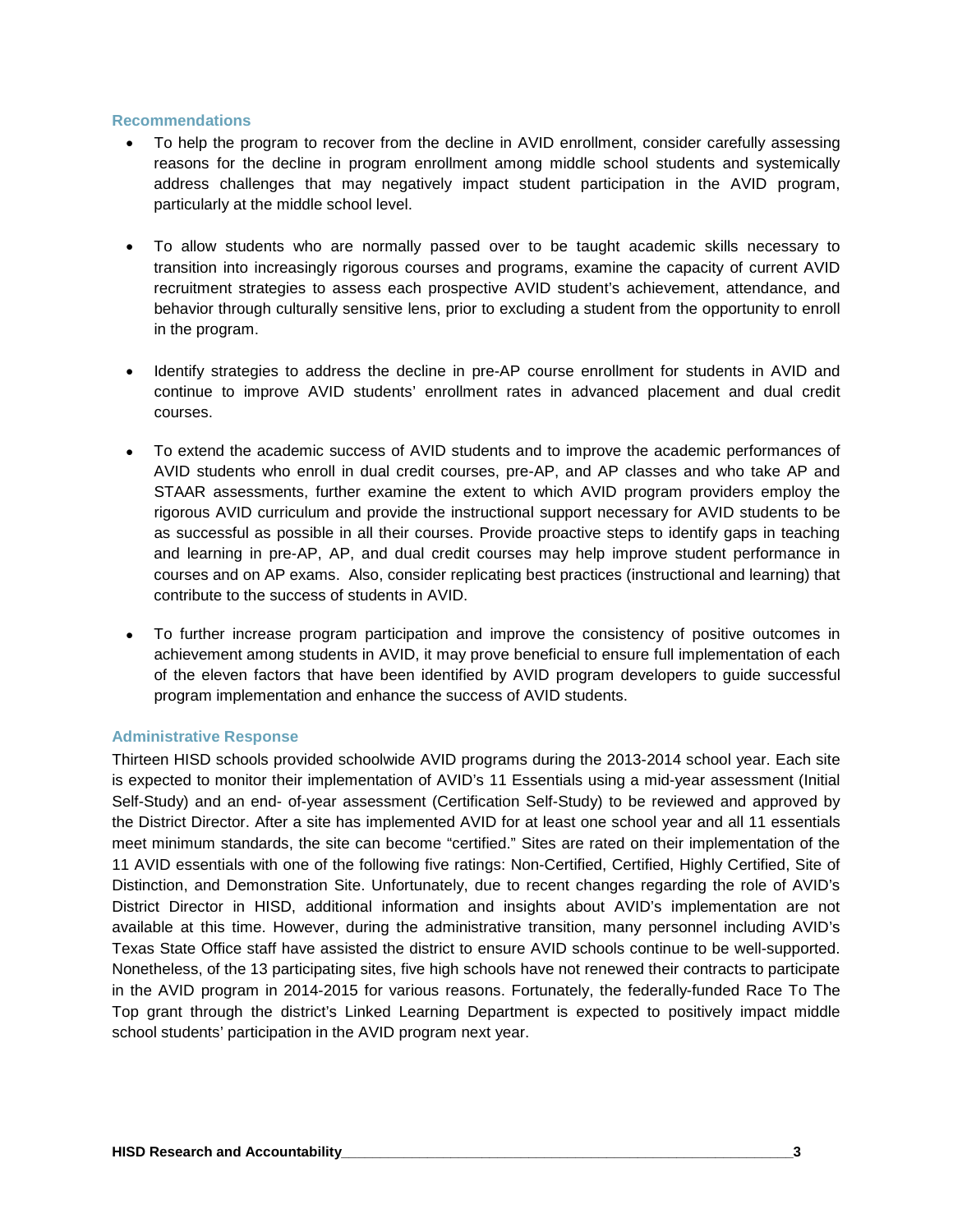#### **Introduction**

Advancement Via Individual Determination (AVID) is a secondary education program to prepare students for the rigors of a four-year college or university. The Houston Independent School District (HISD) works to ensure the preparation of AVID students for higher education through a six-year plan which highlights collaborative learning and critical inquiry with specific focus on reading and writing. The plan was developed in collaboration with HISD's Federal and State Compliance, College Readiness, Career Readiness, and Dropout Prevention departments, and with the secondary lead counselors. It is now the official format for mapping student graduation plans in middle and high schools. AVID utilizes an array of strategies to support HISD students' successful completion of high school and entrance into college.

The AVID program components were developed originally in 1980 in San Diego, California by a high school English teacher, Mary Swanson, to help students succeed in school through students' participation in nontraditional classrooms designed to meet students' academic and emotional needs. AVID classrooms feature student-centered decision-making, student contracts to outline students' learning goals and willingness to work, a curriculum with emphasis on academic reading and writing, the teacher as student advocate/advisor/counselor, academic support from teachers and trained and skillful tutors, an emphasis on objective data, and a commitment to the Socratic process of inquiry for asking and responding to questions to illustrate ideas and to advance critical thinking skills, collaboratively. The AVID philosophy and framework are promoted through its nonprofit, global organization which focuses on students, particularly low-income students, who possess the capacity to complete college-preparatory coursework and are able to do so with the proper academic and emotional support. The program's mission is to close the achievement gaps through the use of educational strategies that prepare all students for success in a college or university and in our global society (AVID, 2015).

The AVID program employs four basic strategies to help students to develop their academic skills for success: writing, reading, collaboration, and inquiry to target students' needs. Writing and reading are emphasized across subjects to help students clarify, organize, understand, and communicate ideas. To improve their writing, students may participate in Cornell note-taking, prewriting, journaling/learning logs, draft and final draft, editing, and reader response activities. Activities to help students become more effective and confident readers include survey/question/read/record/recite/review/

reflect (SQ5R), What I Know/Want to Learn/Learned (KWL), reciprocal teaching, and Think-Aloud. Unlike traditional models for teaching and learning, collaborative processes are infused throughout the AVID program and include group projects, study groups, Jigsaw Activities, response/edit/revision groups, and Read-Around. Inquiry or questioning is AVID's foundational strategy and is used to help AVID students critique and synthesize information so they may advance to higher levels of thinking, incrementally. This is achieved through skilled questioning and Socratic Seminars, as well as through critical thinking and open-mindedness activities (Contreras, et al., 2007). Students may apply the techniques they learn in the AVID program in all their courses. During the 2013–2014 school year, students on 19 HISD middle and high school campuses participated in AVID.

There are three program goals outlined for AVID:

- Provide education reform and school improvement to advance student success in reading and math.
- Increase Advanced Placement (AP), International Baccalaureate (IB), and dual credit course enrollment and completion for participating students.
- Expand learning opportunities through best practice models to improve teaching and learning (Department of Research and Accountability, 2012).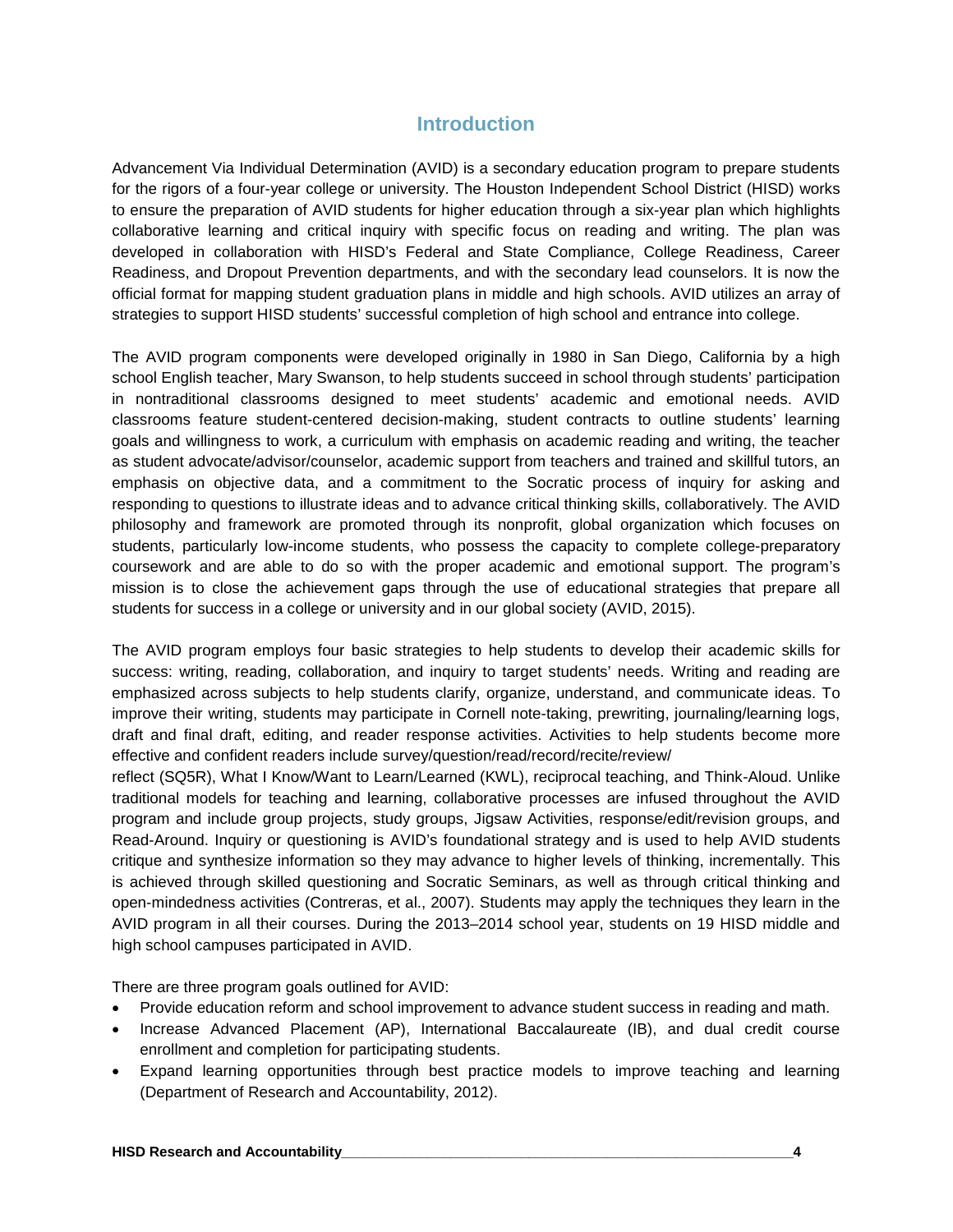#### **Methods**

- In late November 2014, student-level Chancery records were used to identify the HISD secondary students who participated in at least one AVID elective course between August 2013 and May of 2014. In addition, student-level Chancery records were used to identify all students at the same HISD schools and grade levels as students who participated in the 2013–2014 AVID program. The data comprised 19 AVID schools (6 middle, 12 high, and one combined-level), with 617 middle and 845 high school program participants (n=1,462). However, the data revealed fewer than five AVID students at Advanced Virtual Academy, Hope Academy, Ross Sterling, Westbury, and Westside high schools and fewer than five AVID students in the 11<sup>th</sup>- and 12<sup>th</sup>-grade at Charles Milby High School. Therefore, the data for nine AVID participants and their counterparts at the same schools and grade levels were omitted from student performance analyses to mask the students' identities. This resulted in the inclusion of 1,453 AVID participants and their counterparts in the student performance analyses.
- Identified students were matched to their HISD 2013–2014 Public Education Information Management System (PEIMS) student information and to their 2013–2014 State of Texas Assessments of Academic Readiness (STAAR), STAAR End-of-Course (EOC), and ReadiStep scores. STAAR, STAAR EOC, and ReadiStep mean scale scores were retrieved in addition to ReadiStep national percentile ranks (NPRs). ReadiStep is administered at grade 8. NPRs were based on a national sample of  $8<sup>th</sup>$  and  $9<sup>th</sup>$  graders (CollegeBoard, 2013).
- AVID participants were also matched to HISD Advanced Placement (AP), International Baccalaureate (IB), and dual credit grades and/or examination (exam) databases. The data were used to determine students' characteristics, participation and grades in advanced courses, and performance on exams.
- 2013–2014 Demographic data were available for the 1,453 AVID students in grades 6–12. Campus, grade level enrollment, and AVID course participation and completion data retrieved from Chancery Grades files on November 21, 2014 included 1,051 students in grades 6–9 and 402 students in grades 10–12. This resulted in the inclusion of 14 schools (6 middle, 7 high, and one combined-level schools) or 73.7 percent of the 19 AVID schools initially identified.
- For the purpose of comparison, the performance of the 2013–2014 non-AVID peers of AVID students used in this analysis to provide real-world student performance comparisons within the context of the student cohorts from which AVID students were identified for program participation and within which AVID students selected courses, performed in courses and on associated tests, and were assessed academically on their campuses. Students in AVID during the 2013–2014 school year and all non-AVID students on AVID campuses enrolled in the same grade levels of the AVID participants during the 2013–2014 school year were included in this analysis. The 2013–2014 course and examination performances of the AVID students were compared to the performances of 10,150 non-AVID students on the same campuses and on the same measures with 4,067 students in grades 6–8 and 6,083 in grades 9–12. Grade level enrollment data from Chancery were used in the analyses.
- Unduplicated grade files for students' pre-Advanced Placement (pre-AP), AP (Advanced Placement), and dual credit courses taken by AVID and non-AVID students were retrieved. HISD schools that provide Inter-baccalaureate (IB) courses were not among the AVID schools;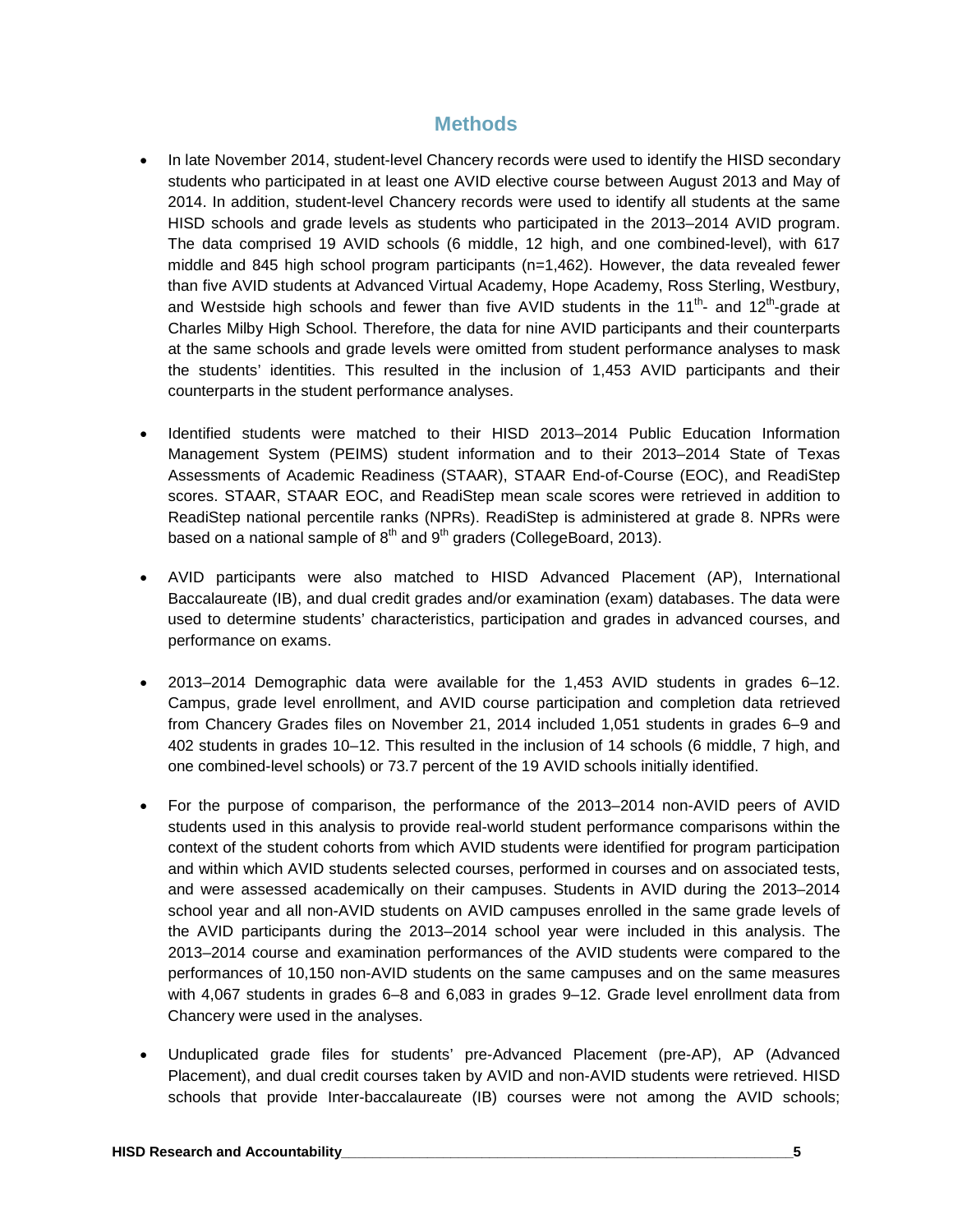therefore, analysis of IB course performance was not conducted.

- Comparative analyses using independent *t*-tests, with probability levels set at *p*≤0.05 were conducted to determine the statistical significance of differences found between the mean performances of 2013–2014 students in AVID and their non-AVID peers on 2013–2014 statemandated, criterion-referenced STAAR tests for grades 6–8 and STAAR EOC tests for grades 6– 12 using scale scores. Test data for groups smaller than five students were not included in the report. Some high school students take courses tested by the STAAR out of sequence (Witte, 2014). Therefore, STAAR EOC exam results were aggregated for all AVID and non-AVID students, as well as disaggregated by grade level to help target instructional improvements. STAAR EOC Level III results for a group greater than 5 students in AVID were available for English I, English II, and Algebra I. The number of students tested is included in statistics tables of results by exam if at least one AVID student was tested.
- Hedge's *g* effect size statistics were used to determine the magnitude of the AVID program's effect on student performance-based mean differences between course or test performances of students in AVID and their non-AVID peers. A conservative standard deviation unit of .25 or higher was used to identify substantially important findings (Texas Education Agency, 2014).

#### **Data Limitations**

- Sufficient student performance data to allow comparisons of AVID and non-AVID students at some grade levels were not available for some measures due to group sizes of fewer than five students.
- The comparison group of students was a convenience sample of students in the same grades and schools, and in many cases, in the same courses. However, it was not a statistically matched sample, so conclusions of causation cannot be made.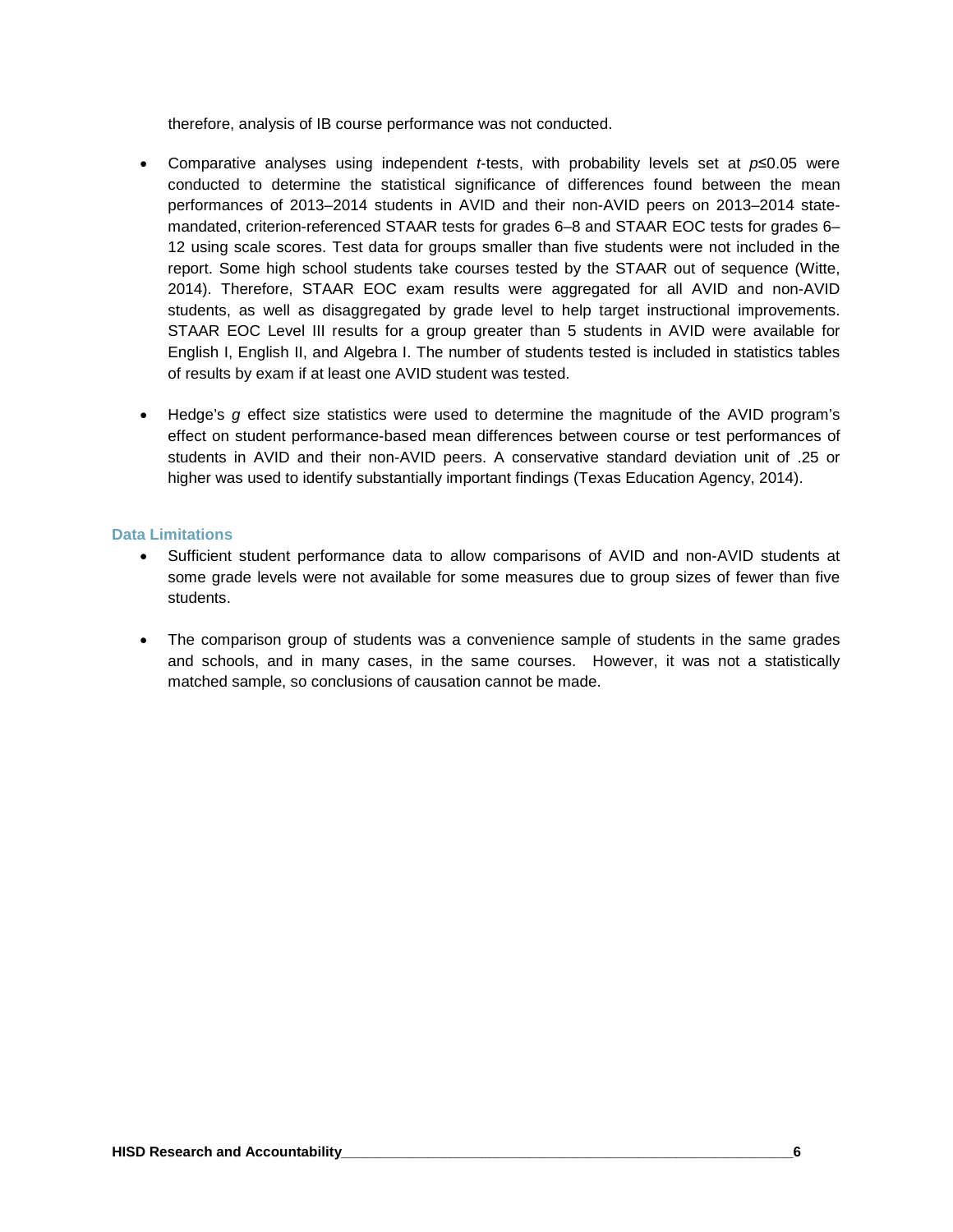#### **Results**

**What were the levels of participation in the AVID program from the 2011–2012 through the 2013– 2014 school year, particularly in 2012–2013 and 2013–2014?**

• **Figure 1** shows AVID program enrollment increased 38.4 percent over the last three years from 2011–2012 (n=1,056) to 2013–2014 (n=1,462), including no change in participation among middle school students and a 92.5 percent increase among high school students.



**Figure 1. AVID participation, 2011–2012 through 2013–2014**

• **Figure 2** shows AVID participation decreased 10.9 percent from 2012–2013 (n=1,641) to 2013– 2014 (n=1,462), with a decrease of 25.5 percent at the middle school level (grades 6─8) and an increase of 3.9 percent at the high school level (grades 9─12).

**Figure 2. AVID participation by grade level, 2012–2013 and 2013–2014**

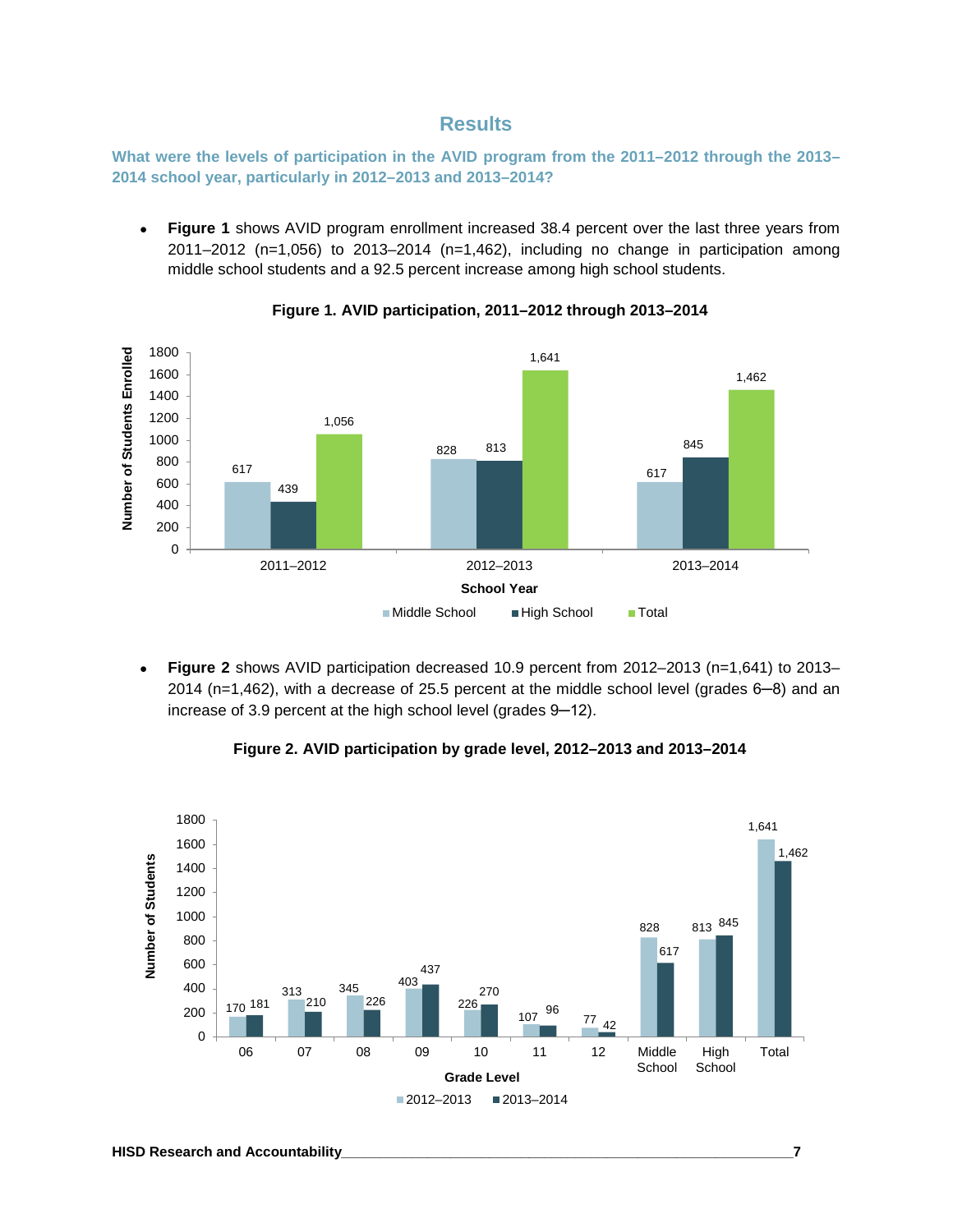• AVID participation increased at grades six, nine, and ten from 2012–2013 to 2013–2014, with most growth at grade 10 (19.5 percent). However, AVID participation decreased among seventh, eighth-, eleventh-, and twelfth-grade students from 2012–2013 to 2013–2014, with the largest decline (45.5 percent) at grade 12 (Figure 2, page 7).

#### **How do the characteristics of 2013–2014 AVID participants compare to the characteristics of their non-AVID counter-parts?**

- There were 1,462 AVID participants and 34,422 non-AVID students on AVID campuses for whom grade level data were available. **Figure 3** shows higher percentages of AVID versus non-AVID students in grades 6-10. Across groups, the largest proportions of students were in the ninth grade, followed by the tenth grade.
- The proportions of AVID and non-AVID students were most comparable at grades six and ten, with differences of 1.6 and 1.8 percentage points, respectively. Conversely, at grades nine and twelve, the proportions of students differed by 8.8 and 11.5 percentage points, respectively. (**Table 1**, page 28; **Table 2**, page 29.)



**Figure 3. Percentage of AVID and non-AVID students by grade level, 2013–2014**

• In addition, Table 1, page 28 shows fewer than five AVID students were identified at grade 9 on three AVID campuses, at grade 11 on two AVID campuses, and at grade 12 on two campuses, totaling nine students who were omitted from student performance analyses to mask the students' identities.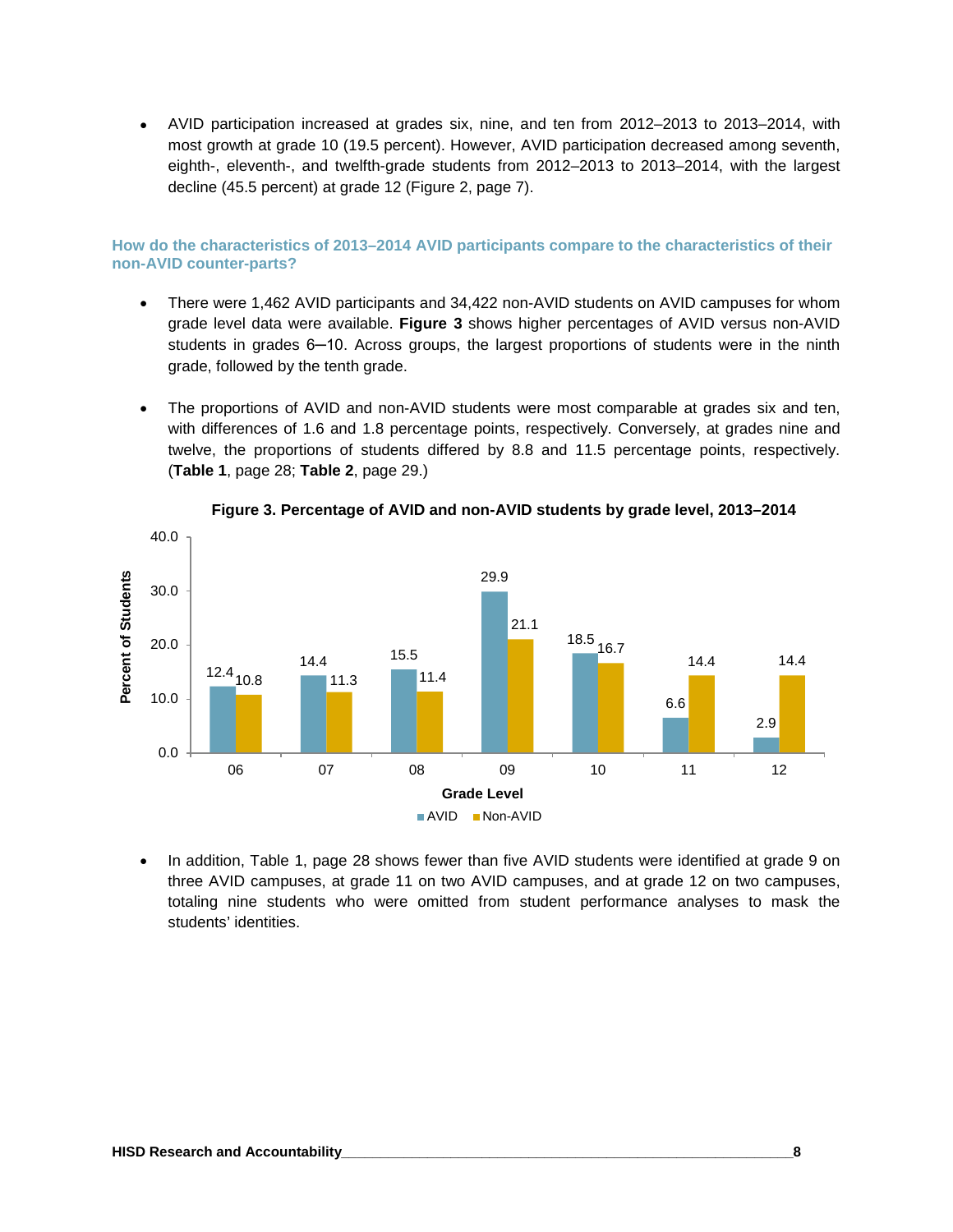- To assess the similarities and differences between the characteristics of the 1,453 AVID students and their 10,150 non-AVID peers included in the student performance analysis, **Figure 4** shows the percentage of AVID and non-AVID students by their demographic characteristics. A total of 95.8 percent of AVID students and 96.1 percent of non-AVID students were Hispanic or African American, with nearly twice the number of Hispanic than African American students in each group.
- A greater proportion of AVID students (84.1 percent) was economically disadvantaged than non-AVID students (78.8 percent). However, a larger proportion of non-AVID students (79.2 percent) than AVID students (64.5 percent) was classified as students at-risk. Non-AVID students comprised a much larger proportion of special education (13.8 percent) students than did AVID students (4.7). In addition, the proportion of gifted and talented students among AVID students (12.5 percent) was more than twice that of gifted and talented non-AVID students (5.7 percent). These trends indicate AVID is attracting and serving the students for whom it was designed. (**Table 3**, page 30.)



**Figure 4. Demographic characteristics of AVID and non-AVID students, 2013–2014**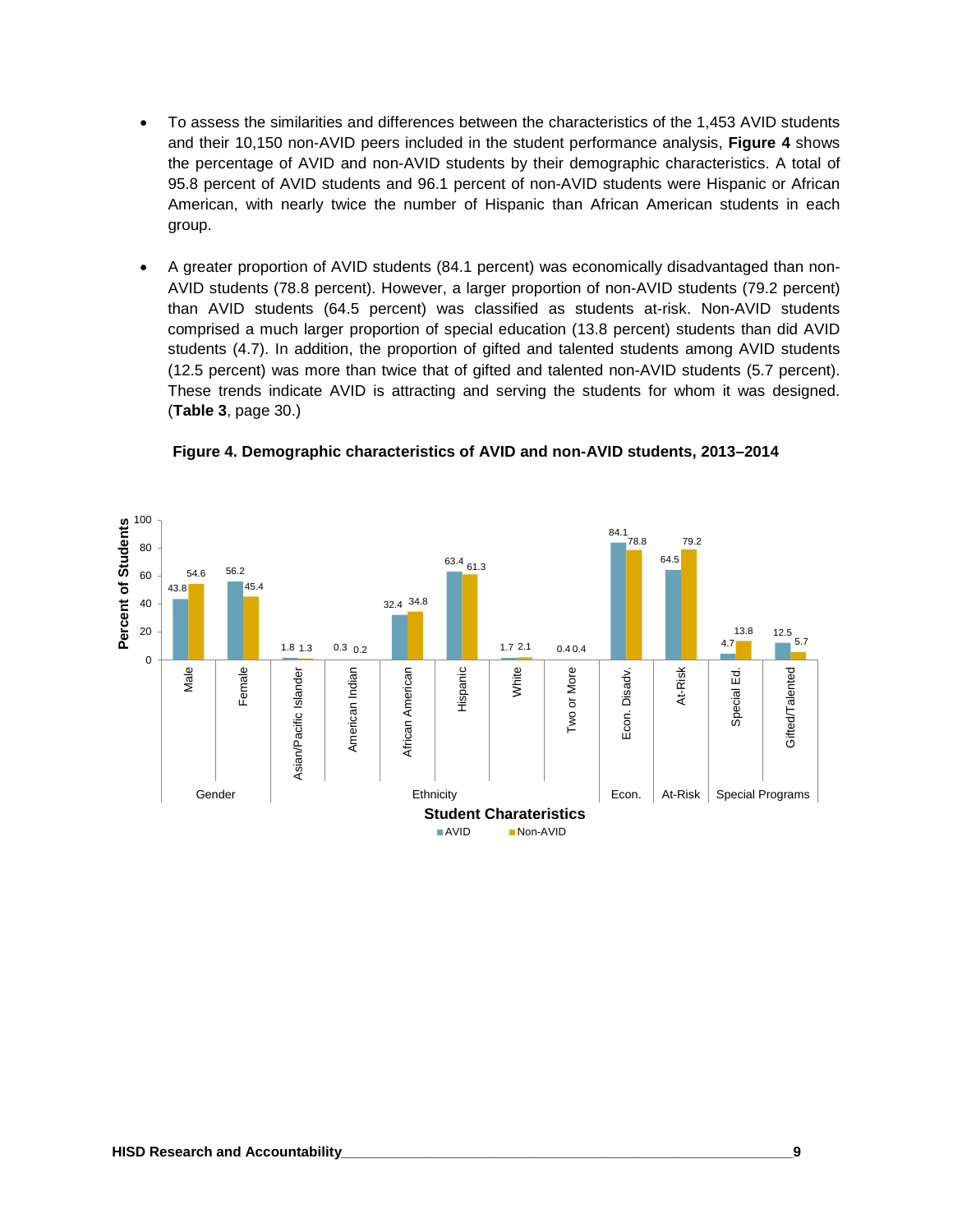**Do AVID students enroll in more pre-AP, AP, and dual credit courses than non-AVID students enroll in these courses?**

- **Figure 5** shows pre-AP, AP, and dual credit course enrollment rates of the 1,453 students in AVID were higher than the course enrollment rates of the 10,150 non-AVID students at the school levels and in relation to the total number of AVID participants or non-AVID students. The biggest differences between AVID and non-AVID students were found in Pre-AP course enrollment. (**Table 4**, page 31)
- In total, nearly two-thirds of AVID (63.5 percent) and one-fourth of non-AVID students (24.2 percent) enrolled in pre-AP courses. A large difference between the groups' enrollment rate is evident when considered in relation to total students, with even larger differences apparent at the middle and high school levels.
- The enrollment rate of AVID students (19.1 percent) was more than twice the enrollment of non-AVID students (7.9 percent) in AP courses and in dual credit courses (12.6 percent and 0.5 percent, respectively).



**Figure 5. Enrollment rates for AVID and non-AVID students in pre-AP, AP, and dual credit courses, 2013–2014**

Note: Beechnut Academy courses were taken at grade 9 and included in the high school counts.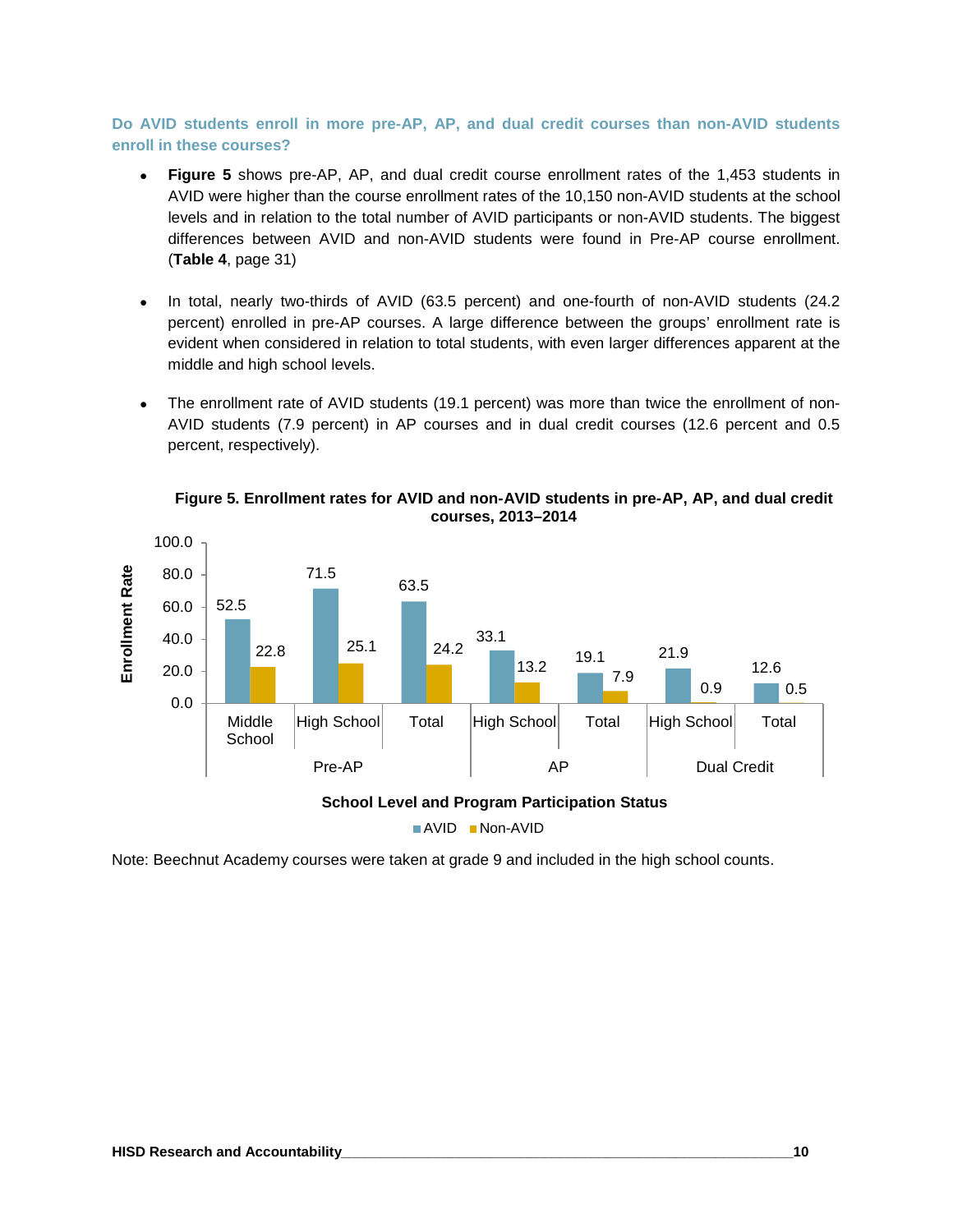- **Figure 6** shows students in AVID had higher per student enrollment rates in pre-AP and dual credit courses than non-AVID students based on the total number of AVID or non-AVID students who took the courses. Course enrollment counts for pre-AP, AP, and dual credit courses by school level and in total are provided in Table 4, page 31.
- At the middle school level, AVID and non-AVID pre-AP per student enrollment rates were very comparable rates (3.1 courses versus 3.0 courses, respectively), yet the per student enrollment rate for students in AVID at the high school level was higher than their non-AVID peers (5.3 courses versus 4.0 courses).
- AVID and non-AVID enrollment in AP courses per student was also very comparable (2.2 courses versus 2.3 courses, respectively).
- Dual credit course enrollment per student for students in AVID (2.5 courses) was higher than the enrollment rate of their non-AVID peers (1.5 courses).

**Figure 6. Average number of courses per student for AVID and non-AVID students who were enrolled in pre-AP, AP, and dual credit courses, 2013–2014**



Note: Courses per student enrollment rates are based on the number of AVID or non-AVID students who took pre-AP, AP, and dual credit courses.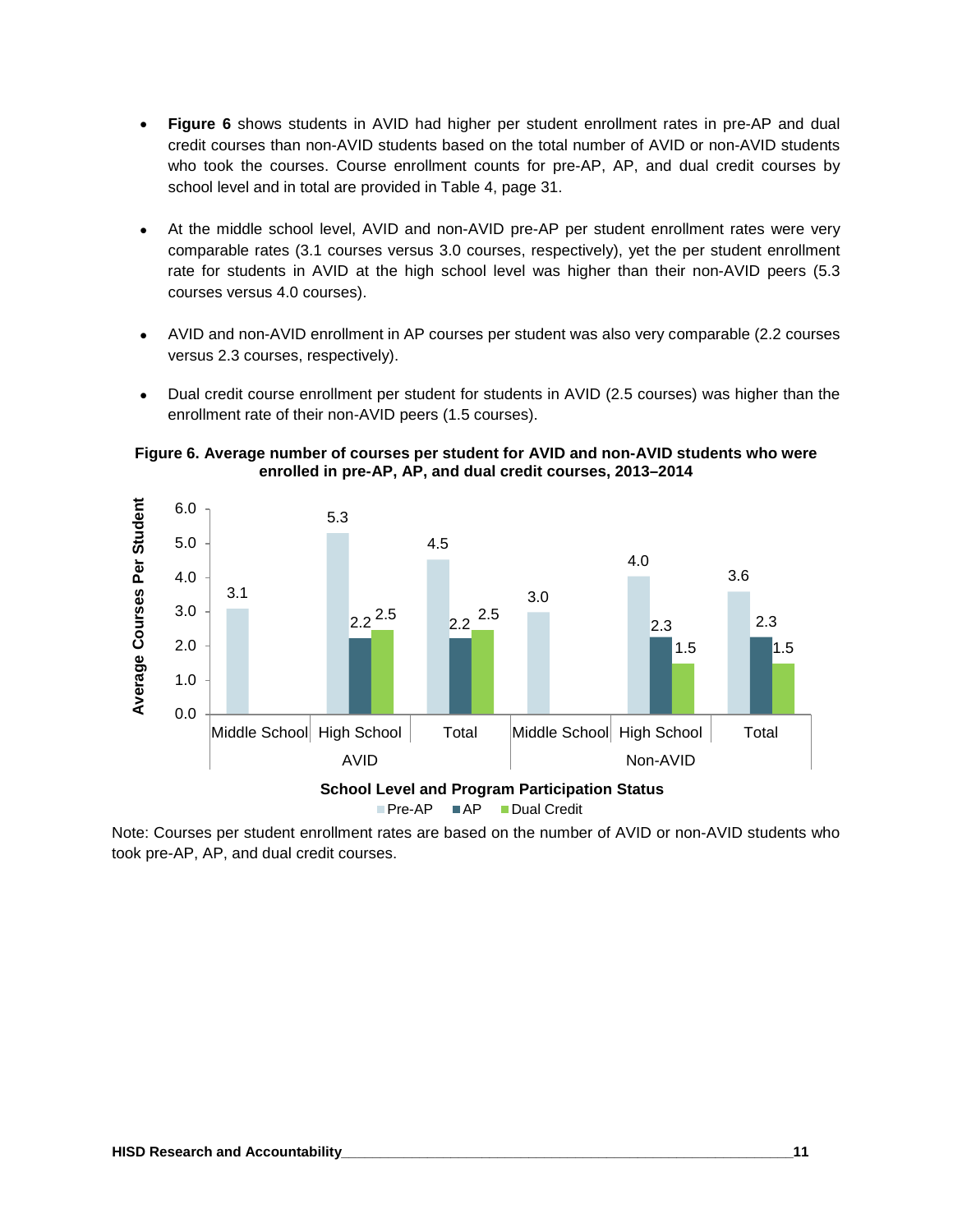#### **Do students in AVID make higher course grades in AP, IB, and dual credit courses than their non-AVID counterparts?**

• **Figure 7** shows AVID students attained statistically significantly higher grade averages in pre-AP and AP courses than non-AVID students, but made a lower average course grade in dual credit courses than did non-AVID students. However, the difference between AVID and non-AVID students' dual credit grades was not statistically significant. (**Table 5**, page 32.)





Note:\*Indicates statistical significance, *p*≤0.05.

• Analyses of the program effects on students' Pre-AP and AP course grades revealed the performance differences were not substantially significant (i.e. effect size not ≥ 0.25 standard deviations). (Table 5, Page 32.)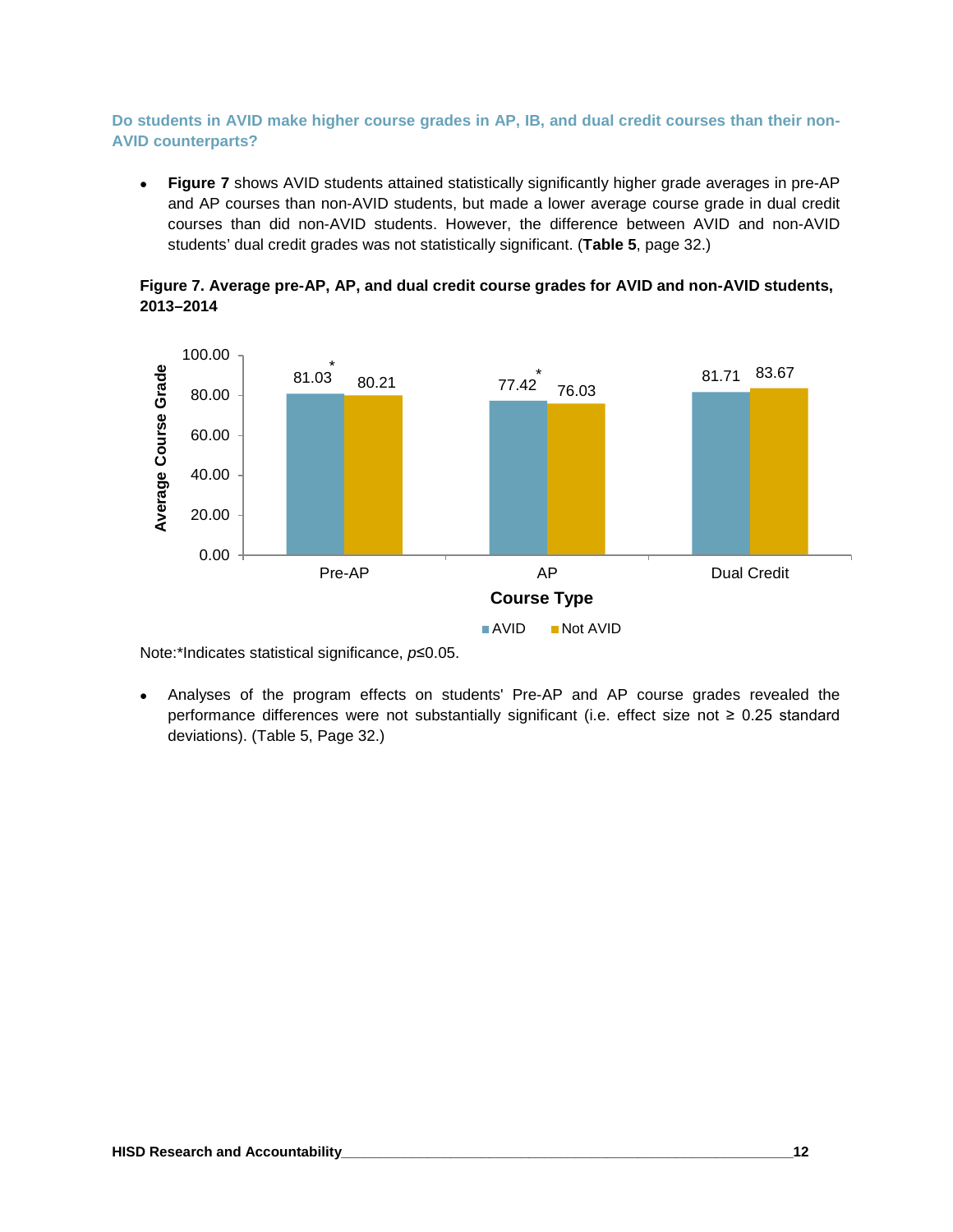**How do the levels of AP exam participation and performance of students in the AVID program compare between the 2012–2013 and 2013–2014 school years?**

- **Figure 8** shows the number of AVID students taking AP exams increased 5.0 percent from 262 in 2012–2013 to 275 in 2013–2014.
- The percentage of the total number of AVID participants who took AP exams increased 2.8 percentage points (5.0 percent) from 16.0 percent in 2012–2013 to 18.8 percent in 2013–2014. However, the number of AP exams taken by students in AVID decreased 20.3 percent from 2012–2013 to 2013–2014. (**Table 6**, page 32.)

500 418 400 **Total Number Total Number** 333 275 262 300 200 100 0 Students Tested **AP Exams Taken Type of Participation**  $2012 - 2013$   $2013 - 2014$ 

**Figure 8. Number of students in AVID tested on AP exams and the number of AP exams taken by students in AVID, 2012–2013 and 2013–2014**

• **Figure 9** shows the number of exams on which AVID students scored 3 or higher decreased 13.8 percent from 58 in 2012–2013 to 50 in 2013–2014. However, the percentage of the AP exams taken on which students in AVID scored 3 or higher increased 1.1 percentage points from 2012– 2013 to 2013–2014, due to the smaller number of exams taken in 2013–2014.



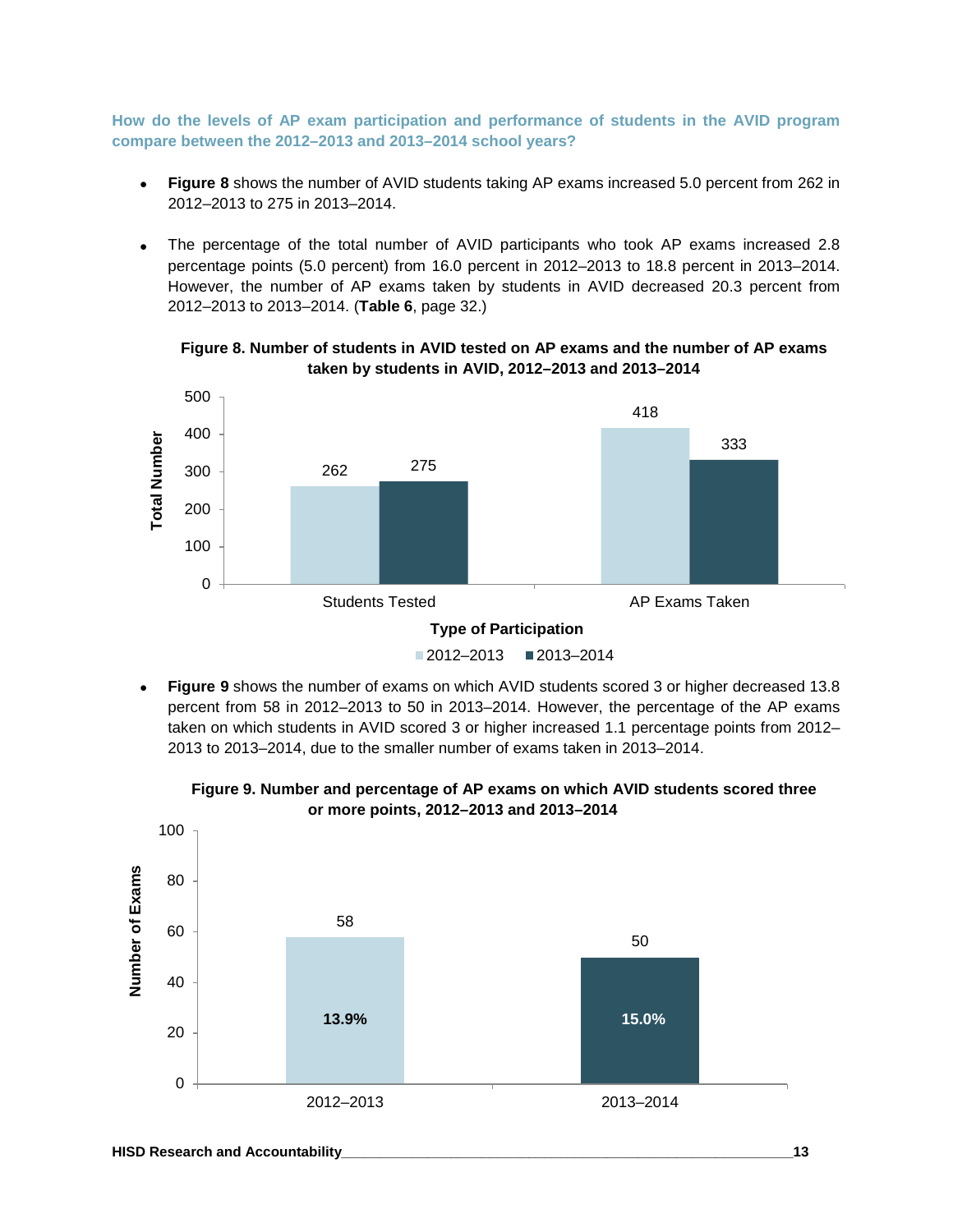#### **Do students in AVID complete more AP exams than their non-AVID counterparts?**

• In 2013–2014, 275 AVID participants took a total of 333 AP exams. This represented 99.3 percent of the 277 AVID students who took AP courses (**Figure 10**). AVID students completed an average of 1.2 AP exams per student. This compared to a lower percentage (754 or 93.9 percent) of the 803 non-AVID participants who took 956 AP exams in 2013–2014. However, non-AVID students completed a slightly higher average of AP exams per student (1.3) (**Figure 11**). (**Table 7**, page 32.)







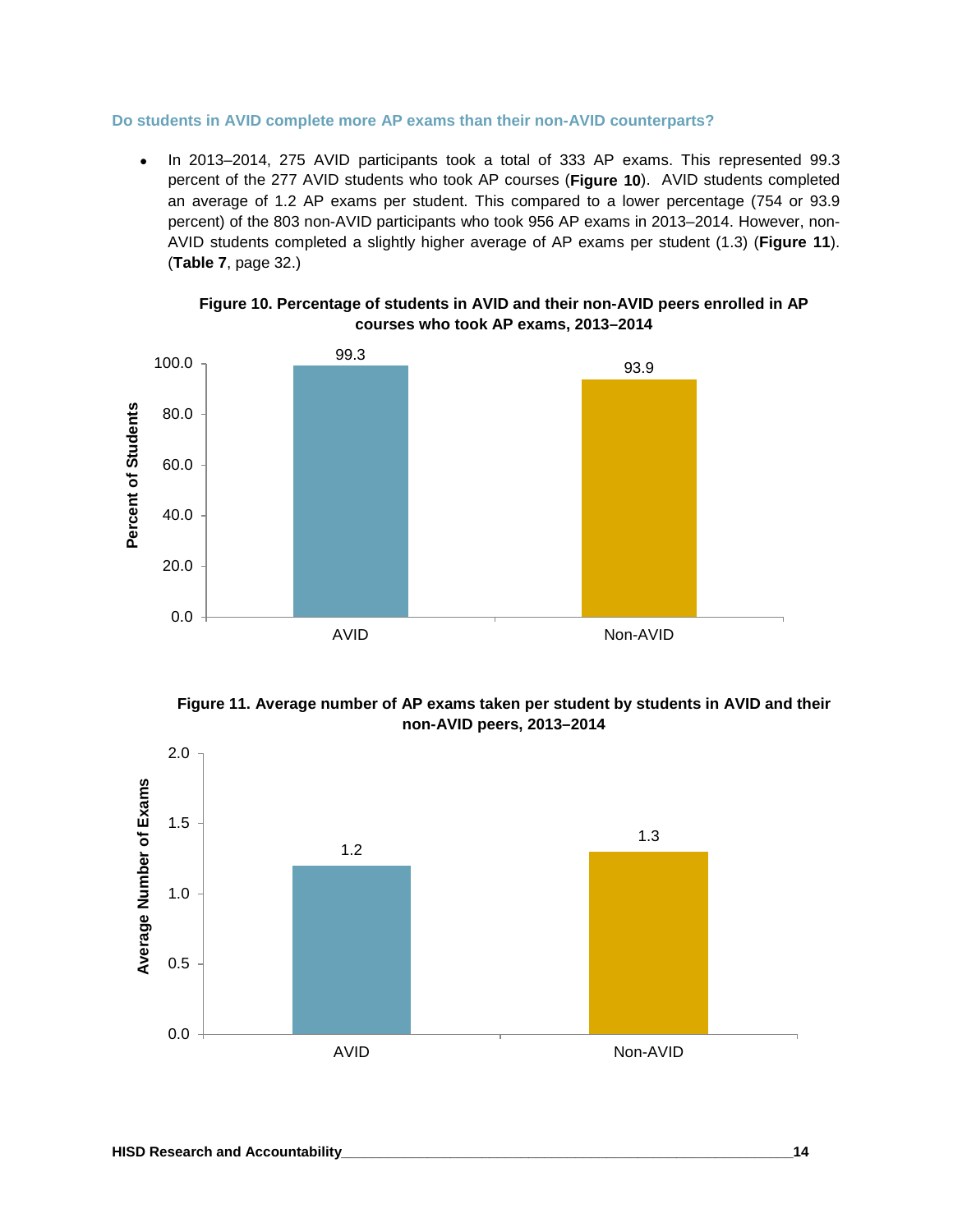#### **Do students in AVID score higher on AP exams than their non-AVID counterparts?**

• **Figure 12** shows the percentage of exams on which students scored 3 or more points was 7.6 percentage points higher among non-AVID than AVID students. (Table 7, page 32.)





#### **Do students in AVID receive higher mean scores and more Level III Advanced scores on the STAAR examinations than their non-AVID counterparts?**

- **Figure 13** (page 16) shows AVID students achieved higher average scale scores than their non-AVID peers on all STAAR tests at each grade level except grade 8 in reading where the difference was negligible. Differences between the groups' average scores were statistically significant in writing at grade 7 and in science and social studies at grade 8.
- Analyses of program effects on students' STAAR scores revealed performance differences between AVID and non-AVID students were substantially significant (i.e. effect size  $\geq 0.25$ standard deviations) in writing at grade 7 (0.51) and grade 8 in science (0.56) and social studies (0.56). (**Table 8**, page 33.)
- STAAR reading and math scores aggregated across grade levels for AVID and non-AVID students were not significantly different (**Table 9**, page 33).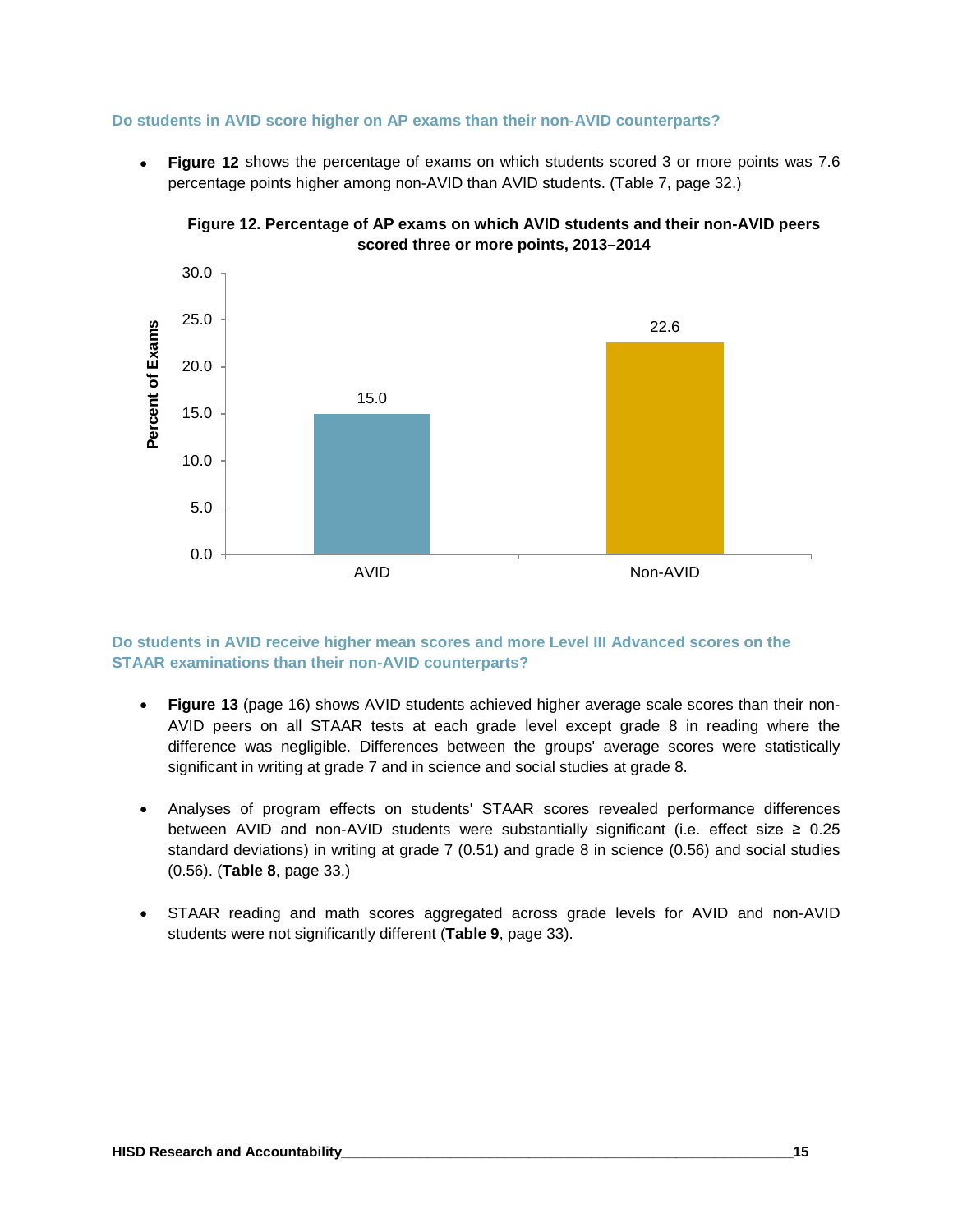



Note:\*Indicates statistical significance, *p*≤0.05.

• **Figure 14** indicates students enrolled in AVID met the Level III advanced performance standard at each grade level in each subject at a higher rate than their peers who were not enrolled in AVID. The largest differences were in grade 8 math and science. (**Table 10**, page 34.)



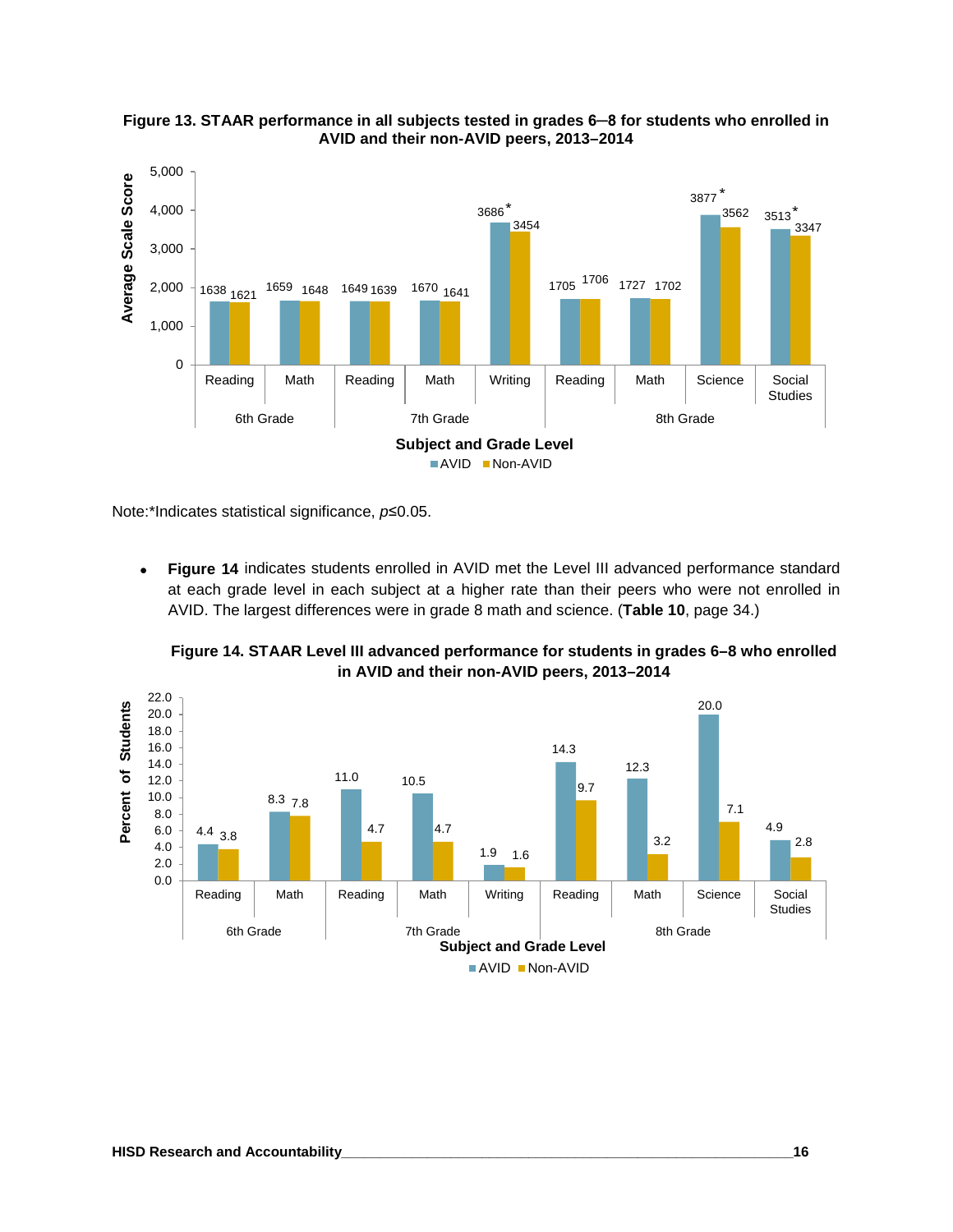**Do students in AVID receive higher mean scores and more Level III Advanced scores on STAAR End-of-Course (EOC) examinations than their non-AVID counterparts?**

- **Figure 15** shows students in AVID achieved higher average scale scores than their non-AVID peers on all five STAAR EOC assessments administered for all students, first-time testers and retesters in 2013–2014 (English I, English II, Algebra I, Biology, and U.S. History).
- Differences between the groups' average scale scores were statistically significant on all exams with the exception of U.S. History. (**Table 11**, page 34.)





Note:\*Indicates statistical significance, *p*≤0.01.

- Analyses of program effects on student performance on STAAR EOC exams, revealed the performance differences were substantially significant (i.e. effect size ≥ 0.25 standard deviations) on four (or 80.0 percent) of the five STAAR EOC exams on which AVID students achieved higher average scores than their non-AVID peers, with effect sizes between 0.55 and 0.74. (Table 11, page 34.)
- Disaggregated by grade level, program effects on student performance on STAAR EOC exams were substantially significant at grades nine and ten, with the exception of tenth grade Biology, with effect sizes that ranged from 0.33 to 0.75. (**Table 12**, page 35.)
- **Figure 16** (page 18) shows greater proportions of AVID students achieved Level III Advanced scores on STAAR EOC exams in English I, English II, Algebra I, and Biology than did the non-AVID students. Non-AVID students had higher proportions of Level III Advanced scores in U.S. History than did students in AVID. (**Table 13**, page 36.)
- The largest difference of 7.8 percentage points between AVID and non-AVID students' Level III performance was on Algebra I exams. (Table 13, page 36.)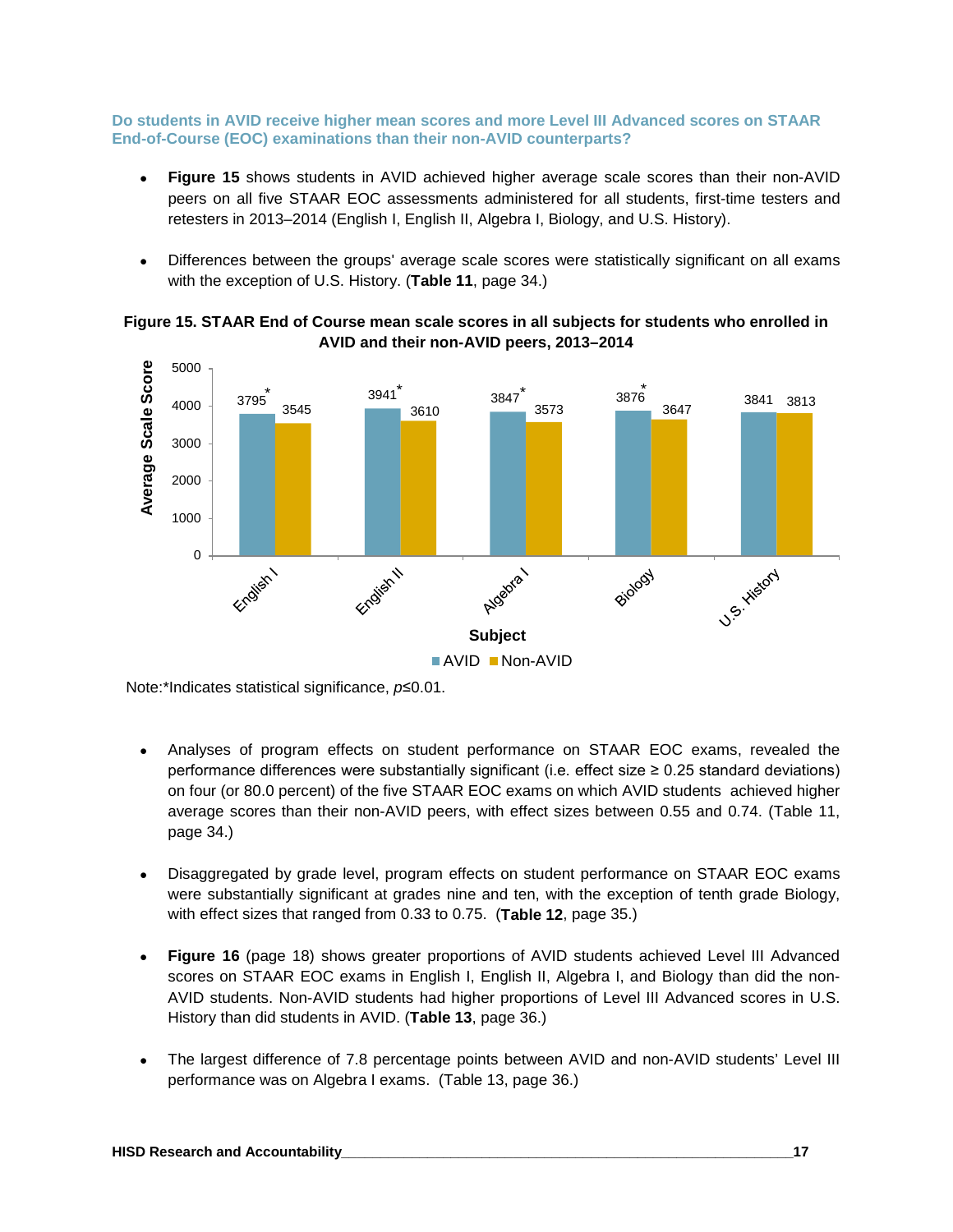



- Some high school students take STAAR courses out of sequence. To help target instructional improvements, STAAR EOC exam results are presented by grade level in Figures 17 through 21, pages 19–22. (Table 12, page 35.) Sufficient STAAR EOC exam data to allow statistical comparisons of the performances of students in AVID and students not enrolled in AVID were available for English I and English II students in grades 9–11, Algebra I students in grades 8–11, Biology students in grades 9 and 10, and U.S. History students in grade 11.
- **Figure 17** (page 19) shows students enrolled in AVID achieved higher average scale scores than their peers who were not enrolled in AVID on both English I and English II exams.
- Differences between the groups' average scale scores were statistically significant in English I at grade 9 and English II at grade 10 which were given at the appropriate grade levels, consistent with the standard course sequence. In addition, the difference between grade 10 AVID students' and their peers' scores on the English I exam was statistical significant. This exam was not given at the grade level consistent with the standard course sequence. (Table 12, page 35.)
- Analyses of program effects on student performance on STAAR EOC exams disaggregated by grade level, revealed the performance differences were substantially significant (i.e. effect size ≥ 0.25 standard deviations) on all three of the STAAR EOC exams on which AVID students achieved statistically significantly higher average scores than their non-AVID peers. Effect sizes were between 0.36 and 0.75. (Table 12, page 35.)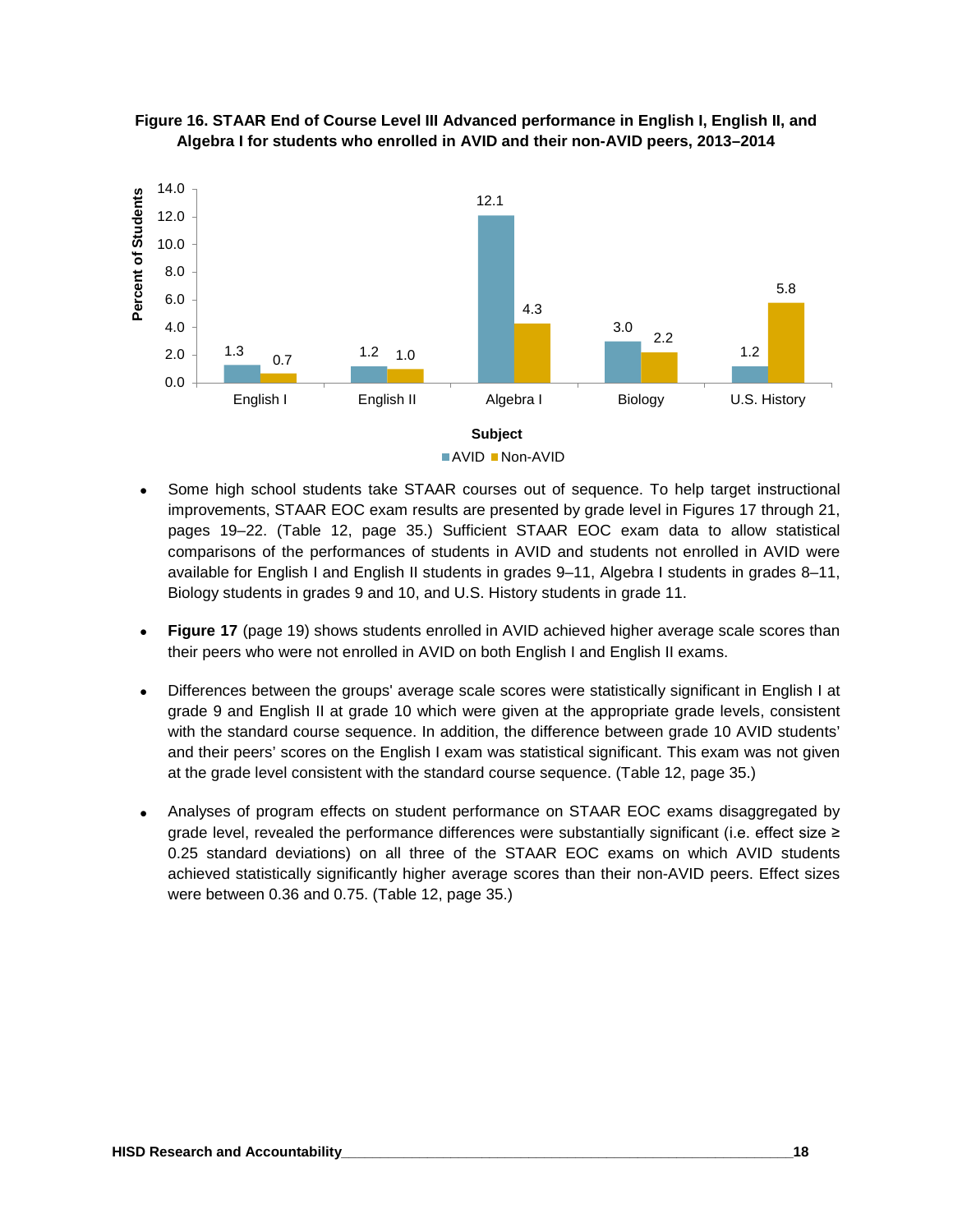



Note:\*Indicates statistical significance, *p*≤0.05.

• STAAR EOC results shown in **Figure 18** show students enrolled in AVID had larger proportions of Level III Advanced scores than did non-AVID students on English I exams at grade 9 and English II exams at grade 10, of which both were given at the grade level consistent with the standard course sequence. (Table 13, page 36.)

**Figure 18. STAAR End of Course Level III Advanced performance in English language arts for students who enrolled in AVID and their non-AVID peers by grade level, 2013–2014**

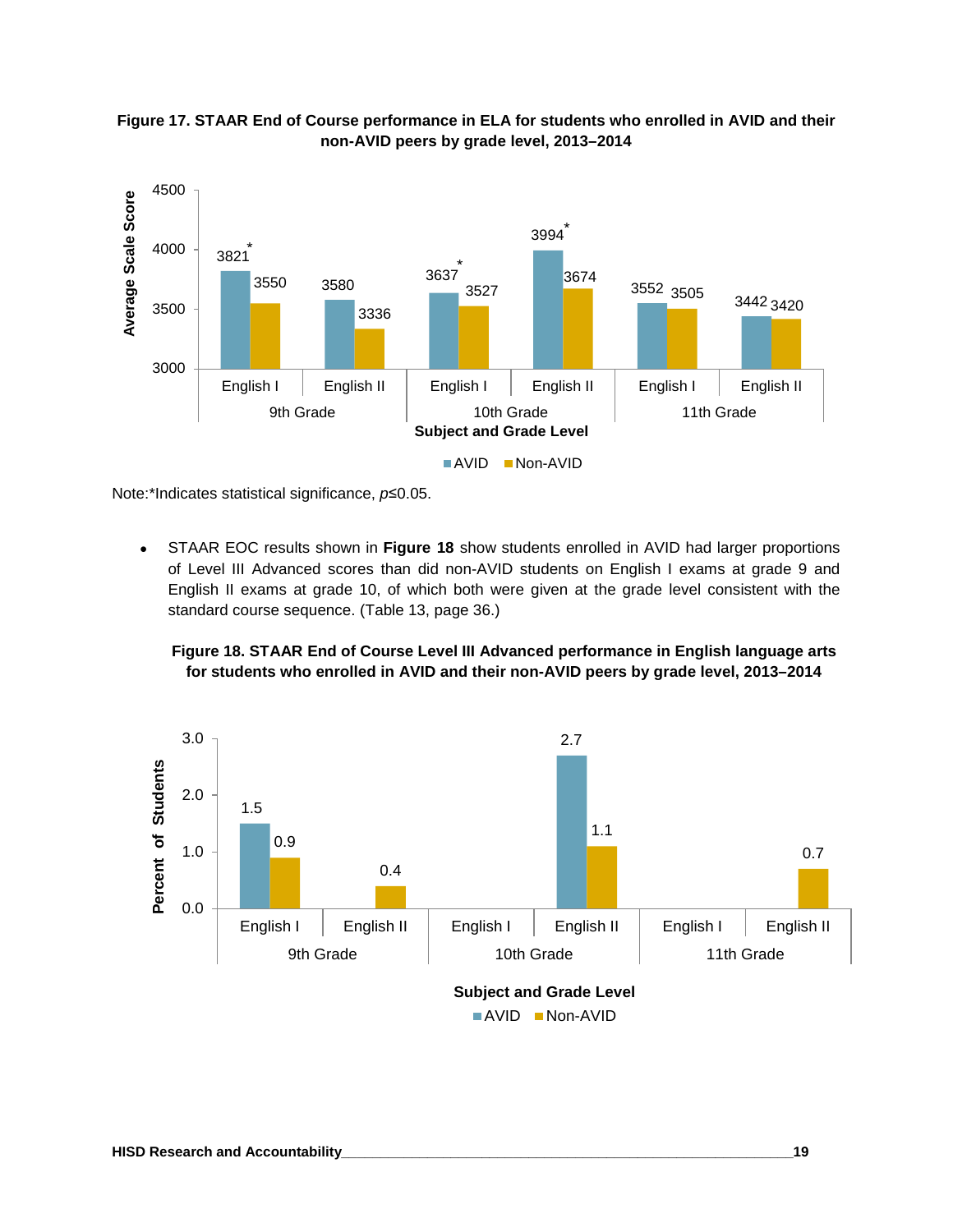- STAAR EOC results in **Figure 19** show students enrolled in AVID had higher average scale scores than non-AVID students on Algebra I exams at grades 9–11. The difference between the groups' average scale scores was of statistical significance in Algebra I at grade 9 which was given at the appropriate grade level, consistent with the standard course sequence. (Table 12, page 35.)
- It is important to state that middle school students who show the potential for success in Algebra I are encouraged to take the course Algebra I course in the  $8<sup>th</sup>$  grade, which is not consistent with the standard course sequence. Figure 19 shows  $8<sup>th</sup>$  grade AVID students were slightly outperformed by their non-AVID peers. However, students in AVID and their peers achieved higher scale scores than their peers in upper grades.
- Analyses of program effects on student performance on the Algebra I exams disaggregated by grade level, revealed the performance differences were substantially significant (i.e. effect size ≥ 0.25 standard deviations) at grade 9 where AVID students achieved statistically significantly higher average scores than their non-AVID peers. The effect size was 0.63. (Table 12, page 35.)

#### **Figure 19. STAAR End of Course performance in Algebra I for students enrolled in AVID and their non-AVID peers by grade level, 2013–2014**



Note:\*Indicates statistical significance, *p*≤0.05.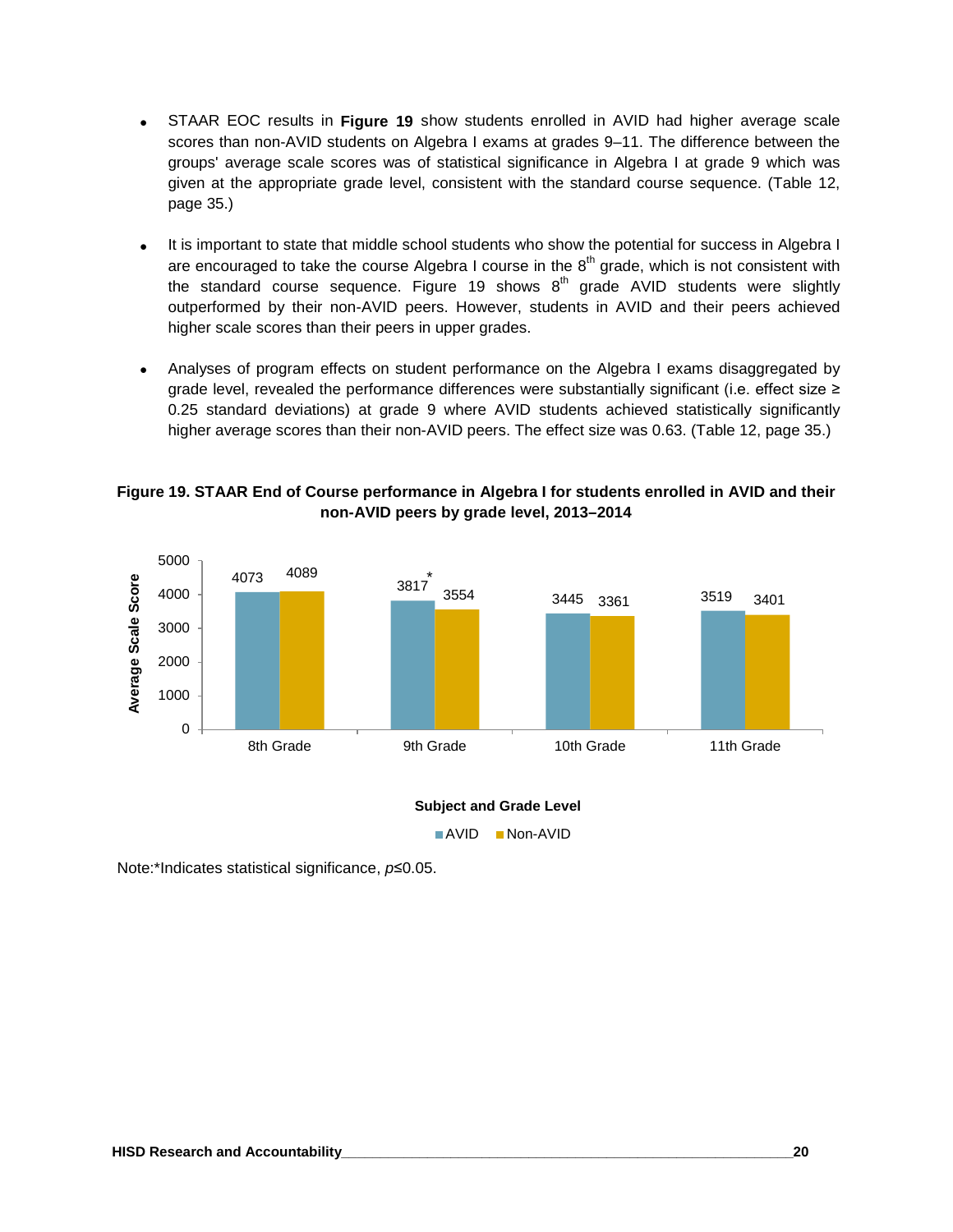- Sufficient STAAR EOC exam data to allow comparisons of the Level III Advanced performances of students in AVID and students not enrolled in AVID were available for students in grades 8–11 in Algebra I.
- STAAR EOC results presented in **Figure 20** show students enrolled in AVID had larger proportions of Level III Advanced scores than did non-AVID students on Algebra I exams at grades 8 and 9, of which the grade 9 exam was given at the grade level consistent with the standard course sequence. (Table 13, page 36.)
- **Figure 20. STAAR End of Course Level III Advanced performance in Algebra I for students who enrolled in AVID and their non-AVID peers by grade level, 2013–2014**



- Sufficient STAAR EOC exam data to allow statistical comparisons of the performances of students in AVID and students not enrolled in AVID were available for students in grades 9 and 10 in Biology. STAAR EOC results in **Figure 21** (page 22) show students enrolled in AVID had higher average scale scores than non-AVID students on Biology exams at grades 9 and 10. The difference between the groups' average scale scores was of statistical significance at grade 9. (Table 12, page 35.)
- Analyses of program effects on student performance on the Biology exams disaggregated by grade level, revealed the performance differences were substantially significant (i.e. effect size ≥ 0.25 standard deviations) at grade 9 where AVID students achieved statistically significantly higher average scores than their non-AVID peers. The effect size was 0.55. (Table 12, page 35.)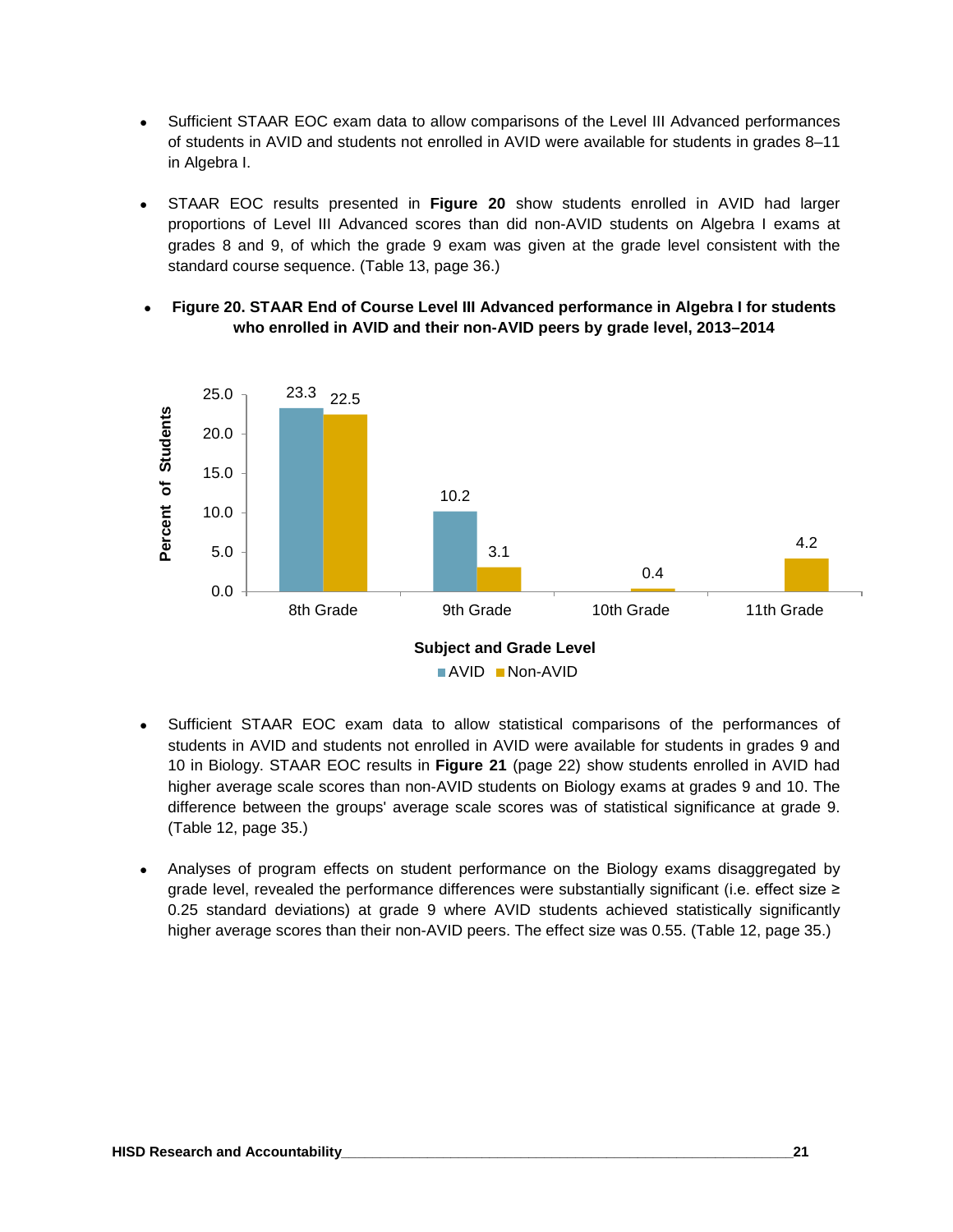

**Figure 21. STAAR End of Course performance in science for students enrolled in AVID and their non-AVID peers by grade level, 2013–2014**

Note:\*Indicates statistical significance, *p*≤0.05.

• STAAR EOC results presented in **Figure 22** show students enrolled in AVID had a larger proportion of Level III Advanced scores than did non-AVID students on Biology exams at grade 9. However, none of the grade 10 students achieved Level III performance in Biology. (Table 13, page 36.)



**Figure 22. STAAR End of Course Level III Advanced performance for 9th grade Biology students who enrolled in AVID and their non-AVID peers by grade level, 2013–2014**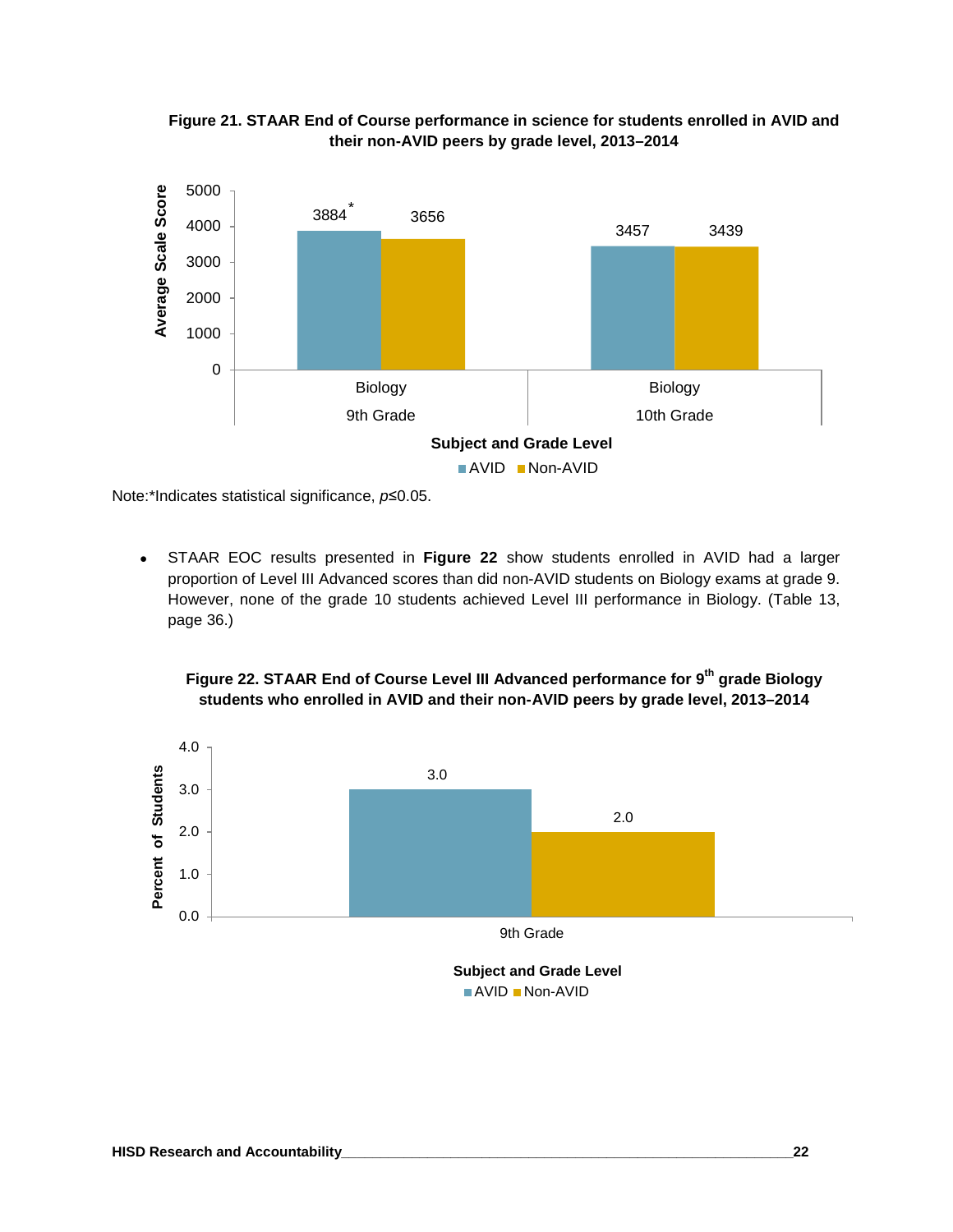- Sufficient STAAR EOC U.S. History exam data to allow statistical comparisons of the performances of students in AVID and students not enrolled in AVID were available for students in grade 11.
- STAAR EOC results shown in **Figure 23** indicate students enrolled in AVID had a slightly higher average U.S. History scale score than non-AVID students at grade 11 and the difference was not statistically significant. (Table 12, page 35.)





- Sufficient STAAR EOC exam data to allow comparisons of the Level III Advanced performances of students in AVID and students not enrolled in AVID were available for grade 11 U.S. History students.
- Results shown in **Figure 24** indicate non-AVID students had a larger proportion of Level III Advanced scores than did AVID students on U.S. History STAAR EOC exams at grade 11. (Table 13, page 36.)



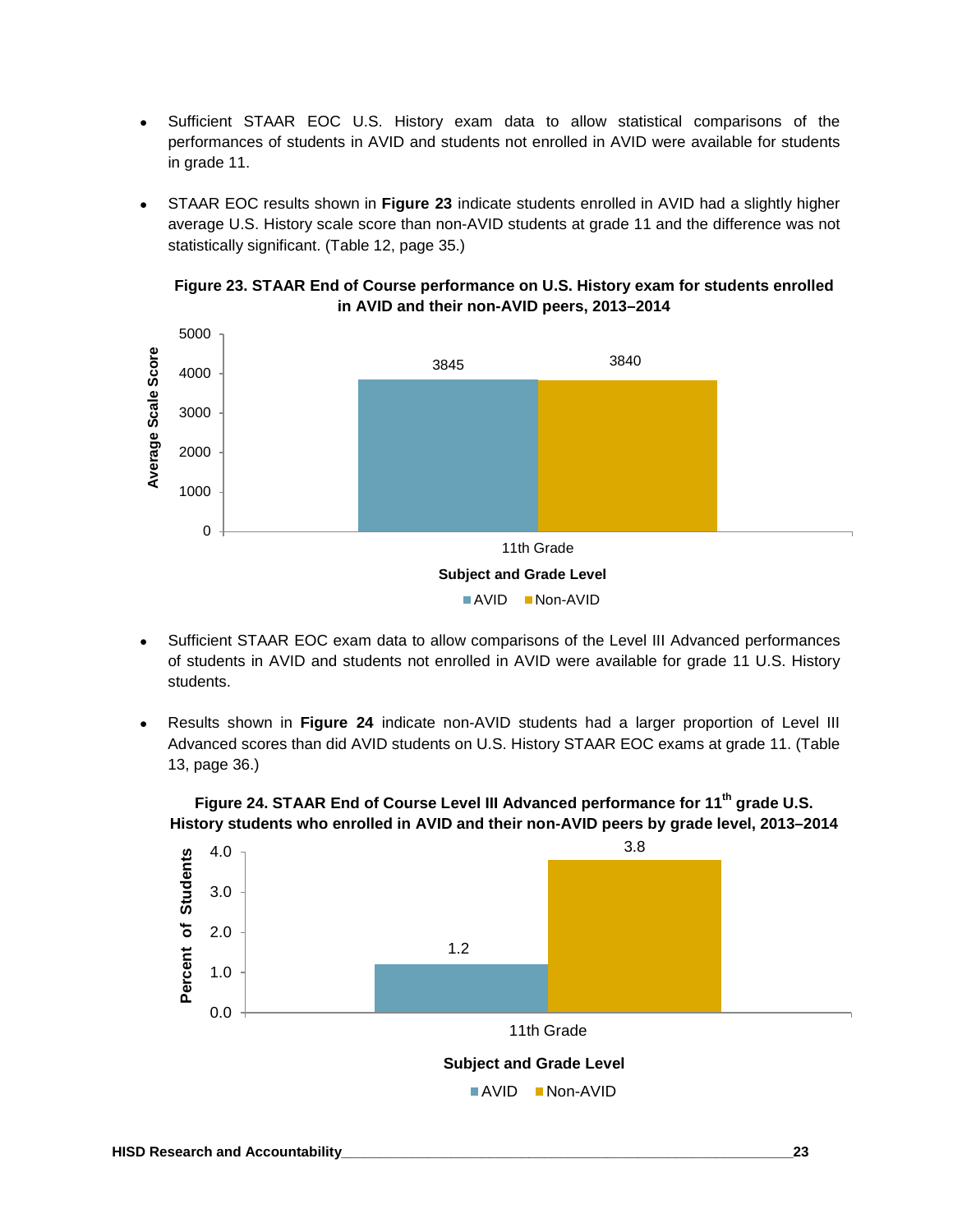#### **Do 2013–2014 students in AVID score higher on ReadiStep exams than their non-AVID counterparts?**

- The College Board ReadiStep critical reading, mathematics, and writing skills exams are given at grade 8 to indicate students' readiness for the Preliminary SAT/National Merit Scholarship Qualifying Test (PSAT/NMSQT) and for the SAT Reasoning Test. Scores are reported on a scale of 1–8 points.
- **Figure 25** shows AVID students scored 0.1 to 0.4 points higher than their non-AVID peers in 2013, with the largest gaps in mathematics. The differences between the groups were statistically significant. However, neither group's mean scores scored 4.0 points, half of the maximum score of 8 points.
- The national percentile ranks (NPRs) presented in **Table 14** (page 37) show AVID students reached the  $40<sup>th</sup>$  percentile in writing and the  $45<sup>th</sup>$  percentile in mathematics. This constituted 9.0 and 12.1 percentage points, respectively, higher than their non-AVID peers.
- Analyses of program effects on student performance on the ReadiStep exams revealed the performance differences were substantially significant (i.e. effect size  $\geq 0.25$  standard deviations) with the exception of critical reading (0.19 effect size). The other effect sizes were 0.49 for math and 0.40 for writing. (**Table 15**, page 37.)



#### **Figure 25. ReadiStep performance for 2013–2014 8th grade AVID students and their non-AVID peers, fall 2013**

Note:\*Indicates statistical significance, *p*≤0.05.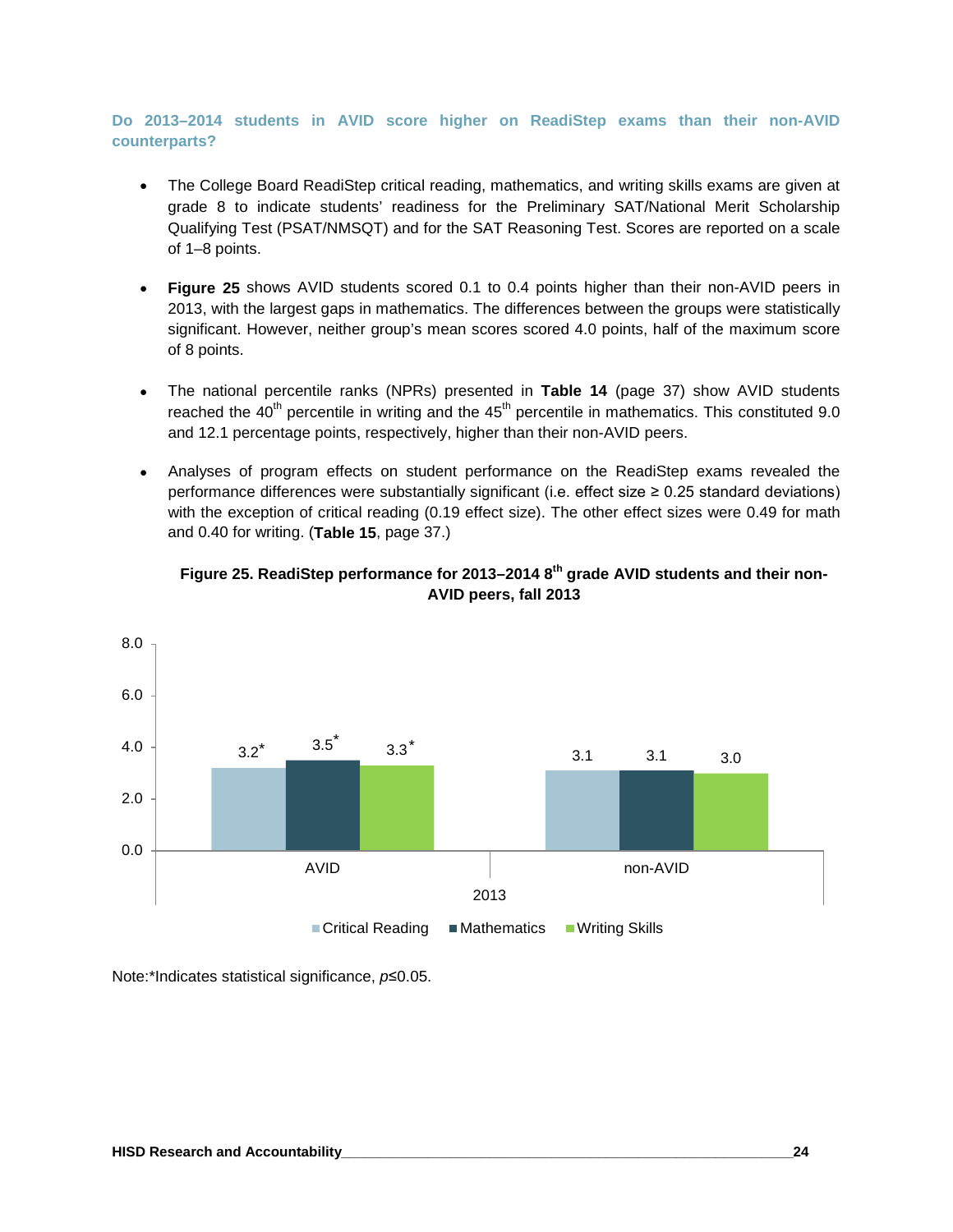#### **Discussion**

The district has implemented the AVID program to target students who (1) are in the academic "middle" and earn grades of B, C, and D; (2) desire to go to college; (3) are willing to work hard; (4) are capable of completing rigorous curricula; and (5) are not reaching their full academic potential. Typically, these students (1) are enrolled in regular (non-gifted/talented, non-special education) classes; (2) are economically disadvantaged or are from non-White families; (3) are underrepresented in four-year colleges; and (4) possess the potential to become first-generation college students (Houston Independent School District, 2011).

Student participation in the AVID program increased 38.4 percent from 2011–2012 to 2013–2014, but decreased 10.9 percent from 2012–2013 to 2013–2014. Moreover, from the 2012–2013 school year to the 2013–2014 school year, AVID participation decreased 25.5 percent at the middle school level and increased 3.9 percent at the high school level. A greater proportion of AVID students (84.1 percent) was economically disadvantaged than non-AVID students (78.8 percent). In light of the academic support this program provides to the district's "middle" performing, economically-disadvantaged students who are enrolled in regular education classes and who are underrepresented in four-year colleges, it is important to carefully assess reasons for the decline in program enrollment among middle school students and to systemically address challenges that may negatively impact student participation in the AVID program, in general.

Findings of this report reveal pre-AP, AP, and dual credit course enrollment rates were higher for students in AVID than for non-AVID students. The 63.5 percent rate of enrollment in pre-AP courses among students in AVID was more than twice the enrollment rate among non-AVID students (24.2 percent). In addition, 19.1 percent of AVID students and 7.9 percent of non-AVID students enrolled in AP courses and 12.6 percent of high school AVID students and 0.5 percent of non-AVID high school students enrolled in dual credit courses. Considering the decline in the total pre-AP course enrollment for students in AVID from 2012–2013 (72.4 percent) to 2013–2014 (63.5 percent) and the enrollment growth in AP and dual credit course, it seems necessary to identify strategies to improve AVID students' pre-AP enrollment and to continue strategies that contribute to improved enrollment rates in advanced placement and dual credit courses among AVID students.

Overall, AVID students' average course enrollment per student was higher than non-AVID students in pre-AP and dual credit course, but slightly lower in AP courses. However, students in AVID achieved higher average grades in pre-AP and AP classes, but lower average course grades than their non-AVID peers in dual credit courses. Although the performance differences in students' Pre-AP and AP course grades were statistically significant (*p*≤0.05), program effects revealed they were not substantially significant (i.e. effect size not ≥ 0.25 standard deviations). This finding supports the need to explore instructional improvements to further enhance student learning and achievement in all advanced courses and particularly in dual credit courses.

Though the number of AVID students taking AP exams increased 5.0 percent from 2012–2013 (262 students) to 2013–2013 (275 students), the number of exams taken by students in AVID decreased 20.3 percent from 2012–2013 (418 exams) to 2013–2014 (333 exams), and the percentage of exams on which students scored 3 or more points was 7.6 percentage points higher among non-AVID than AVID students; the percentage of AP exams on which AVID students scored 3 or higher increased slightly from 2012– 2013 (13.9 percent) to 2013–2013 (15.0 percent). Proactive steps to identify gaps in teaching and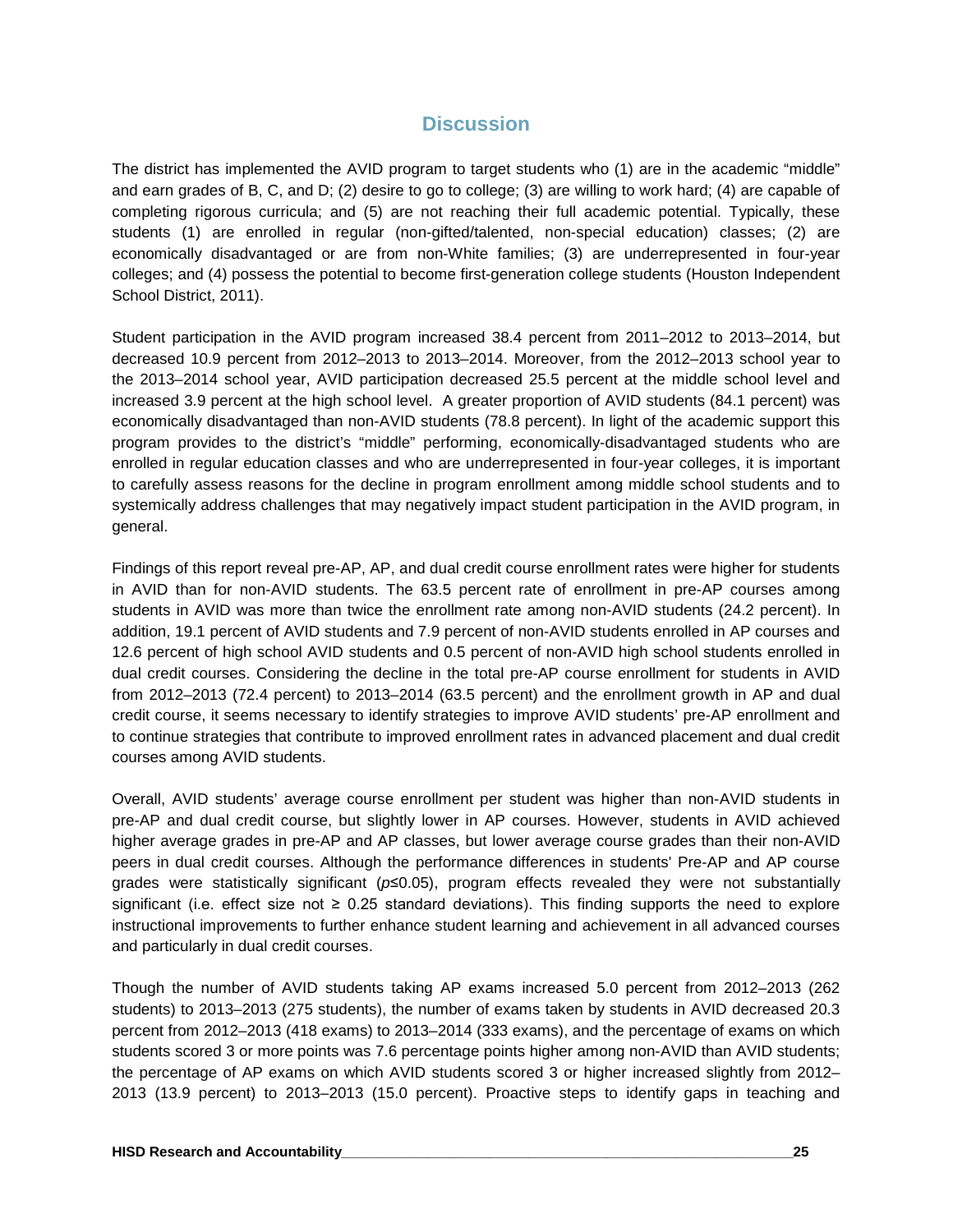learning in pre-AP and AP courses may help improve future findings regarding AVID student performance on AP exams. ReadiStep may be used to assess achievement gaps so that educators are able to help students to perform better in advanced courses and on associated exams, as well as to graduate from high school collegeready.

Generally, students in AVID outperformed their non-AVID peers on the standardized assessments (STAAR, STAAR EOC, and ReadiStep). Analyses of program effects on STAAR performance differences between AVID and non-AVID students were mixed, but were substantially significant for each ReadiStep and STAAR EOC exam on which AVID students outperformed their non-AVID peers, with exception of the STAAR EOC U.S. History. Therefore, the results of this report support previous research findings that indicate students in an AVID program show higher mean scores than non-AVID students on statemandated assessments of reading, mathematics, and science (Murray, 2012). Nonetheless, the lacking performances of AVID students in dual credit courses, on AP exams (outperformed by their non-AVID peers), and on ReadiStep exams (scored less than one-half the maximum points) may highlight crucial areas for program improvements.

To better prepare more students in AVID for greater levels of success in advanced courses and associated assessments, program administrators may consider confirming program adherence to the eleven factors that AVID has identified to guide the overall program philosophy, successful implementation of the program, and the success of AVID students (Contreras, et al., 2007). Careful attention to the program features may prove beneficial to improve program participation and to heighten positive student achievement outcomes among students in the AVID program.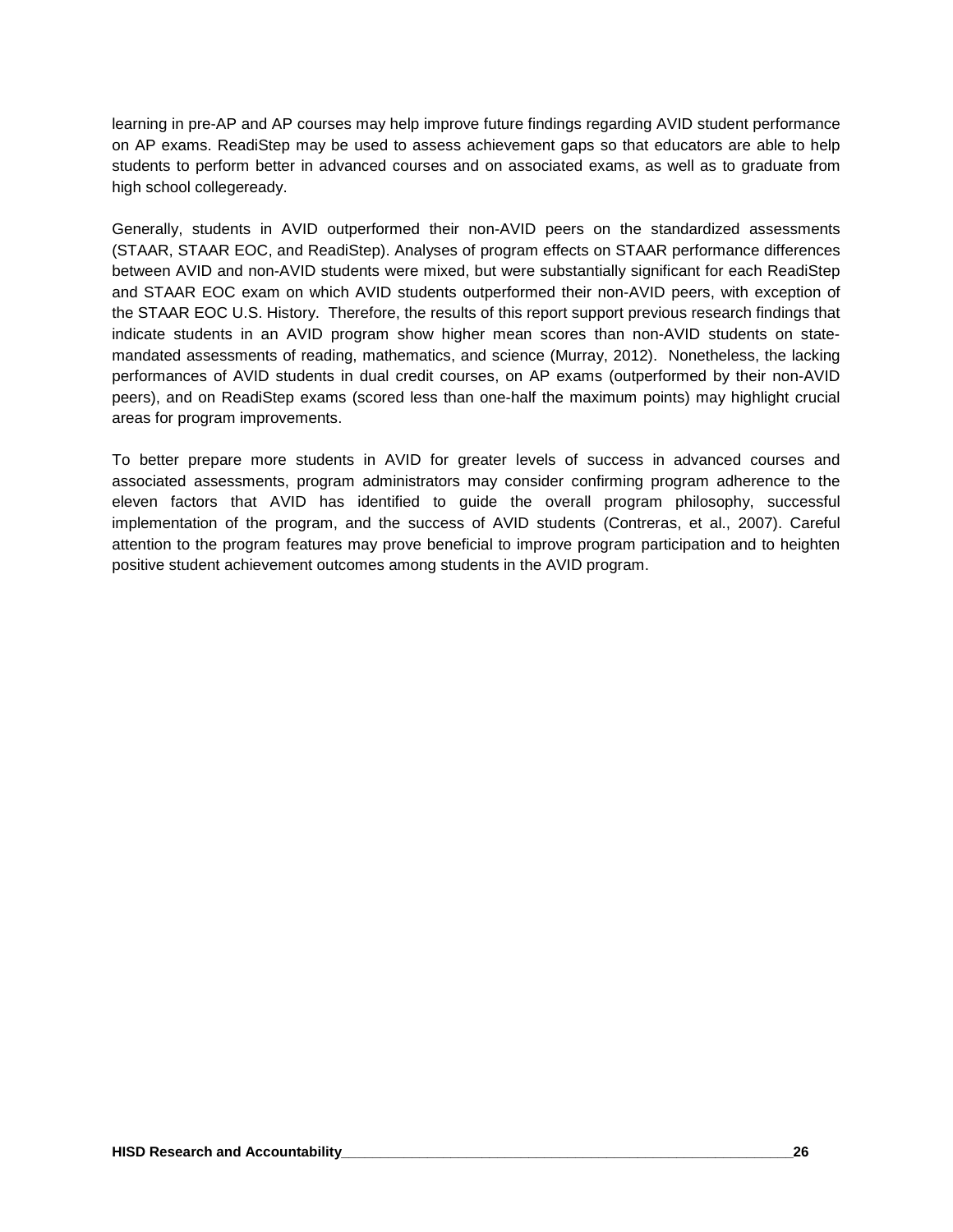#### **References**

AVID. (2015). AVID History. Retrieved from http://www.avid.org/history.ashx.

- Contreras, M., Cota, D., Furgerson, E., Gira, R., & Swanson, M.C. (2007). AVID implementing and managing the AVID program for high schools, 2007 Revision. San Diego, California: AVID Press.
- College Board. (2013). Using ReadiStep Results and Skills Insight 2013–2014. Retrieved from <http://www.cobbk12.org/Cooper/readistep.pdf>
- Department of Research and Accountability. (December 2012). Advancement Via Individual Determination (AVID) findings related to student performance, 2011–2012. Houston, TX: Houston Independent School District. Retrieved from <http://www.houstonisd.org/Page/59959>

Houston Independent School District. (2011). Board of Education Meeting Agenda November 10, 2011. Retrieved from http://www.houstonisd.org/site/handlers/filedownload.ashx?moduleinstanceid=51135&dataid=19627& FileName=111011OA\_POST.pdf

- Murray, R. T. (2012). A study of the effectiveness of a supplemental program: The Advancement Via Individual Determination (AVID) middle school program on student achievement. (Doctoral dissertation). *Dissertations and Theses.* Paper 1794. Retrieved from http://scholarship.shu.edu/dissertations/1794
- Texas Education Agency. (2014). How to interpret effect sizes. Best Practices Clearinghouse http://www.tea.state.tx.us/Best\_Practice\_Standards/How\_To\_Interpret\_Effect\_Sizes.aspx
- Witte, L. (2014, February). Avoid the flying monkeys: Follow the EOC yellow brick road to success. PowerPoint presented at the Texas Assessment Conference, Austin, TX. Retrieved from http://www.tasanet.org/cms/lib07/TX01923126/Centricity/Domain/49/2014/presentations/tuesday/witte.pdf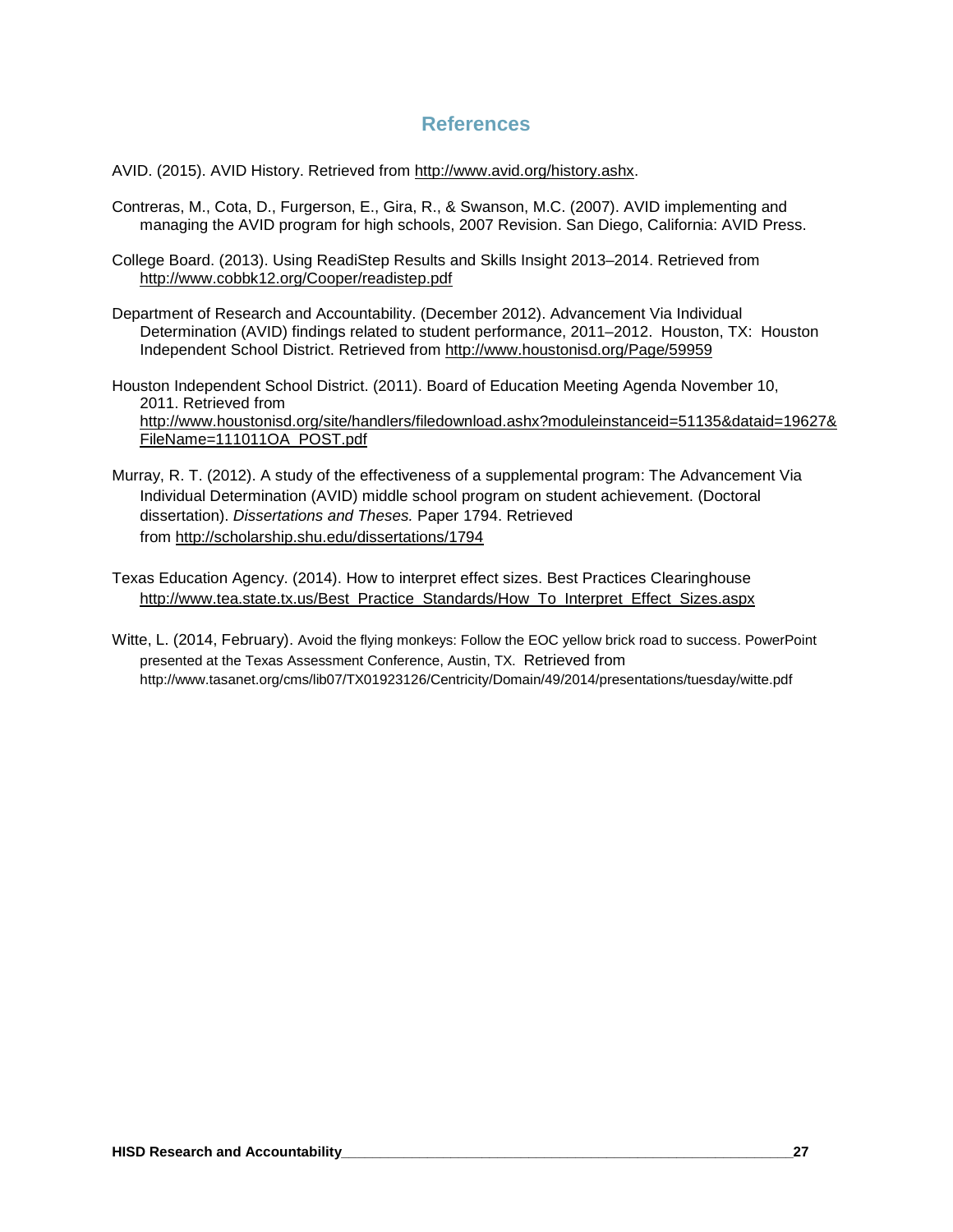| Table 1: Number of AVID Students by Grade Level and School, 2013-2014 |                          |                |                |                          |                  |       |      |                |  |
|-----------------------------------------------------------------------|--------------------------|----------------|----------------|--------------------------|------------------|-------|------|----------------|--|
| <b>School Name</b>                                                    |                          |                |                | <b>Grade Level</b>       |                  |       |      | <b>Total</b>   |  |
|                                                                       | 6th                      | 7th            | 8th            | 9th                      | 10 <sub>th</sub> | 11th  | 12th |                |  |
| Henry MS                                                              | 35                       | 43             | 49             |                          |                  |       |      | 127            |  |
| <b>Holland MS</b>                                                     | $\overline{\phantom{a}}$ | 23             | 21             |                          |                  |       |      | 44             |  |
| Jackson MS                                                            | 47                       | $\blacksquare$ |                |                          |                  |       |      | 47             |  |
| McReynolds MS                                                         | 72                       | 46             | 57             |                          |                  |       |      | 175            |  |
| Ortíz MS                                                              | 27                       | 54             | 66             |                          |                  |       |      | 147            |  |
| <b>Revere MS</b>                                                      | ٠                        | 44             | 33             |                          |                  |       |      | 77             |  |
| <b>Middle School Subtotal</b>                                         | 181                      | 210            | 226            |                          |                  |       |      | 617            |  |
| Advanced Virtual Academy HS                                           | ÷,                       |                |                |                          |                  |       | $1*$ | $\overline{1}$ |  |
| Furr HS                                                               |                          |                | ٠              | 16                       |                  |       |      | 16             |  |
| Hope Academy HS                                                       |                          |                |                | $1*$                     |                  |       |      | 1              |  |
| Houston Academy for<br><b>International Studies HS</b>                |                          |                | ٠              | 118                      | 114              |       |      | 232            |  |
| Madison HS                                                            |                          |                |                | 48                       | 56               |       |      | 104            |  |
| Milby HS                                                              |                          |                | ٠              | 95                       | 26               | $3^*$ | $1*$ | 125            |  |
| Sharpstown HS                                                         |                          |                |                | 65                       | 32               | 26    | 15   | 138            |  |
| <b>Sterling HS</b>                                                    |                          |                |                | $1*$                     | ÷,               |       |      | 1              |  |
| <b>Westbury HS</b>                                                    |                          |                |                | $\overline{\phantom{a}}$ |                  | $1*$  |      | 1              |  |
| Westside HS                                                           |                          |                |                | $1*$                     |                  |       |      | 1              |  |
| <b>Worthing HS</b>                                                    |                          |                |                | 44                       | 37               | 48    | 17   | 146            |  |
| Yates HS                                                              |                          |                | $\blacksquare$ | 43                       | 5                | 18    | 8    | 74             |  |
|                                                                       |                          |                |                |                          |                  |       |      |                |  |
| <b>High School Subtotal</b>                                           |                          |                | ٠              | 432                      | 270              | 96    | 42   | 840            |  |
| <b>Combined-level School</b>                                          |                          |                |                |                          |                  |       |      |                |  |
| Beechnut Academy                                                      |                          |                | ٠              | 5                        |                  |       |      | 5              |  |
| <b>Combined-level School</b><br><b>Subtotal</b>                       |                          |                |                | 5                        |                  |       |      | 5              |  |
| <b>Total</b>                                                          | 181                      | 210            | 226            | 437                      | 270              | 96    | 42   | 1,462          |  |

Source: November 21, 2014 Chancery Student Information System

Note: \*Schools and grade levels with fewer than 5 students were not matched with non-AVID students at the schools grade levels and were not included in student performance analyses, which resulted in 9 student omissions (\*) and 1,453 student inclusions.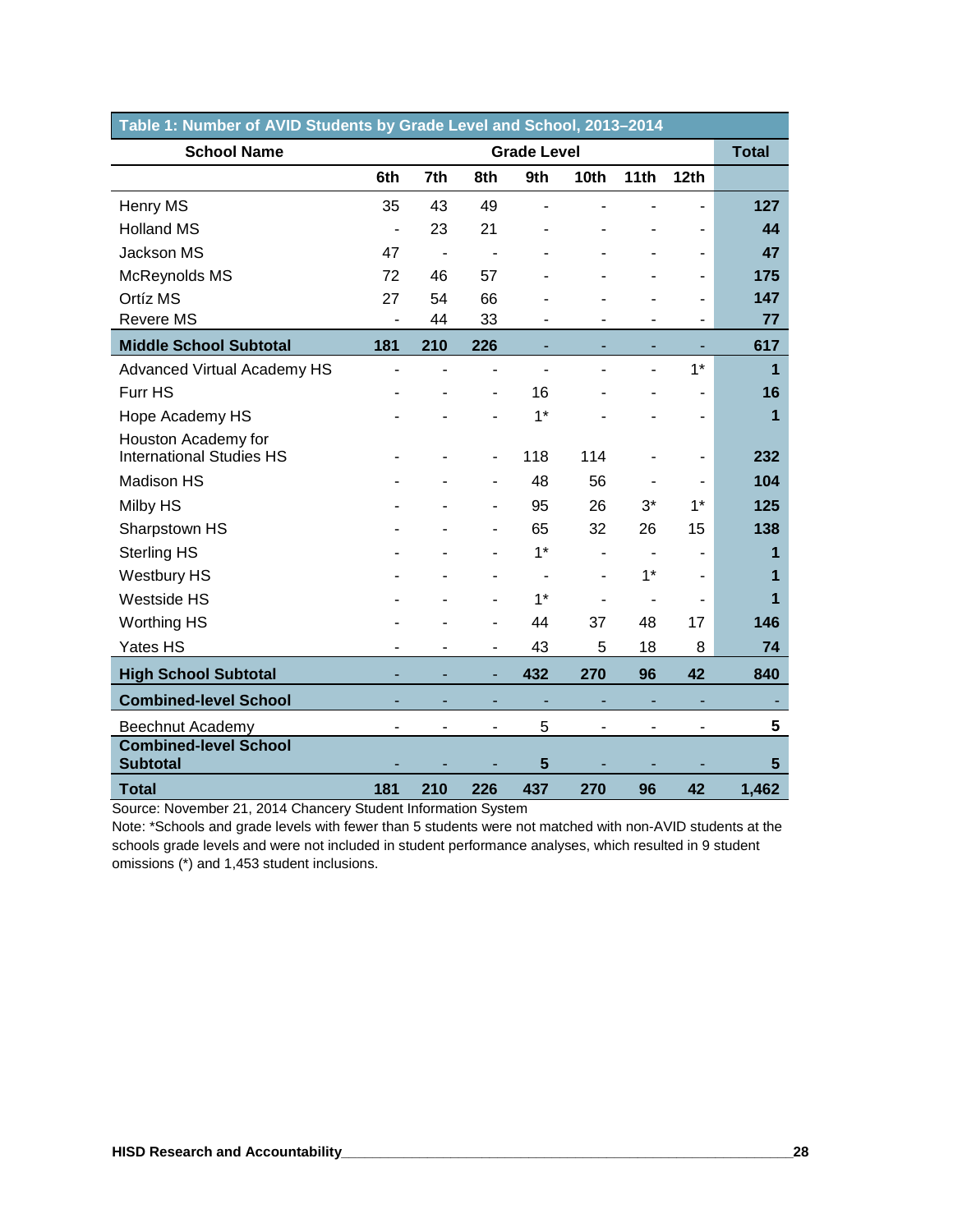| Table 2: Number of Non-AVID Students by Grade Level and School, 2013-2014 |       |       |                          |                    |                          |      |                          |              |  |
|---------------------------------------------------------------------------|-------|-------|--------------------------|--------------------|--------------------------|------|--------------------------|--------------|--|
| <b>School Name</b>                                                        |       |       |                          | <b>Grade Level</b> |                          |      |                          | <b>Total</b> |  |
|                                                                           | 6th   | 7th   | 8th                      | 9th                | 10th                     | 11th | 12th                     |              |  |
| Henry MS                                                                  | 283   | 296   | 314                      | L.                 | ۰                        |      |                          | 893          |  |
| <b>Holland MS</b>                                                         |       | 266   | 268                      |                    |                          |      | ۰                        | 534          |  |
| <b>Jackson MS</b>                                                         | 286   |       |                          |                    |                          |      | ٠                        | 286          |  |
| McReynolds MS                                                             | 169   | 183   | 196                      |                    |                          |      | ۰                        | 548          |  |
| Ortíz MS                                                                  | 312   | 337   | 299                      |                    |                          |      | ۰                        | 948          |  |
| <b>Revere MS</b>                                                          | ٠     | 426   | 432                      |                    | ä,                       |      | ۰                        | 858          |  |
| <b>Middle School Subtotal</b>                                             | 1,050 | 1,508 | 1,509                    |                    | ٠                        | ٠    | ٠                        | 4,067        |  |
| <b>Advanced Virtual Academy HS</b>                                        |       |       |                          |                    | $\overline{\phantom{0}}$ |      | ٠                        | $\bf{0}$     |  |
| Furr HS                                                                   |       |       | ۰                        | 275                |                          |      | -                        | 275          |  |
| Hope Academy HS                                                           |       |       |                          |                    |                          |      | ۳                        | 0            |  |
| Houston Academy for                                                       |       |       |                          | Λ                  | $\wedge$                 |      |                          | $\bf{0}$     |  |
| <b>International Studies HS</b>                                           |       |       |                          |                    |                          |      |                          |              |  |
| Madison HS                                                                |       |       | ۳                        | 737                | 490                      |      | $\overline{\phantom{a}}$ | 1,227        |  |
| Milby HS                                                                  |       |       | ۰                        | 601                | 530                      |      | ٠                        | 1,131        |  |
| Sharpstown HS                                                             |       |       |                          | 482                | 420                      | 345  | 238                      | 1,485        |  |
| <b>Sterling HS</b>                                                        |       |       |                          |                    |                          |      |                          | 0            |  |
| <b>Westbury HS</b>                                                        |       |       |                          |                    |                          |      |                          | O            |  |
| Westside HS                                                               |       |       |                          |                    |                          |      |                          | O            |  |
| <b>Worthing HS</b>                                                        |       |       |                          | 241                | 166                      | 81   | 143                      | 631          |  |
| Yates HS                                                                  |       |       | ۰                        | 307                | 299                      | 187  | 253                      | 1,046        |  |
| <b>High School Subtotal</b>                                               | L.    |       | ٠                        | 2,643              | 1,905                    | 613  | 634                      | 5,795        |  |
| <b>Combined-level School</b>                                              | ÷     | ٠     | ٠                        |                    | ٠                        |      | ٠                        |              |  |
| Beechnut Academy                                                          | L,    | ٠     | $\overline{\phantom{0}}$ | 288                | ۰                        |      | L.                       | 288          |  |
| <b>Combined-level School</b>                                              |       |       |                          |                    |                          |      |                          |              |  |
| <b>Subtotal</b>                                                           |       |       |                          | 288                |                          |      |                          | 288          |  |
| <b>Total</b>                                                              | 1,050 | 1,508 | 1,509                    | 2,931              | 1,905                    | 613  | 634                      | 10,150       |  |

Source: November 21, 2014 Chancery Student Information System

Note: ^No data available for non-AVID students at grade level of AVID participants.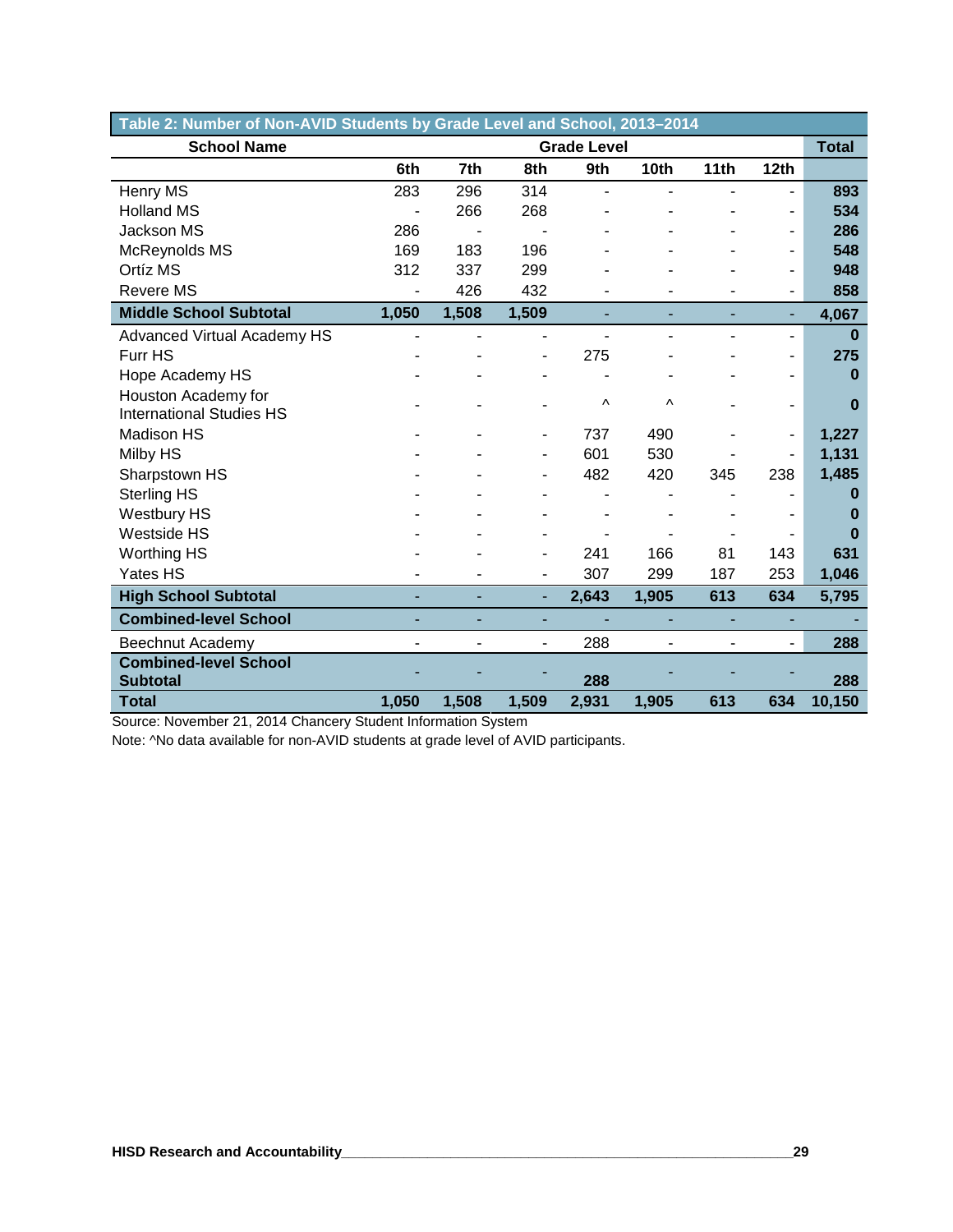| Table 3. Characteristics of AVID Participants and Non-AVID Students, 2013–2014 |       |                      |                          |       |
|--------------------------------------------------------------------------------|-------|----------------------|--------------------------|-------|
|                                                                                |       | <b>AVID Students</b> | <b>Non-AVID Students</b> |       |
|                                                                                |       | $(N=1, 453)^*$       | $(N=10,150)$             |       |
|                                                                                | N     | $\%$                 | N                        | %     |
| Grade                                                                          |       |                      |                          |       |
| 6                                                                              | 181   | 12.5                 | 1,050                    | 10.3  |
| $\overline{7}$                                                                 | 210   | 14.5                 | 1,508                    | 14.9  |
| 8                                                                              | 226   | 15.6                 | 1,509                    | 14.9  |
| 9                                                                              | 434   | 29.9                 | 2,931                    | 28.9  |
| 10                                                                             | 270   | 18.6                 | 1,905                    | 18.8  |
| 11                                                                             | 92    | 6.3                  | 613                      | 6.0   |
| 12                                                                             | 40    | 2.8                  | 634                      | 6.2   |
| <b>Total</b>                                                                   | 1,453 | 100.0                | 10,150                   | 100.0 |
| Gender                                                                         |       |                      |                          |       |
| Male                                                                           | 636   | 43.8                 | 5,543                    | 54.6  |
| Female                                                                         | 817   | 56.2                 | 4,607                    | 45.5  |
| <b>Total</b>                                                                   | 1,453 | 100.0                | 10,150                   | 100.0 |
| <b>Race/Ethnicity</b>                                                          |       |                      |                          |       |
| Asian/Pacific Islander                                                         | 26    | 1.8                  | 124                      | 1.3   |
| African American                                                               | 471   | 32.4                 | 3,537                    | 34.8  |
| Hispanic<br>American Indian/Alaska                                             | 921   | 63.4                 | 6,222                    | 61.3  |
| Native                                                                         | 5     | 0.3                  | 18                       | 0.2   |
| White                                                                          | 24    | 1.7                  | 210                      | 2.1   |
| Two or more                                                                    | 6     | 0.4                  | 39                       | 0.4   |
| <b>Total</b>                                                                   | 1,453 | 100.0                | 10,150                   | 100.1 |
| Economic Disadv.                                                               | 1,222 | 84.1                 | 7,995                    | 78.8  |
| At-Risk                                                                        | 937   | 64.5                 | 8,039                    | 79.2  |
| Special Ed.                                                                    | 69    | 4.7                  | 1,397                    | 13.8  |
| Gifted/Talented                                                                | 181   | 12.5                 | 580                      | 5.7   |

Note: \*Counts represent students included in student performance analyses. Economic Disadvantaged, At-Risk, Special Ed., and Gifted/Talented numbers represent duplicated counts.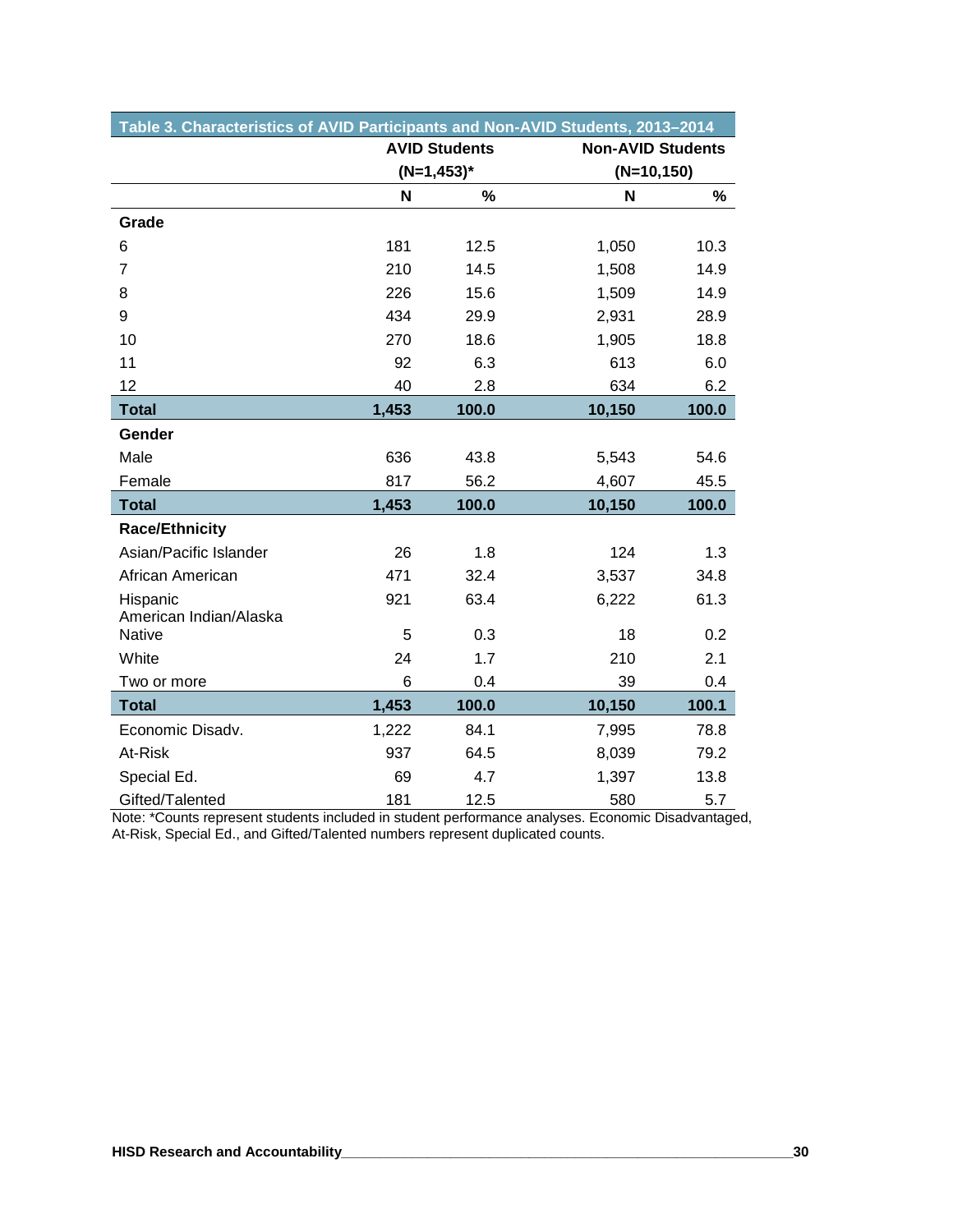| Table 4. Number of Pre-AP, AP, and Dual Credit Courses and AVID and Non-AVID Students<br>Enrolled by Course Type, School Level, and School, 2013-2014 |                         |          |             |                 |                              |                    |
|-------------------------------------------------------------------------------------------------------------------------------------------------------|-------------------------|----------|-------------|-----------------|------------------------------|--------------------|
|                                                                                                                                                       |                         | Pre-AP   |             | <b>AP</b>       |                              | <b>Dual Credit</b> |
|                                                                                                                                                       |                         |          |             |                 |                              |                    |
|                                                                                                                                                       | <b>AVID</b>             | Non-AVID | <b>AVID</b> | <b>Non-AVID</b> | <b>AVID</b>                  | Non-AVID           |
| <b>Students</b>                                                                                                                                       |                         |          |             |                 |                              |                    |
| <b>Middle School Students</b>                                                                                                                         | 324                     | 929      |             |                 |                              |                    |
| <b>High School Students</b>                                                                                                                           | 597                     | 1,494    | 276         | 794             | 183                          | 54                 |
| <b>Combined School Students</b>                                                                                                                       | 1                       | 33       | 1           | 9               | $\overline{\phantom{a}}$     | 1                  |
| <b>Total Students</b>                                                                                                                                 | 922                     | 2,456    | 277         | 803             | 183                          | 55                 |
| <b>Courses</b>                                                                                                                                        |                         |          |             |                 |                              |                    |
| <b>Middle School Courses</b>                                                                                                                          |                         |          |             |                 |                              |                    |
| Henry MS                                                                                                                                              | 232                     | 691      |             |                 |                              |                    |
| <b>Holland MS</b>                                                                                                                                     | 190                     | 479      |             |                 |                              |                    |
| Jackson MS                                                                                                                                            | 8                       | 223      |             |                 |                              |                    |
| McReynolds MS                                                                                                                                         | 90                      | 117      |             |                 |                              |                    |
| Ortíz MS                                                                                                                                              | 365                     | 617      |             |                 |                              |                    |
| <b>Revere MS</b>                                                                                                                                      | 118                     | 651      |             |                 |                              |                    |
| <b>Middle School</b>                                                                                                                                  |                         |          |             |                 |                              |                    |
| <b>Total Courses</b>                                                                                                                                  | 1,003                   | 2,778    |             |                 |                              |                    |
| <b>High School Courses</b>                                                                                                                            |                         |          |             |                 |                              |                    |
| Furr HS                                                                                                                                               | 71                      | 565      | 10          | 103             | $\overline{\phantom{a}}$     | $\overline{4}$     |
| Houston Academy for                                                                                                                                   |                         |          |             |                 |                              |                    |
| <b>International HS</b>                                                                                                                               | 1,722                   |          | 243         |                 | 445                          |                    |
| <b>Madison HS</b>                                                                                                                                     | 379                     | 821      | 115         | 381             | 4                            | 4                  |
| Milby HS                                                                                                                                              | 290                     | 2,160    | 24          | 206             |                              | $\,6$              |
| Sharpstown HS                                                                                                                                         | 342                     | 1,812    | 78          | 766             | 3                            | 61                 |
| <b>Worthing HS</b>                                                                                                                                    | 265                     | 202      | 127         | 123             |                              | 3                  |
| Yates HS                                                                                                                                              | 101                     | 530      | 21          | 232             | ٠                            | 3                  |
| <b>High School</b>                                                                                                                                    |                         |          |             |                 |                              |                    |
| <b>Total Courses</b>                                                                                                                                  | 3,170                   | 6,090    | 618         | 1,811           | 452                          | 81                 |
| <b>Combined School Courses</b>                                                                                                                        |                         |          |             |                 |                              |                    |
| Beechnut Academy                                                                                                                                      | 3                       | 77       | 1           | 9               | $\qquad \qquad \blacksquare$ | 1                  |
| <b>Combined School Total</b>                                                                                                                          | $\overline{\mathbf{3}}$ | 77       | 1           | 9               |                              | $\mathbf{1}$       |
| <b>Total Courses</b>                                                                                                                                  | 4,176                   | *8,945   | 619         | 1,820           | $^{\text{A}}$ 452            | $^{\prime}82$      |

Note: Beechnut courses were taken at grade 9 and included in the high school graphs in the body of this report. \*Scores unavailable for three non-AVID courses. ^Scores unavailable for two AVID courses and one non-AVID course.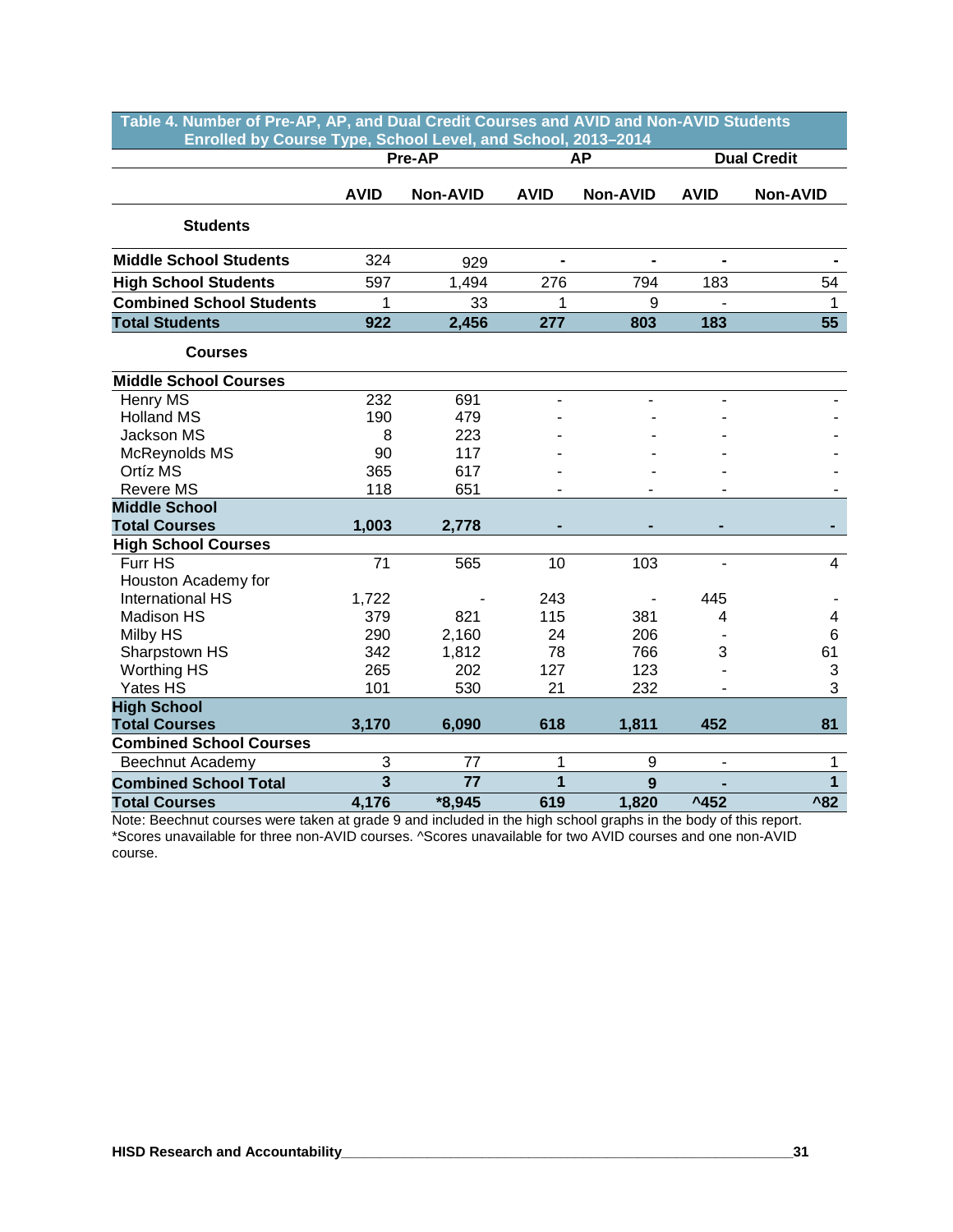#### **Table 5. Results of Statistical Analyses of Differences Between of AVID and Non-AVID Students' …….….…Average Course Grades by Course Type, 2013–2014**

| <b>Course</b><br><b>Type</b> |              | N     | Mean  | Std.<br>Dev. | F      | Sig.  | t        | df       | Sig.<br>(2-tailed) | Mean<br>Diff. | <b>Effect</b><br><b>Size</b> |
|------------------------------|--------------|-------|-------|--------------|--------|-------|----------|----------|--------------------|---------------|------------------------------|
| Pre-AP                       | AVID         | 4,176 | 81.03 | 9.83         |        |       |          |          |                    |               |                              |
|                              | Non-         |       |       |              | 11.239 | 0.001 | 4.348    | 8706.861 | 0.000              | 0.820         | 0.08                         |
|                              | AVID         | 8,942 | 80.21 | 10.56        |        |       |          |          |                    |               |                              |
| AP                           | AVID<br>Non- | 619   | 77.42 | 10.10        | 2.828  | 0.093 | 2.765    | 2437.000 | 0.006              | 1.387         | 0.13                         |
|                              | AVID         | 1,820 | 76.03 | 11.00        |        |       |          |          |                    |               |                              |
| Dual                         |              |       |       |              |        |       |          |          |                    |               |                              |
| Credit                       | AVID<br>Non- | 450   | 81.71 | 12.82        | 0.507  | 0.477 | $-1.257$ | 529,000  | 0.209              | $-1.956$      | $-0.15$                      |
|                              | AVID         | 81    | 83.67 | 13.28        |        |       |          |          |                    |               |                              |

Note: Scores unavailable for three non-AVID pre-AP courses, two AVID dual credit courses, and one non-AVID dual credit course.

| and 2013-2014                          | Table 6. AP Examination Participation and Performance Results for AVID Students, 2012-2013 |                          |                        |      |                 |  |  |  |  |  |  |
|----------------------------------------|--------------------------------------------------------------------------------------------|--------------------------|------------------------|------|-----------------|--|--|--|--|--|--|
|                                        |                                                                                            | 2012-2013<br>$(N=1,641)$ | 2013-2014<br>(N=1,462) |      |                 |  |  |  |  |  |  |
|                                        | N                                                                                          | $\frac{0}{0}$            | N                      | $\%$ | Change          |  |  |  |  |  |  |
| <b>Students Taking Exams</b>           | 262                                                                                        | 16.0                     | 275                    | 18.8 | $5.0*$          |  |  |  |  |  |  |
| Exams Taken                            | 418                                                                                        |                          | 333                    | ۰    | $-20.3*$        |  |  |  |  |  |  |
| Exams Scored 3 or Higher               | 58                                                                                         | 13.9                     | 50                     | 15.0 | $1.1$ ppts.     |  |  |  |  |  |  |
| Average Number of Exams<br>per student | 1.6                                                                                        | $\overline{\phantom{a}}$ | 1.2                    | ۰    | $-0.4$<br>exams |  |  |  |  |  |  |

Note: \*Percent change in number of students or exams. "ppt." means percentage point.

#### Table 7. AP Examination Participation and Performance Results for AVID and Non-AVID **…………Students, 2013–2014**

|                                        |     | <b>AVID Participants</b> | <b>Non-AVID Students</b> |      |
|----------------------------------------|-----|--------------------------|--------------------------|------|
|                                        | N   | $\%$                     | N                        | $\%$ |
| <b>Students Enrolled in AP Courses</b> | 277 |                          | 803                      | -    |
| <b>Students Taking Exams</b>           | 275 | 99.3                     | 754                      | 93.9 |
| Exams Taken                            | 333 |                          | 956                      | -    |
| Exams Scored 3 or Higher               | 50  | 15.0                     | 216                      | 22.6 |
| Average Number of Exams<br>per student | 1.2 |                          | 1.3                      | ۰    |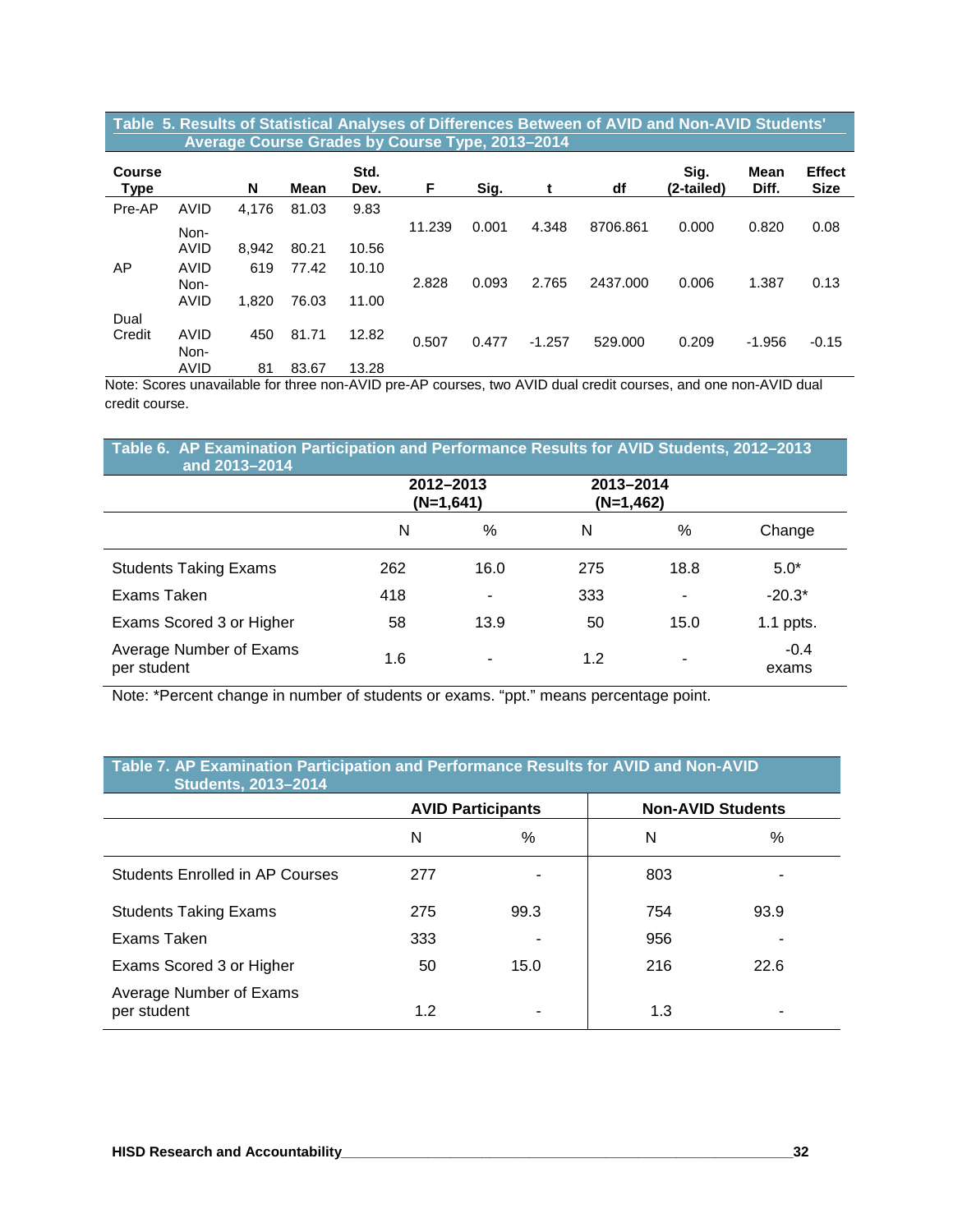|                     | Table 8. STAAR Results of Statistical Analyses of Differences Between AVID and Non-AVID<br>Students' Scale Scores by Subject and Grade Level, 2013-2014 |       |                                    |              |        |      |          |         |                           |               |                              |
|---------------------|---------------------------------------------------------------------------------------------------------------------------------------------------------|-------|------------------------------------|--------------|--------|------|----------|---------|---------------------------|---------------|------------------------------|
| <b>Test</b>         | <b>Subject</b><br>and<br>Grade                                                                                                                          | N     | Mean                               | Std.<br>Dev. | F      | Sig. | t        | df      | Sig.<br>$(2 -$<br>tailed) | Mean<br>Diff. | <b>Effect</b><br><b>Size</b> |
|                     | <b>Reading Scale Scores</b>                                                                                                                             |       |                                    |              |        |      |          |         |                           |               |                              |
| <b>AVID</b><br>Non- | 6                                                                                                                                                       | 181   | 1638.19                            | 356.329      | .348   | .555 | .558     | 1073    | .577                      | 17.249        | 0.05                         |
| AVID                | 6                                                                                                                                                       | 894   | 1620.94                            | 383.331      |        |      |          |         |                           |               |                              |
| <b>AVID</b><br>Non- | $\overline{7}$                                                                                                                                          | 209   | 1649.02                            | 206.458      | 12.144 | .001 | .599     | 414.832 | .550                      | 10.244        | 0.03                         |
| <b>AVID</b>         | $\overline{7}$                                                                                                                                          | 1,229 | 1638.78                            | 330.066      |        |      |          |         |                           |               |                              |
| <b>AVID</b><br>Non- | 8                                                                                                                                                       | 224   | 1705.26                            | 256.618      | 8.609  | .003 | $-0.018$ | 369.642 | .986                      | $-.354$       | $-0.00$                      |
| <b>AVID</b>         | 8                                                                                                                                                       | 1,248 | 1705.62                            | 330.453      |        |      |          |         |                           |               |                              |
|                     | <b>Math Scale Scores</b>                                                                                                                                |       |                                    |              |        |      |          |         |                           |               |                              |
| <b>AVID</b><br>Non- | 6                                                                                                                                                       | 181   | 1658.99                            | 328.318      | .307   | .580 | .389     | 1075    | .698                      | 10.932        | 0.03                         |
| <b>AVID</b>         | 6                                                                                                                                                       | 896   | 1648.06                            | 348.390      |        |      |          |         |                           |               |                              |
| <b>AVID</b><br>Non- | $\overline{7}$                                                                                                                                          | 209   | 1670.18                            | 196.063      | 6.943  | .009 | 1.799    | 421.873 | .073                      | 29.357        | 0.10                         |
| AVID                | $\overline{7}$                                                                                                                                          | 1,230 | 1640.82                            | 318.415      |        |      |          |         |                           |               |                              |
| <b>AVID</b><br>Non- | 8                                                                                                                                                       | 155   | 1727.10                            | 275.430      | 1.369  | .242 | .939     | 1233    | .348                      | 24.632        | 0.08                         |
| <b>AVID</b>         | 8                                                                                                                                                       | 1,080 | 1702.47                            | 309.340      |        |      |          |         |                           |               |                              |
|                     | <b>Writing Scale Scores</b>                                                                                                                             |       |                                    |              |        |      |          |         |                           |               |                              |
| <b>AVID</b><br>Non- | $\overline{7}$                                                                                                                                          | 209   | 3686.05                            | 393.276      | 7.660  | .006 | 7.653    | 316.457 | .000                      | 231.778       | 0.51                         |
| <b>AVID</b>         | $\overline{7}$                                                                                                                                          | 1,229 | 3454.28                            | 466.654      |        |      |          |         |                           |               |                              |
|                     | <b>Science Scale Scores</b>                                                                                                                             |       |                                    |              |        |      |          |         |                           |               |                              |
| <b>AVID</b><br>Non- | 8                                                                                                                                                       | 225   | 3877.23                            | 548.179      | .063   | .802 | 7.789    | 1452    | .000                      | 315.058       | 0.56                         |
| <b>AVID</b>         | 8                                                                                                                                                       | 1,229 | 3562.17                            | 559.558      |        |      |          |         |                           |               |                              |
|                     |                                                                                                                                                         |       | <b>Social Studies Scale Scores</b> |              |        |      |          |         |                           |               |                              |
| <b>AVID</b><br>Non- | 8                                                                                                                                                       | 226   | 3513.03                            | 395.256      | .125   | .724 | 5.685    | 1473    | .000                      | 166.053       | 0.56                         |
| AVID                | 8                                                                                                                                                       | 1,249 | 3346.97                            | 405.677      |        |      |          |         |                           |               |                              |

#### **Table 9. STAAR Results of Statistical Analyses of Differences Between AVID and Non-AVID …….….…Students' Scale Scores by Subject, 2013–2014**

|              |                |                             |         | Std.    |        |      |       |         | Sig.       | Mean   | <b>Effect</b> |
|--------------|----------------|-----------------------------|---------|---------|--------|------|-------|---------|------------|--------|---------------|
|              | <b>Subject</b> | N                           | Mean    | Dev.    | F      | Sig. |       | df      | (2-tailed) | Diff.  | <b>Size</b>   |
|              |                | <b>Reading Scale Scores</b> |         |         |        |      |       |         |            |        |               |
| AVID<br>Non- |                | 614                         | 1666.35 | 276.754 | 14.950 | .000 | .596  | 999.310 | .551       | 7.554  | 0.02          |
| AVID         |                | 3.371                       | 1658.79 | 346.959 |        |      |       |         |            |        |               |
|              |                | <b>Math Scale Scores</b>    |         |         |        |      |       |         |            |        |               |
| AVID<br>Non- |                | 545                         | 1682.65 | 269.535 | 5.394  | .020 | 1.477 | 837.867 | .140       | 19.041 | 0.06          |
| AVID         |                | 3.206                       | 1663.61 | 325.214 |        |      |       |         |            |        |               |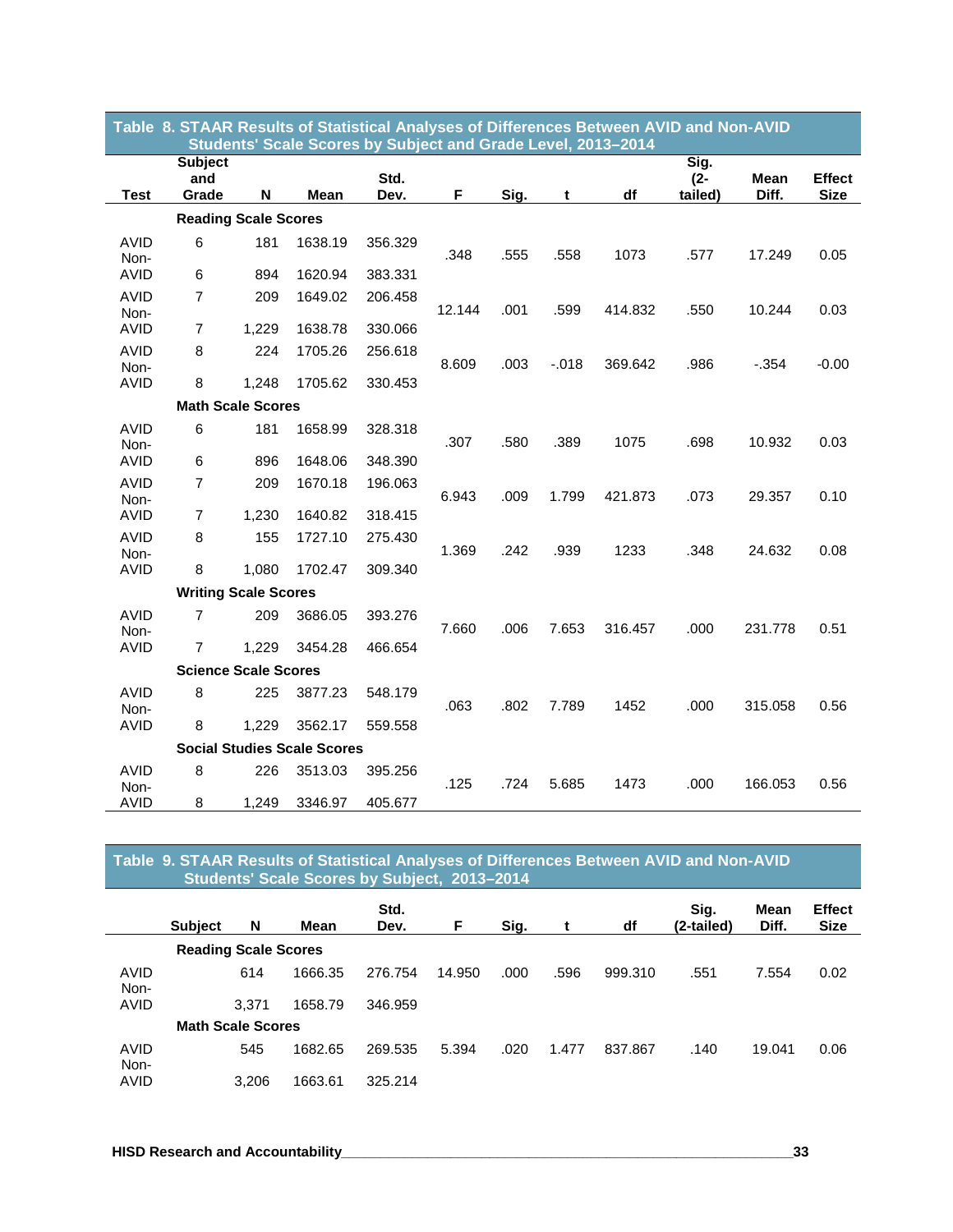| <b>Test</b>  | Subject and<br>Grade  | N     | <b>Number</b><br><b>Advanced</b> | <b>Percent Advanced</b> | <b>Percentage Point</b><br><b>Difference</b> |
|--------------|-----------------------|-------|----------------------------------|-------------------------|----------------------------------------------|
| <b>STAAR</b> | Reading               |       |                                  |                         |                                              |
| <b>AVID</b>  | 6                     | 181   | 8                                | 4.4                     | 0.6                                          |
| Non-AVID     | 6                     | 894   | 34                               | 3.8                     |                                              |
| <b>AVID</b>  | $\overline{7}$        | 209   | 23                               | 11.0                    | 6.3                                          |
| Non-AVID     | $\overline{7}$        | 1,229 | 58                               | 4.7                     |                                              |
| <b>AVID</b>  | 8                     | 224   | 32                               | 14.3                    | 4.6                                          |
| Non-AVID     | 8                     | 1,248 | 121                              | 9.7                     |                                              |
| <b>STAAR</b> | <b>Math</b>           |       |                                  |                         |                                              |
| <b>AVID</b>  | 6                     | 181   | 15                               | 8.3                     | 0.5                                          |
| Non-AVID     | 6                     | 896   | 70                               | 7.8                     |                                              |
| <b>AVID</b>  | $\overline{7}$        | 209   | 22                               | 10.5                    | 5.8                                          |
| Non-AVID     | $\overline{7}$        | 1,230 | 58                               | 4.7                     |                                              |
| <b>AVID</b>  | 8                     | 155   | 19                               | 12.3                    | 9.1                                          |
| Non-AVID     | 8                     | 1,080 | 35                               | 3.2                     |                                              |
| <b>STAAR</b> | Writing               |       |                                  |                         |                                              |
| <b>AVID</b>  | $\overline{7}$        | 209   | 4                                | 1.9                     | 0.3                                          |
| Non-AVID     | $\overline{7}$        | 1,227 | 20                               | 1.6                     |                                              |
| <b>STAAR</b> | <b>Science</b>        |       |                                  |                         |                                              |
| <b>AVID</b>  | 8                     | 225   | 45                               | 20.0                    | 12.9                                         |
| Non-AVID     | 8                     | 1,229 | 87                               | 7.1                     |                                              |
| <b>STAAR</b> | <b>Social Studies</b> |       |                                  |                         |                                              |
| <b>AVID</b>  | 8                     | 226   | 11                               | 4.9                     | 2.1                                          |
| Non-AVID     | 8                     | 1,249 | 35                               | 2.8                     |                                              |

#### **Table 10. Results of AVID and Non-AVID Students' STAAR Level III Advanced …….…...…Performances by Subject and Grade Level, 2013–2014**

#### **Table 11. STAAR EOC Results of Statistical Analyses of AVID and Non-AVID Students' ….….…..…Performances, 2013–2014**

|                                          |                             |                                            |                     | Std.             |        |      |        |                 | Sig. | Mean                  | <b>Effect</b> |
|------------------------------------------|-----------------------------|--------------------------------------------|---------------------|------------------|--------|------|--------|-----------------|------|-----------------------|---------------|
|                                          | <b>Subject</b>              | N                                          | Mean                | <b>Deviation</b> | F.     | Sig. | t      | df              |      | (2-tailed) Difference | <b>Size</b>   |
| <b>STAAR EOC English I Scale Scores</b>  |                             |                                            |                     |                  |        |      |        |                 |      |                       |               |
| AVID                                     |                             | 467                                        | 3795.32             | 348.696          | 5.516  | .019 | 13.846 | 727.983         | .000 | 250.574               | 0.63          |
| Non-AVID                                 |                             | 2.422                                      | 3544.75             | 403.236          |        |      |        |                 |      |                       |               |
| <b>STAAR EOC English II Scale Scores</b> |                             |                                            |                     |                  |        |      |        |                 |      |                       |               |
| AVID                                     |                             | 286                                        | 3941.22             | 414.330          | 2.869  | .090 |        | 11.544 2029.000 | .000 | 331.550               | 0.74          |
| Non-AVID                                 |                             | 1.745                                      | 3609.67             | 455.808          |        |      |        |                 |      |                       |               |
| <b>STAAR EOC Algebra I</b>               |                             |                                            | <b>Scale Scores</b> |                  |        |      |        |                 |      |                       |               |
| AVID                                     |                             | 423                                        | 3846.72             | 390.794          | 2.979  | .084 |        | 11.983 2584.000 | .000 | 273.246               | 0.64          |
| Non-AVID                                 |                             | 2,163                                      | 3573.47             | 435.959          |        |      |        |                 |      |                       |               |
| <b>STAAR EOC</b>                         | <b>Biology Scale Scores</b> |                                            |                     |                  |        |      |        |                 |      |                       |               |
| AVID                                     |                             | 409                                        | 3876.22             | 343.567          | 11.911 | .001 | 11.804 | 683.038         | .000 | 229.149               | 0.55          |
| Non-AVID                                 |                             | 2.076                                      | 3647.08             | 427.974          |        |      |        |                 |      |                       |               |
|                                          |                             | <b>STAAR EOC U.S. History Scale Scores</b> |                     |                  |        |      |        |                 |      |                       |               |
| AVID                                     |                             | 85                                         | 3841.29             | 301.199          | 2.112  | .147 | .688   | 621.000         | .492 | 28.798                | 0.08          |
| Non-AVID                                 |                             | 538                                        | 3812.50             | 366.826          |        |      |        |                 |      |                       |               |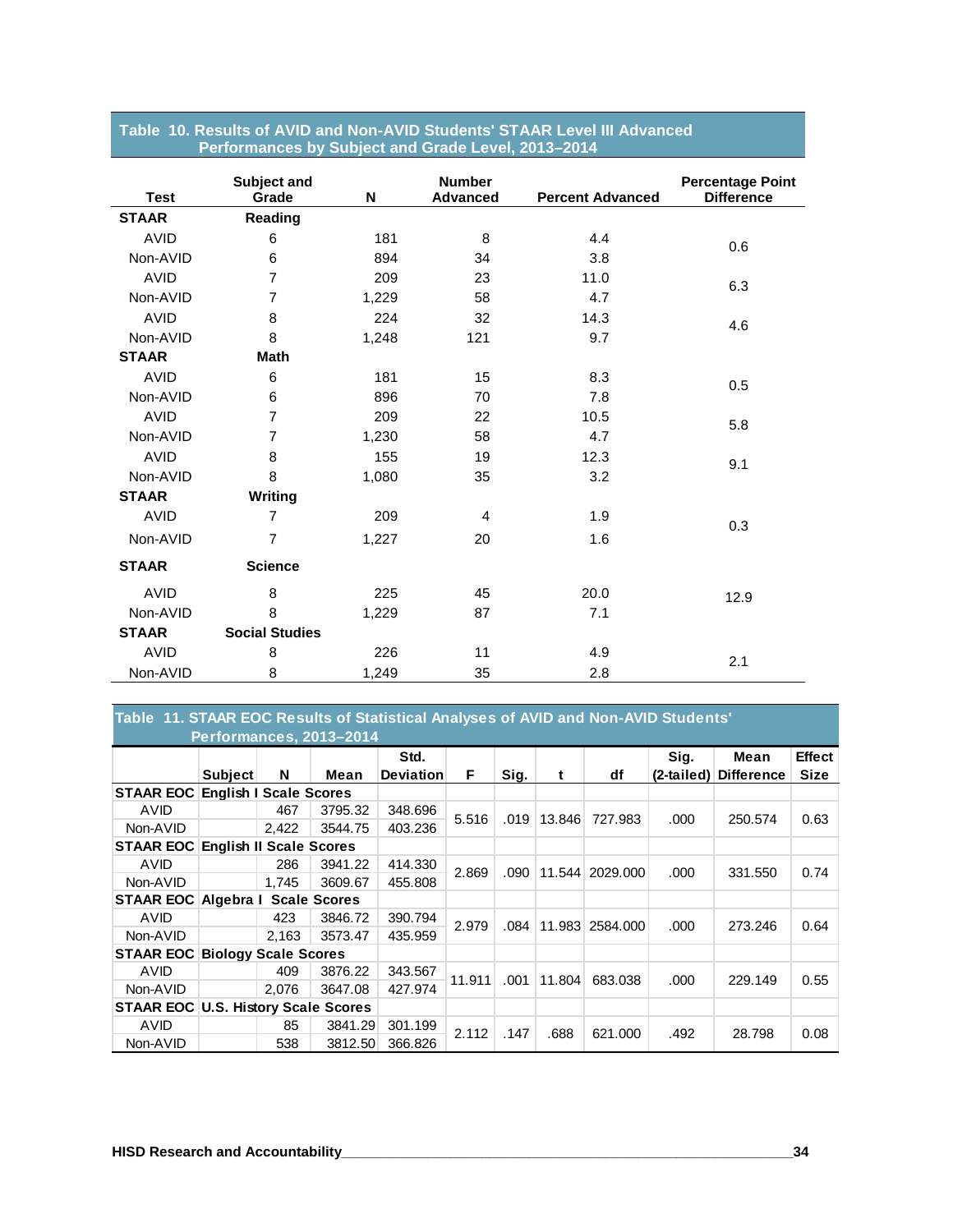|                         | Table 12. STAAR EOC Results of Statistical Analyses of AVID and Non-AVID Students' Performances, |         |                                       |                   |        |       |          |                                       |                    |                           |                              |
|-------------------------|--------------------------------------------------------------------------------------------------|---------|---------------------------------------|-------------------|--------|-------|----------|---------------------------------------|--------------------|---------------------------|------------------------------|
|                         | 2013-2014                                                                                        |         |                                       |                   |        |       |          |                                       |                    |                           |                              |
|                         | Subject and<br>Grade                                                                             | N       | Mean                                  | Std.<br>Deviation | F.     | Sig.  | t        | df                                    | Sig.<br>(2-tailed) | Mean<br><b>Difference</b> | <b>Effect</b><br><b>Size</b> |
|                         | <b>STAAR EOC English I Scale Scores</b>                                                          |         |                                       |                   |        |       |          |                                       |                    |                           |                              |
| <b>AVID</b>             | 9                                                                                                | 409     | 3820.93                               | 354.831           |        |       |          |                                       |                    |                           |                              |
| Non-AVID                | 9                                                                                                | 1,989   | 3549.79                               | 420.712           | 7.502  | 0.006 | 13.611   | 666.551                               | 0.000              | 271.145                   | 0.66                         |
| <b>AVID</b>             | 10                                                                                               | 43      | 3636.65                               | 231.540           |        |       |          |                                       |                    |                           |                              |
| Non-AVID                | 10                                                                                               | 345     | 3526.67                               | 317.693           | 3.591  | 0.059 | 2.197    | 386.000                               | 0.029              | 109.984                   | 0.36                         |
| <b>AVID</b>             | 11                                                                                               | 15      | 3551.80                               | 238.914           |        |       |          |                                       |                    |                           |                              |
| Non-AVID                | 11                                                                                               | 84      | 3504.95                               | 280.337           | 2.020  | 0.158 | 0.608    | 97.000                                | 0.544              | 46.848                    | 0.17                         |
|                         | <b>STAAR EOC English II Scale Scores</b>                                                         |         |                                       |                   |        |       |          |                                       |                    |                           |                              |
| <b>AVID</b>             | 9                                                                                                | 6       | 3579.50                               | 373.791           |        |       |          |                                       |                    |                           |                              |
| Non-AVID                | 9                                                                                                | 224     | 3336.32                               | 483.867           | 0.057  | 0.811 | 1.220    | 228.000                               | 0.224              | 243.183                   | 0.50                         |
| <b>AVID</b>             | 10                                                                                               | 257     | 3994.31                               | 385.694           |        |       |          |                                       |                    |                           |                              |
| Non-AVID                | 10                                                                                               | 1,373   | 3674.32                               | 433.478           | 5.939  | 0.015 | 11.961   | 387.325                               | 0.000              | 319.995                   | 0.75                         |
| <b>AVID</b>             | 11                                                                                               | 23      | 3442.35                               | 363.764           | 0.237  | 0.627 | 0.242    | 165.000                               | 0.809              |                           | 0.05                         |
| Non-AVID                | 11                                                                                               | 144     | 3420.25                               | 413.468           |        |       |          |                                       |                    | 22.098                    |                              |
| <b>STAAR EOC</b>        | <b>Algebra I Scale Scores</b>                                                                    |         |                                       |                   |        |       |          |                                       |                    |                           |                              |
| <b>AVID</b>             | 8                                                                                                | 73      | 4073.49                               | 289.280           | 3.018  | 0.084 | $-0.279$ | 240.000                               | 0.780              | $-15.306$                 | $-0.04$                      |
| Non-AVID                | 8                                                                                                | 169     | 4088.80                               | 427.899           |        |       |          |                                       |                    |                           |                              |
| <b>AVID</b>             | 9                                                                                                | 332     | 3817.29                               | 391.023           | 1.277  | 0.259 | 10.601   | 2071.000                              | 0.000              | 263.483                   | 0.63                         |
| Non-AVID                | 9                                                                                                | 1,741   | 3553.81                               | 419.455           |        |       |          |                                       |                    |                           |                              |
| <b>AVID</b>             | 10                                                                                               | 12      | 3444.92                               | 191.432           | 0.329  | 0.567 | 1.125    | 239.000                               | 0.262              | 84.183                    | 0.33                         |
| Non-AVID                | 10                                                                                               | 229     | 3360.73                               | 255.150           |        |       |          |                                       |                    |                           |                              |
| <b>AVID</b>             | 11                                                                                               | 6       | 3519.33                               | 396.966           | 0.172  | 0.681 | 0.754    | 28.000                                | 0.457              | 118.542                   | 0.34                         |
| Non-AVID                | 11                                                                                               | 24      | 3400.79                               | 331.842           |        |       |          |                                       |                    |                           |                              |
|                         | <b>STAAR EOC Biology Scale Scores</b>                                                            |         |                                       |                   |        |       |          |                                       |                    |                           |                              |
| <b>AVID</b>             | 8                                                                                                | 1       |                                       |                   |        |       |          | No analysis due to group size $< 5$ . |                    |                           |                              |
| Non-AVID                | 8                                                                                                | 20      |                                       |                   |        |       |          |                                       |                    |                           |                              |
| <b>AVID</b>             | 9                                                                                                | 400     | 3884.11                               | 339.916           | 12.564 | 0.000 | 11.628   | 690.522                               | 0.000              | 227.963                   | 0.55                         |
| Non-AVID                | 9                                                                                                | 1,897   | 3656.15                               | 425.609           |        |       |          |                                       |                    |                           |                              |
| <b>AVID</b>             | 10                                                                                               | 5       | 3457.00                               | 191.542           | 0.891  | 0.347 | 0.124    | 144.000                               | 0.902              | 17.851                    | 0.06                         |
| Non-AVID                | 10                                                                                               | 141     | 3439.15                               | 320.475           |        |       |          |                                       |                    |                           |                              |
| <b>AVID</b>             | 11                                                                                               | 3       |                                       |                   |        |       |          | No analysis due to group size $< 5$ . |                    |                           |                              |
| Non-AVID                | 11                                                                                               | 18      |                                       |                   |        |       |          |                                       |                    |                           |                              |
|                         | STAAR EOC U.S. History Scale Scores                                                              |         |                                       |                   |        |       |          |                                       |                    |                           |                              |
| <b>AVID</b><br>Non-AVID | 9<br>9                                                                                           | 0<br>10 | No analysis due to group size $< 5$ . |                   |        |       |          |                                       |                    |                           |                              |
| <b>AVID</b>             | 10                                                                                               | 1       |                                       |                   |        |       |          |                                       |                    |                           |                              |
| Non-AVID                | 10                                                                                               | 121     | No analysis due to group size $< 5$ . |                   |        |       |          |                                       |                    |                           |                              |
| <b>AVID</b>             | 11                                                                                               | 84      | 3844.61                               | 301.446           |        |       |          |                                       |                    |                           |                              |
| Non-AVID                | 11                                                                                               | 400     | 3839.99                               | 335.108           | 0.576  | 0.448 | 0.117    | 482.000                               | 0.907              | 4.620                     | 0.01                         |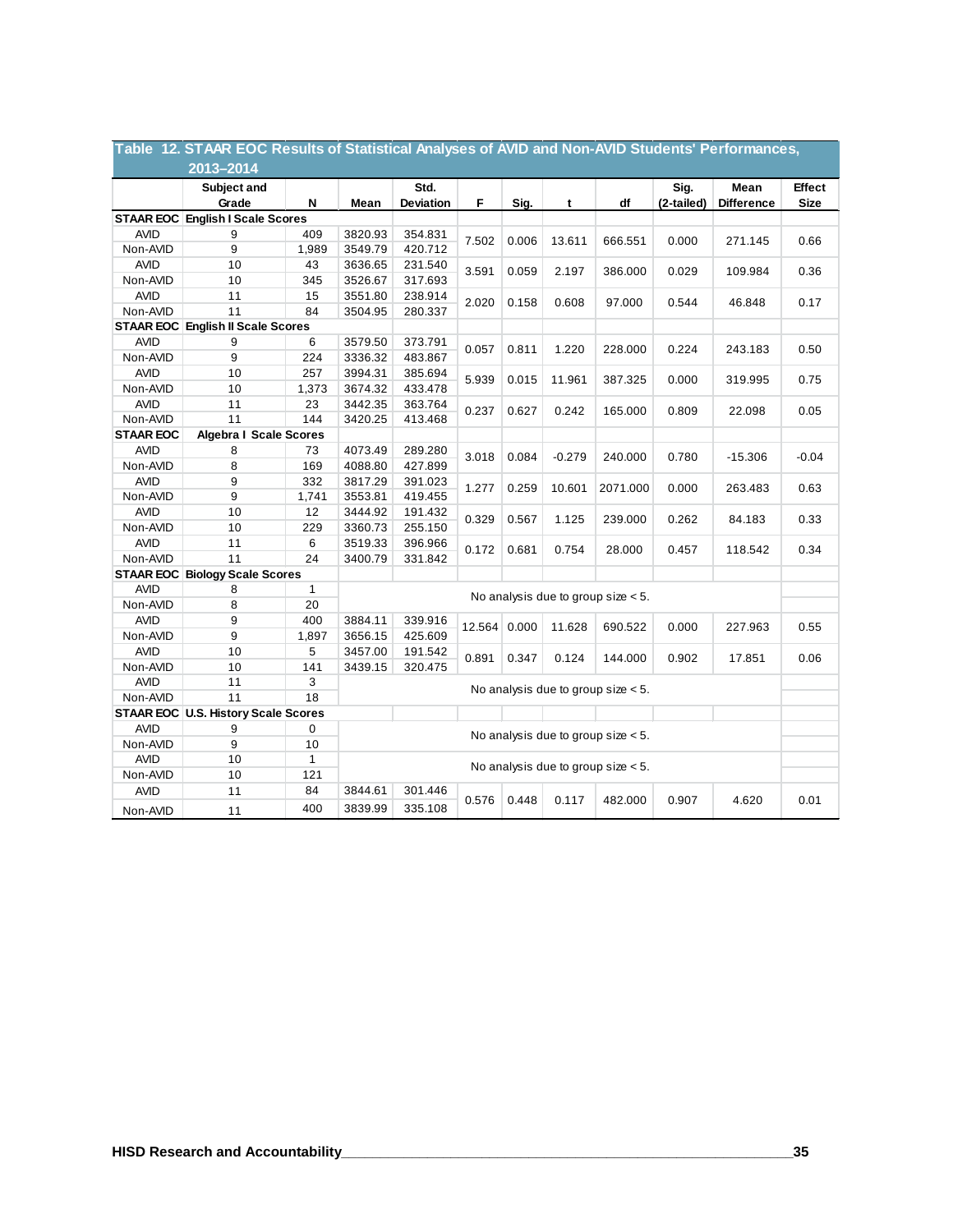| Table 13. Results of AVID and Non-AVID Students' STAAR EOC Level III Advanced<br>Performances, 2013-2014 |                             |       |                                  |                                   |                                              |  |  |
|----------------------------------------------------------------------------------------------------------|-----------------------------|-------|----------------------------------|-----------------------------------|----------------------------------------------|--|--|
|                                                                                                          | <b>Subject</b><br>and Grade | N     | <b>Number</b><br><b>Advanced</b> | <b>Percent</b><br><b>Advanced</b> | <b>Percentage Point</b><br><b>Difference</b> |  |  |
|                                                                                                          | English I                   |       |                                  |                                   |                                              |  |  |
| AVID                                                                                                     | 9                           | 409   | 6                                | 1.5                               |                                              |  |  |
| Non-AVID                                                                                                 | $\boldsymbol{9}$            | 1,989 | 17                               | 0.9                               | 0.6                                          |  |  |
| <b>AVID</b>                                                                                              | 10                          | 43    | 0                                | 0.0                               |                                              |  |  |
| Non-AVID                                                                                                 | 10                          | 345   | 0                                | 0.0                               | 0.0                                          |  |  |
| <b>AVID</b>                                                                                              | 11                          | 15    | 0                                | 0.0                               |                                              |  |  |
| Non-AVID                                                                                                 | 11                          | 84    | 0                                | 0.0                               | 0.0                                          |  |  |
| <b>Total AVID</b>                                                                                        |                             | 467   | 6                                | 1.3                               |                                              |  |  |
| <b>Total Non-AVID</b>                                                                                    |                             | 2,418 | 17                               | 0.7                               | 0.6                                          |  |  |
|                                                                                                          | English II                  |       |                                  |                                   |                                              |  |  |
|                                                                                                          |                             |       |                                  |                                   |                                              |  |  |
| AVID                                                                                                     | 9                           | 6     | 0                                | 0.0                               |                                              |  |  |
| Non-AVID                                                                                                 | 9                           | 224   | 1                                | 0.4                               | $-0.4$                                       |  |  |
| <b>AVID</b>                                                                                              | 10                          | 257   | $\overline{7}$                   | 2.7                               |                                              |  |  |
| Non-AVID                                                                                                 | 10                          | 1,373 | 15                               | 1.1                               | 1.6                                          |  |  |
| <b>AVID</b>                                                                                              | 11                          | 23    | 0                                | 0.0                               |                                              |  |  |
| Non-AVID                                                                                                 | 11                          | 144   | 1                                | 0.7                               | $-0.7$                                       |  |  |
| <b>Total AVID</b>                                                                                        |                             | 586   | $\overline{\mathbf{r}}$          | $1.2$                             |                                              |  |  |
| <b>Total Non-AVID</b>                                                                                    |                             |       |                                  |                                   | 0.2                                          |  |  |
|                                                                                                          |                             | 1,741 | 17                               | 1.0                               |                                              |  |  |
|                                                                                                          | Algebra I                   |       |                                  |                                   |                                              |  |  |
| <b>AVID</b>                                                                                              | 8                           | 73    | 17                               | 23.3                              |                                              |  |  |
| Non-AVID                                                                                                 | 8                           | 169   | 38                               | 22.5                              | 0.8                                          |  |  |
| <b>AVID</b>                                                                                              | 9                           | 332   | 34                               | 10.2                              |                                              |  |  |
| Non-AVID                                                                                                 | 9                           | 1,741 | 54                               | 3.1                               | 7.1                                          |  |  |
| <b>AVID</b>                                                                                              | 10                          | 12    | 0                                | 0.0                               |                                              |  |  |
| Non-AVID                                                                                                 | 10                          | 229   | 1                                | 0.4                               | $-0.4$                                       |  |  |
| <b>AVID</b>                                                                                              | 11                          | 6     | 0                                | 0.0                               |                                              |  |  |
| Non-AVID                                                                                                 | 11                          | 24    | $\mathbf{1}$                     | 4.2                               | $-4.2$                                       |  |  |
| <b>Total AVID</b>                                                                                        |                             | 423   | 51                               | 12.1                              |                                              |  |  |
| <b>Total Non-AVID</b>                                                                                    |                             | 2,163 | 94                               | 4.3                               | 7.8                                          |  |  |
|                                                                                                          |                             |       |                                  |                                   |                                              |  |  |
|                                                                                                          | <b>Biology</b>              |       | *                                | $\star$                           |                                              |  |  |
| <b>AVID</b>                                                                                              | 8                           | 1     |                                  |                                   |                                              |  |  |
| Non-AVID                                                                                                 | 8                           | 20    | 6                                | 30.0                              |                                              |  |  |
| AVID                                                                                                     | 9                           | 400   | 12                               | 3.0                               |                                              |  |  |
| Non-AVID                                                                                                 | 9                           | 1,897 | 38                               | 2.0                               | 1.0                                          |  |  |
| AVID                                                                                                     | 10                          | 5     | 0                                | 0.0                               |                                              |  |  |
| Non-AVID                                                                                                 | 10                          | 141   | 0                                | 0.0                               | 0.0                                          |  |  |
| AVID                                                                                                     | 11                          | 3     | $\star$                          | $\star$                           |                                              |  |  |
| Non-AVID                                                                                                 | 11                          | 18    | 0                                | 0.0                               | $\star$                                      |  |  |
| <b>Total AVID</b>                                                                                        |                             | 405   | 12                               | 3.0                               |                                              |  |  |
| <b>Total Non-AVID</b>                                                                                    |                             | 2,038 | 44                               | 2.2                               | 0.8                                          |  |  |
|                                                                                                          | <b>U.S. History</b>         |       |                                  |                                   |                                              |  |  |
| <b>AVID</b>                                                                                              | 9                           | 0     | $^{\star}$                       | $\star$                           |                                              |  |  |
| Non-AVID                                                                                                 | 9                           | 10    | 1                                | 10.0                              | $\star$                                      |  |  |
| AVID                                                                                                     | 10                          | 1     | $\star$                          |                                   |                                              |  |  |
| Non-AVID                                                                                                 | 10                          | 121   | 7                                | 5.8                               | *                                            |  |  |
| AVID                                                                                                     | 11                          | 84    | 1                                | 1.2                               |                                              |  |  |
| Non-AVID                                                                                                 | 11                          | 400   | 15                               | 3.8                               | $-2.6$                                       |  |  |
| <b>Total AVID</b>                                                                                        |                             | 84    | 1                                | 1.2                               |                                              |  |  |
| <b>Total Non-AVID</b>                                                                                    |                             | 400   | 23                               | 5.8                               | $-4.6$                                       |  |  |

Note: \*Results not presented for AVID groups of ≤5 students and related outcomes.